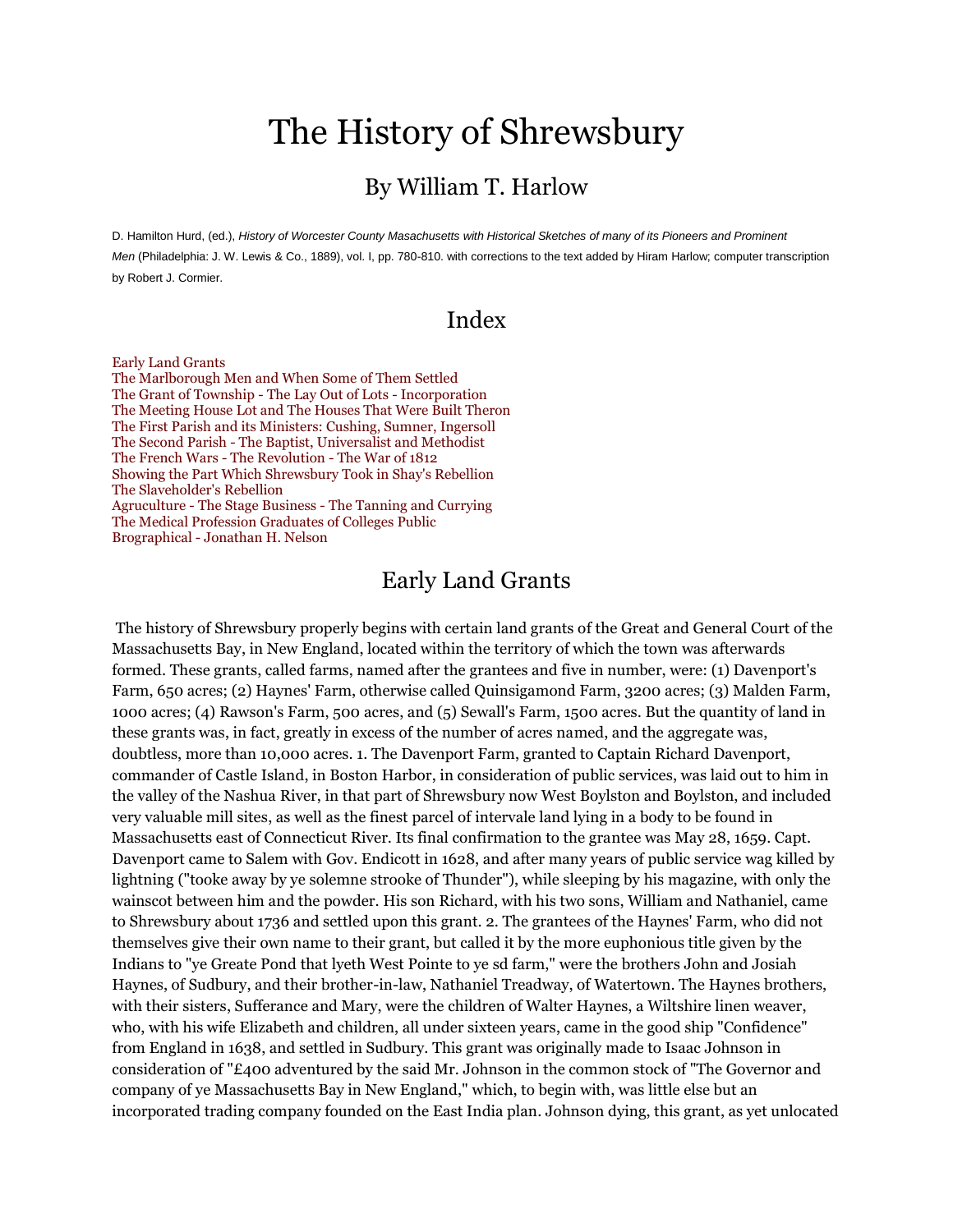and accounted personal estate, came into the possession of his executor, Increase Nowell. Johnson and Nowell were both original patentees of the colony charter of 1628 and had part with Winthrop in importing it to New England. Nowell also dying before location of the grant, his executor sold it to John Haynes and his brother Josiah and their brothers-in-lawÑNathaniel Treadway, who married their sister Sufferance and Thomas Noyes, who married their other sister, Mary. It was finally laid out to the Haynes brothers and Treadway (Noyes having died), and confirmed by the General Court May 27, 1664. The southwest corner of Haynes' Farm was at the going out of the Nipnapp River from the southernmost end of Quinsigamond Ponds and both the islands there belonged to the farm and so to the town of Shrewsbury to this day. Another corner was where the town bound between Northborough and Shrewsbury now stands, by the Great Road near the house of Mr. William U. Maynard. The northwest and southeast corners of the grant cannot be fixed with exactness, but cannot have been very remote from where the two school-houses, Nos. 3 and 5, now stand. The northern boundary curved northward and crossed the Boylston road near where Mr. Lowell Walker now lives, and thence passed on to the Northborough line. I have been thus particular to trace the origin and show the location of the Haynes Farm, because it was much the largest of the five grants, because it was the owners of this large tract of land that formed the nucleus of the Marlborough colony that settled Shrewsbury, and because the facts are not well known. 3. One hundred of the one thousand acres of Malden Farm were in Worcester. Its southern boundary line was three hundred and seventy rods long, and the southernmost point of West Boylston was the centre of this line, and the line running northerly for about two miles from this point, between the two towns of Boylston and West Boylston, divided this farm into two equal parts. Its northwest corner is said in the layout to be about a mile distant from the Davenport Farm. The original grant to the town of Malden, made May 9, 1662, was on condition that "ye ministry of Maulden do cause it to be bounded out and put on improvement within three years next ensewing." The location of the grant by metes and bounds was duly made and confirmed within the time prescribed, May 3, 1665, but the only improvements made were marking forest trees, at the corners, with the letter M. On this ground, want of improvements within three years, the validity of the grant was disputed by the proprietors of Shrewsbury, and their records contain frequent references to this grant as the "pretended Malden Farm." In 1736 Rev. Joseph Emerson, of Malden, and minister of God's Word there, brought suit in the Worcester Common Pleas against Ephraim Wheeler and David Crosby, of Shrewsbury, for possession of the nine hundred acres of this grant which lay in Shrewsbury. This suit was defended by the proprietors, by whose direction Wheeler and Crosby had taken possession of the land, and Nahum Ward, one of the proprietors, acted as their counsel in the suit. On trial in the Common Pleas the verdict and judgment were for the defendants, but Mr. Emerson appealed and prevailed in the Superior Court, final judgment for the plaintiff, October Term, 1736. But the proprietors were not content, and the next year Mr. Ward was sent to the Great and General Court to reopen the question determined in the suit, and for four years Mr. Ward continued to press petitions for a new trial and for re-location of the grant, in vain. Malden Hill and Malden Brook were both named from this grant, though neither hill nor brook is in it. From uncertainty about the location of the grant, it may have been supposed or claimed that its location was so as to include the brook and hill. 4. Secretary Edward Rawson received from time to time grants of several parcels of land to eke out his pitiful salary, and among the rest a rectangle of five hundred acres lying between Marlboro', Lancaster and Worcester, about half a mile north of Haynes' Farm, and Deacon John Haynes located it for him. It was one mile (three hundred and twenty rods) long by two hundred and fifty rods wide. Rawson's Hill, called in the grant by its Indian name of Ashant's Hill, was in it and Cold Harbor Rawson Brook ran through it. Some years before this grant to him the secretary had spent some money to no profit in experiments with saltpetre or something he thought was saltpetre, and the General Court, to encourage such patriotic experimenting and compensate him for his losses thereabout, granted him five hundred acres of land "near Pequot," but afterwards gave him thirty pounds instead of the land. As no consideration is expressly named in the grant which was located in Shrewsbury, and the quantity is the same, it is probable that this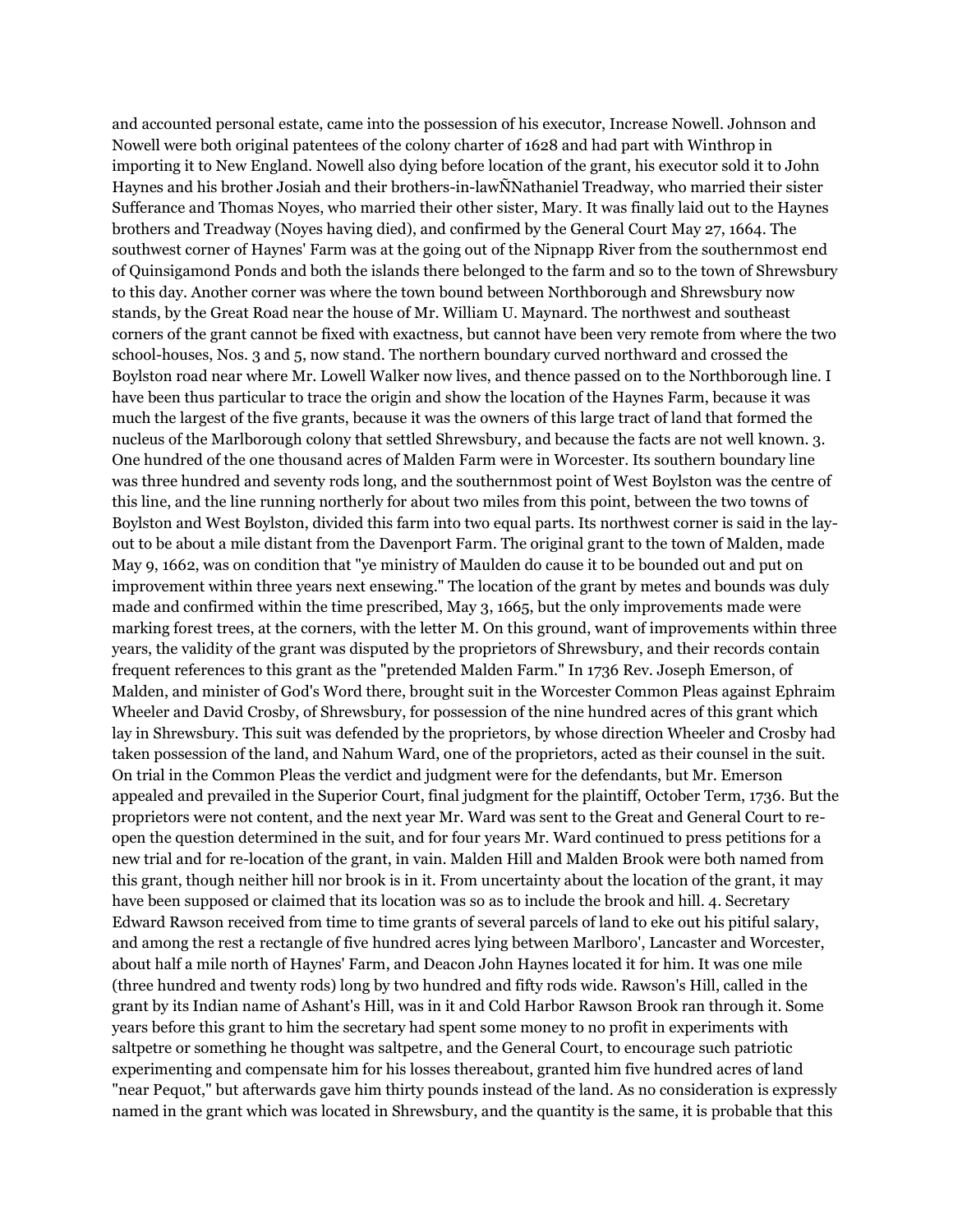grant was a renewal of the other, modified so that it might be "layd out in any free place not prejudicing a plantation." The lay-out and confirmation of this grant was May 13, 1686. 5. Sewall's Farm lay on the westerly side of Shrewsbury, with a narrow strip between it and Worcester line. Its south boundary line was a little south of the Great Road, its southwest corner near the head Quinsigamond Pond. Its given dimensions were seven hundred and eighty rods long, south to north, and three hundred and forty rods wide, east to west, or not quite two miles and one-half long by a little more than a mile wide  $\tilde{N}$  extending from its south line, before mentioned, beyond and including Grass Pond, (once so called, but for three generations last past known as Sewall's Pond), in Boylston. It was bounded for a considerable distance on its west side by Malden Farm, and also for a less distance on the east by Haynes' Farm, and so connected the two. It had on it two mill-sites, Ñ one a little below Sewall's Pond, where Banister's Mills were built, and the other, now unoccupied, but much the better water-power of the two, near the house of Mr. Frederick E. Abbott, where once stood Harlow's Mills, burned nearly forty years ago. Sewall's Hill, as well as Sewall's Pond, is within the farm limits, and both took their name from the grantee, Samuel Sewall, chief justice of the old Superior Court of Judicature, one of the judges who tried the Salem witches and the only one of them that is known to have repented thereof; author of Sewall's Diary, etc. The south part of Sewall's Farm Ñ one thousand acres Ñ was laid out and confirmed November 20, 1695, to James Russell, sometime colony treasurer, to whom the grant (originally made to Deputy-Governor Francis Willoughby, in consideration of public service) came, unlocated, by descent from his father, Richard Russell, also sometime colony treasurer, who had bought it of the Deputy-Governor. Chief Justice Sewall's title to this part of his farm in Shrewsbury was by purchase of Treasurer James Russell. His title to the north part Ñ five hundred acres Ñ was in right of his wife, who was the only daughter of Mintmaster John Hull, who "by minting made a mint of money "for himself, as well as for the colony, and became the richest man of New England. Hannah Hull married Samuel Sewall long before he was chief justice, or hung the witches, or had made much progress in his famous diary, or was famous for anything, and brought her husband a marriage-portion of  $\pounds$ 30,000, all duly counted out to him on the wedding day in "pine-tree" shillings, fresh from her father's mint. This grant, which had come to Madam Hannah Hull Sewall through her father, in some way that I have not yet been able to trace, was confirmed to her and her husband, May 27, 1696. A rude plan of Sewall's Farm may be seen in the Worcester Registry of Deeds, with a deed, dated June 1, 1732, of a moiety thereof from William Pepperell, of Kittery, et ux. et als. to Nahum Ward, of Shrewsbury. This was thirteen years before the famed exploit of Louisburg, and the thrifty trader of Kittery was then only a hero in posse, and tenant, in common with others, of fifteen hundred acres of real estate in Shrewsbury, in right of his wife, who was Mary Hurst, and one of Chief Justice Sewall's three granddaughters, and so copartner of the real estate aforesaid. This plan was made, as appears from the deed, from a survey made in November, 1714, by David Haynes, youngest son of Deacon John, of Sudbury, and one may read in the Sewall Diary the following entry, under date "1714, 8r 6. Mr. David Hayns dines with us.... gave him the Bounds of Quanssicamon Farms, that he may review and refresh them." Whereby one may note that the Indians' name for Long Pond (whatever may be the Indians' spelling of it) was once applied to Sewall's Farm, as well as to Haynes'. Probably it was to distinguish the two that at a later period they were called after their respective grantees.

#### [To Index](http://www.shrewsburyhistoricalsociety.org/history-1889/#index)

### The Marlborough Men and When Some of Them Settled

It will aid to a better understanding both of what precedes and what is to follow to give a brief account of the road through Shrewsbury anciently called the Connecticut Road, Ñ in later times the Country Road, the Stage Road, Post Road and Great Road. The original road from Massachusetts Bay to the Connecticut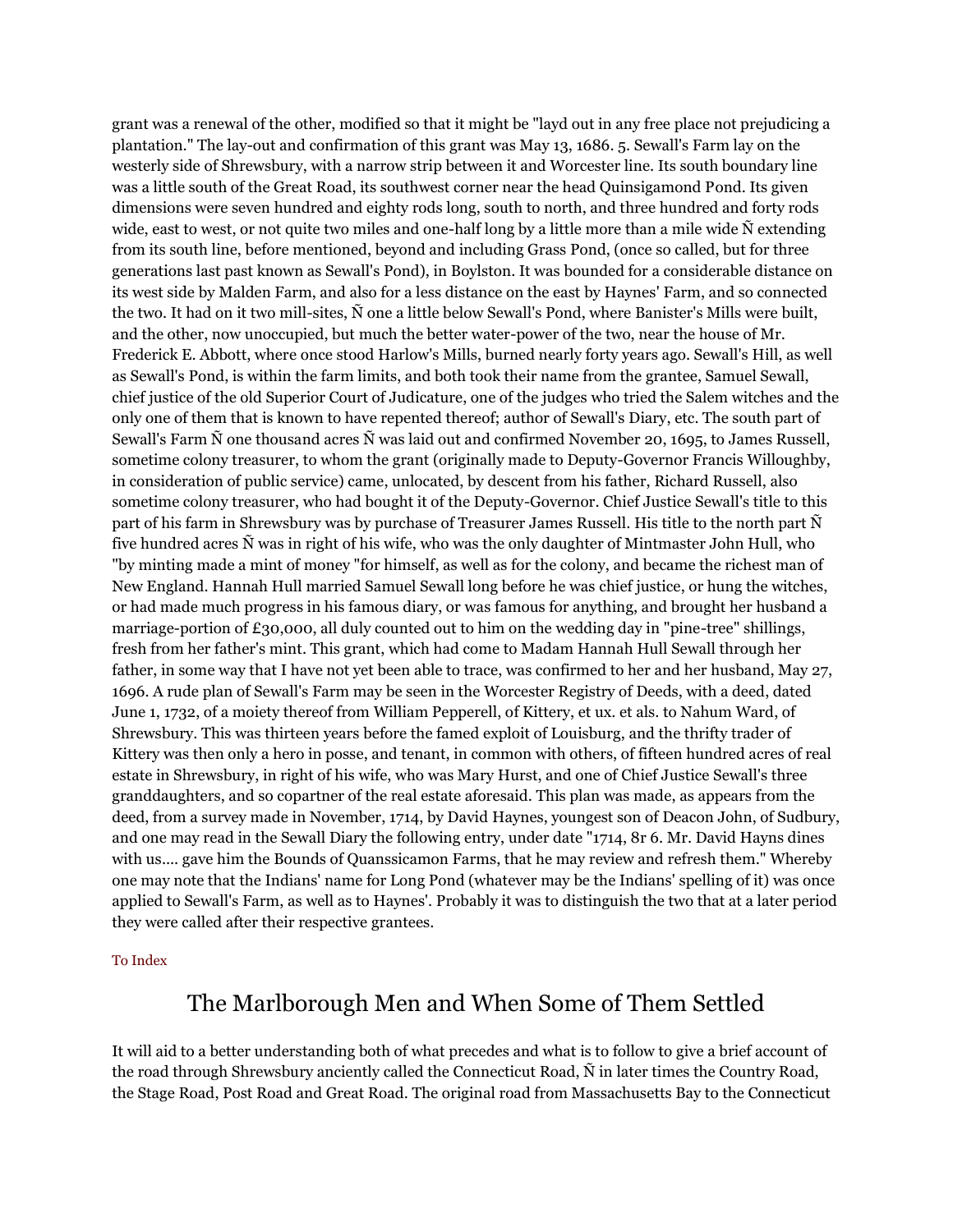River did not pass through Shrewsbury at all, but to the south of it. It was merely the old trail of the Indians. The new Connecticut Road was laid out by Major John Pynchon, whose father William had founded a town at either end of it. The "worshipful" major's authority was an order of the General Court, under date March 30, 1683, in these words: "WHEREAS the way to Kornecticut, now used, being very hazardous to travelers by reason of one deepe river that is passed fower or five times over, which may be avoided, it is referred to Major Pynchon to order ye said way to be layd out & well marked. He having hyred two injuns to guide him in the way for fifty shollings, it is ordered that the Treasurer pay them the same in country pay towards effecting this worke." The principal change of the old way consisted in passing north instead of south of Quinsigamond Pond, and so through Shrewsbury. Departing from the old way, it passed northerly of Little Chauncey Pond in Northborough into Shrewsbury exactly where the Great Road enters the town today, and thence through the town to the head of Quinsigamond Pond, on substantially the same line as the present road. But in 1726 it was relocated by a jury sent out by the Middlesex Court of Sessions, whose accepted return, so far as relates to the relocation in Shrewsbury, is as follows (what immediately precedes relates to the way in Worcester): "And thence in Shrewsbury, keeping the old way, crossing the Brook, running into Long Pond, and so keeping the old way south of Gershom Wheelock's house, and between the house and barn of Daniel How, & so still keeping the old road till it comes out of the woodland east of said How's, on the edge of the Great Rocky Plain, and so keeping very nigh a straight line a little south of Mr. Cushing's house, on the east side of the aforesaid Plain, and then in the old way till it come to Capt. Keyes' fenced land, and so crossing a small corner of said Keyes' fenced ground, and then in the old way running between said Keyes' house and barn, and so keeping the old road south of Widow Blair's, and so to the Westborough line in the old road, passing between Daniel Barnes' house and barn," etc. That is to say, the relocated road crossed the town line in exactly the same place where the old road crossed it, nor has there been any change had, either in the road or the town line from that time (1726) to this day, and the town bound by the road here stands precisely where it was established in 1717 by the viewing committee's report "at a heap of stones, called Warner's Corner, which is the most easterly corner of Haynes' Farm by the Country Road." Daniel Barnes occupied the sixteenth houselot of the proprietors' records, "bounded easterly by the town line, northerly by Haines' old Farm . . . and" (the lot) "lyeth where Mr. Warner formerly improved." This is the place where Mr. William U. Maynard now lives, and is without doubt the earliest place in Shrewsbury occupied by a white man. Whoever Mr. Warner may have been, and whatever may have become of him, certain it is that he had no title to the land "where he formerly improved." His corner makes a very noticeable and unexplained jog into the boundaries of Haynes' Farm laid out in 1664, and he was probably some daring pioneer who was either driven out or perished during King Philip's War. Widow Mary Blair, mentioned also in the relocation of 1726, lived with her children on the place where Mr. Samuel Johnson now lives. It was house lot No. 12, "situated near where Warner formerly improved, bounded northerly on Haines' old Farm, easterly by the 16th House-Lot," etc. The widow's husband, William Blair, died shortly after coming to Shrewsbury, and the Barnes and Blair families both certainly here in 1726, not long afterwards returned to Marlborough. The germ of the movement for settlement of Shrewsbury is described in a deed of partition of Haynes' Farm, dated April, 1717, which, after reciting the "orderly" meeting of the owners, twenty-three in number, heirs and purchasers of the rights of Deacon John Haynes, Lieutenant Josiah Haynes and Mr. Nathaniel Treadway, all deceased, the appointment of a committee to go with John Brigham, surveyor, and divide the farm into three parcels ready to draw lots, and a second meeting of said owners December 10, 1716, at David How's house in Sudbury, then sets out the committee's report that they had divided the farm by east and west lines into three parts or squadrons Ñ whereupon, lots being drawn, the North Squadron fell to the heirs and purchasers of the right of Deacon John Haynes, the South Squadron to the heirs of Lieutenant Joshua Haynes and the Middle Squadron to the heirs and purchasers of the right of Mr. Nathaniel Treadway. Of the twenty-three signers of this deed, the following or their children settled in Shrewsbury: John Keyes, Joseph Noyes, Moses Newton, Daniel How, Elias Keyes, Samuel Wheelock,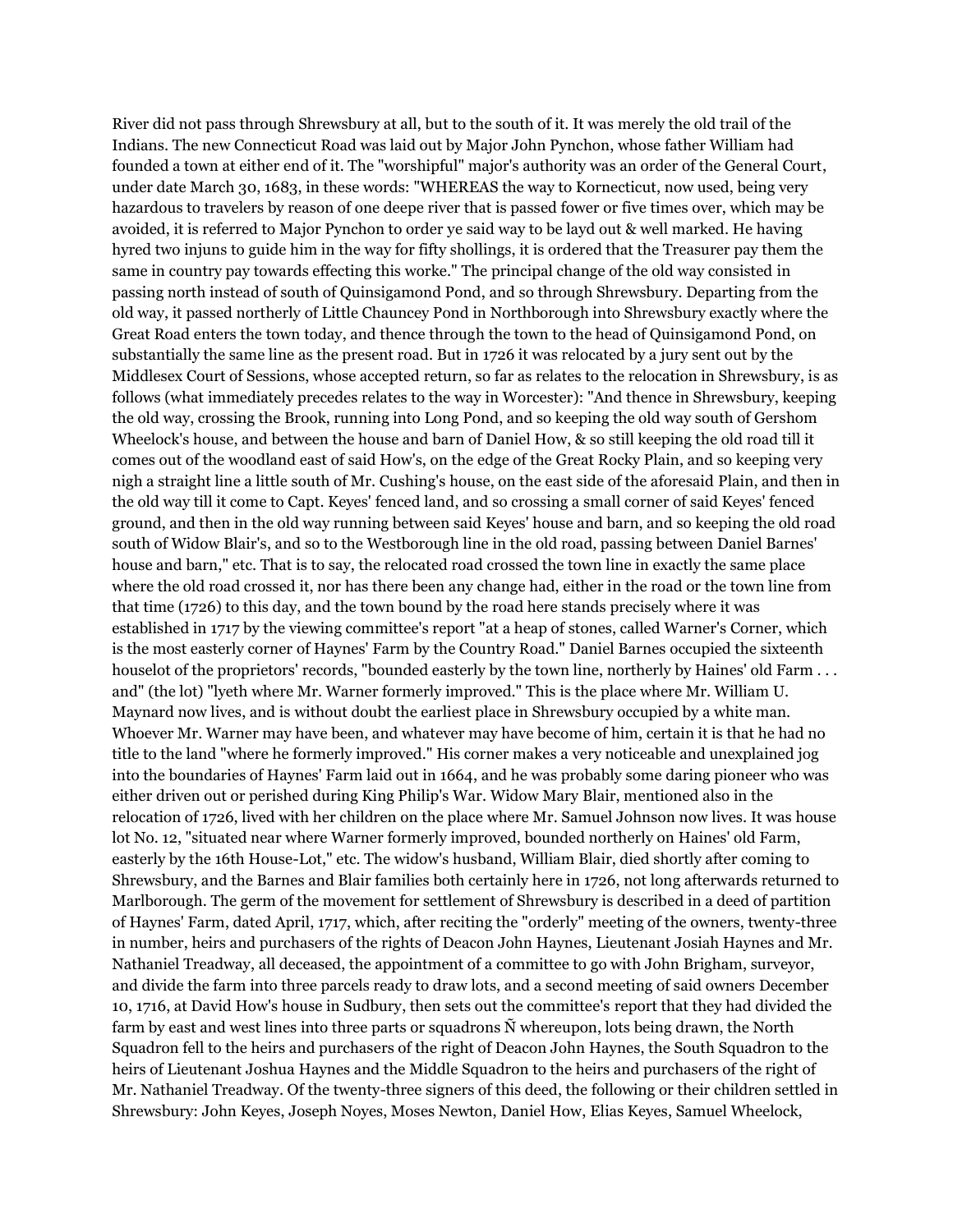Thomas Hapgood, Edward Goddard and William Taylor. Samuel Wheelock's son Gershom is reputed to have been the first permanent settler of Shrewsbury, and the place where he settled was on the share of his father in Haynes' Farm Ñ on the north side of the Great Road, between where Mr. Levi Prentice and Mr. William Fitzgerald now live. Tradition represents him as sleeping aloft in his cabin during the winter nights of 1716-17, and drawing up his ladder after him, "whistled an air did he," doubtless to keep up his courage. How long he continued to live there I have not ascertained, but certain it is that he was still there in 1726, as appears from the relocation of the Great Road at that time. In 1720 his father gave him a deed of this lot, and February 10, 1729, house lot No. 26, which lyeth near the west bounds of Hains' old Farm," was in possession of Samuel Wheelock. Gershom Wheelock, the first settler, who had both a son and a grandson of the same name, was commonly called in his lifetime Captain Wheelock, from his militia rank, and his father was called the deacon from his office in the church, of which he was one of the founders. Deacon Wheelock was a member of the first Board of Selectmen and a very active man in church and town affairs for many years. Mr. Cushing, mentioned in the relocation, is Rev. Job Cushing, who and whose place of abode will be further noticed later. John Keyes, whose house, barn and fenced land is referred to in the relocation of 1726, son of Elias Keyes, of Sudbury, and grandson of Robert Keyes, of Watertown, who came from England in 1633, had his share of Haynes' Farm assigned to him on the south side of the Great Road, nearly opposite where the currier's shop stands in the Lower Village. In 1723 he built a new house a few rods east of the rude and primitive cabin that he first lived in, but before it was finished both houses were burnt in the night and Mr. Keyes' three sons and two apprentices of Ebenezer Bragg, the carpenter, who was building the new house, perished in the flames. Mr. Bragg, also sleeping in the same house, barely escaped. The old house was also burned, but the inmates, Mr. Keyes and wife and four daughters, were awakened by Mr. Bragg just in time to flee out of it. John Keyes held commissions as captain and major in the militia, and is traditionally known as the famous Major John Keyes. He is not to be confounded with Deacon John, his cousin, who settled in the North Parish. In 1726 he evidently had built another house, as the relocated Great Road passed between it and his barn. A very active and energetic man, member of the first and many subsequent Boards of Selectmen. He bought a moiety of Sewall's Farm, and thus became tenant in common with Nahum Ward, who was his uncle, of that large tract of land. Elias Keyes, who was the cousin of famous Major John, had his share of the farm assigned him near his cousin's but, in 1741, with his family, joined another colony that swarmed out of the Marlborough hive and followed the star of empire on its westward way to New Marlborough, in far-off Berkshire. The surname of Keyes is now extinct in Shrewsbury. But the Flaggs, of Boylston, are descendants of famous Major John, by his daughter Hannah, who married Gershom Flagg. Daniel Noyes, of Sudbury, who settled on the South Squadron of Haynes' Farm, was descended both from Ensign Thomas Noyes and Lieutenant Josiah Haynes. He was the son of Joseph, who signed the partition deed. His grandfather, also named Joseph, was the son of Ensign Thomas, and his grandmother was Ruth Haynes, daughter of Lieutenant Josiah. Neither of the Newtons, Moses nor Thomas, settled in Shrewsbury. They sold their shares in Haynes' Farm to Nahum Ward, who was their cousin, but their children came to Shrewsbury at an early day and settled here. Elisha Newton, son of Moses, was grandfather of the late Calvin Newton, of this town, and settled on the place, part of Sewall's Farm, where Peter Gamache now lives, where also Mr. Newton (Calvin), whose three sons, still living in this town, were all born there, lived and died. Elisha Newton's brother, Aaron, also settled in the North Parish (Boylston), and so also did Thomas Newton, son of Thomas, who signed the partition deed. Nahum Ward, who bought the Newtons' share of Haynes' Farm, though not one of the twenty-three owners in 1717, was one of the first comers here and his purchase, a large tract, lay on the south side of the road opposite the common, extending thence both easterly and westerly. His great-grandson, author of a history of Shrewsbury, supposes he was here before 1718, and living near the Jonas Stone house (now owned by Mr. Frederick Stone, of Boston), but William Taylor at that time owned the land where that house stands, and Mr. Ward owned no land nearer than the south side of the Great Road. Mr. Ward was colonel of a militia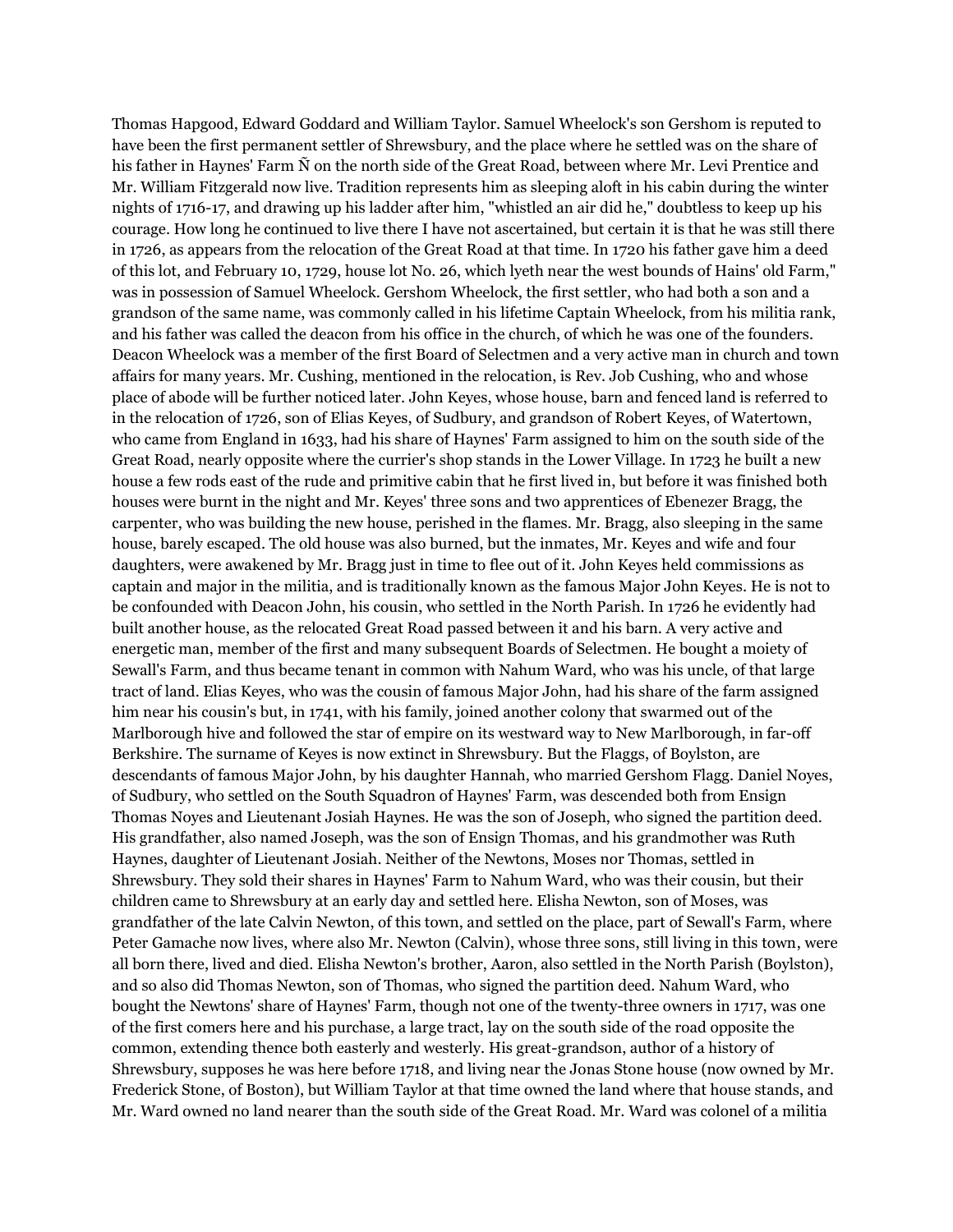regiment in the Provincial Line, and chairman of the first and member of many subsequent Boards of Selectmen; many times representative to the General Court, and a justice of the Worcester County Court of Common Pleas, 1745-62. He was admitted to the Worcester bar in 1731, but I have not found a case of his acting as counsel except in the Malden suit elsewhere mentioned. He was father of General Artemas Ward and ancestor of all who ever bore the Ward name in Shrewsbury. William Ward, who came from York, England, to Sudbury, about 1640, was his grandfather. The Newtons, of Shrewsbury, also are descended from William Ward. Daniel How settled on the North Squadron, and kept a tavern on the Great Road, where the Shrewsbury Poor-House formerly stood, on land now belonging to Mr. George H. Harlow. He was son of Josiah How, of Marlborough, and grandson of John How, who came from England and settled in Sudbury in 1638, or earlier, and on his mother's side he was grandson of Deacon John Haynes, one of the original grantees of Haynes' Farm. His mother, whose maiden name was Mary Haynes, was in 1713 owner of a share of the "farm at Quinsigamond," and under the name and addition of Mary Prescott, of Lancaster, conveyed it to "her true and well beloved son, Daniel How, of Marlborough." The North Squadron, by lot, as we have seen, fell to the heirs and purchasers of the right of Deacon John. In explanation of his mother's name and addition, it should be added that her first husband, Josiah How, Daniel's father, dying young, she afterwards married John Prescott, of Lancaster, son of the famous blacksmith, miller and Indian fighter, who was the first settler and founder of the first town in the county of Worcester. Daniel How was the first town treasurer, and held the office several years, and he was many years a member of the selectmen, and let the reader note the relocation, in 1726, of the Great Road between his house and barn as showing where he lived and kept tavern, and also where the road then was. From his militia office he usually went by the name of Captain How. Thomas Hapgood was greatgrandson of Nathaniel Treadway, one of the original grantees of Haynes' Farm, to whose heirs fell the Middle Squadron, and he settled in Shrewsbury and built his house near where Mr. Albert Clapp now lives, and Mr. Clapp's farm is part of Thomas Hapgood's share of the Middle Squadron. He was son of Thomas Hapgood, of Marlborough, who lived to see his great-great-grandchildren, and had three hundred and thirteen descendants living at his death, and his (the said Thomas, of Shrewsbury) grandfather was Shadrach Hapgood, of Sudbury, who married Treadway's daughter Elizabeth, and was killed in the Indian fight at Brookfield, in 1675. Thomas Hapgood's name is twice signed to the partition deed with a cross Ñ once for himself and again as attorney for another. He was a militia captain, and commonly called Captain Hapgood, town treasurer ten years and often a selectman. His three sisters, Mary, Elizabeth and Hepzibah, who were, of course, of the same descent with him, married and settled in Shrewsbury. Edward Goddard, who married the said Hepzibah Hapgood, was born in Watertown, where his father and grandfather Ñ both also named Edward Ñ lived and where the latter, who married Elizabeth Miles and came with her from England about 1650, first settled. He settled in the North Squadron, on the place which Edward Howe now owns, and built the house in which Mr. Howe still lives, and which, under its modernized exterior, I suppose, retains the frame of the oldest house in Shrewsbury. The Goddard farm extended to and was bounded on the northernmost boundary line of Haynes' Farm. Mr. Goddard, who is distinguished from most of the other newcomers to Shrewsbury by having no military title, was an active man in church and town, held the office of selectman and other town officers, and was a man of considerable means. William Taylor, who married Captain Hapgood's other sister, Elizabeth, was also a man of considerable means for his day, but did not wholly escape, like his brother-in-law, militia honors. His name in town and church-records, I believe, has the uniform prefix of sergeant. He settled on a lot of the North Squadron, adjoining Goddard's, being the place where Mr. Charles A. Holman now lives, and where the late Amasa Howe, great-grandson of Taylor, lived; where lived also Amasa's father, Nathan, and his grandfather, also named Nathan, who was son of Captain Daniel How, and married Sergeant Taylor's daughter, Hepzibah. The house which William Taylor built was taken down by Amasa Howe in 1849. The Taylor farm or share which he had in the North Squadron extended south to the Great Road, and included the site of the house in which his great-great-grandson, Thomas Harlow, now lives, and all the other land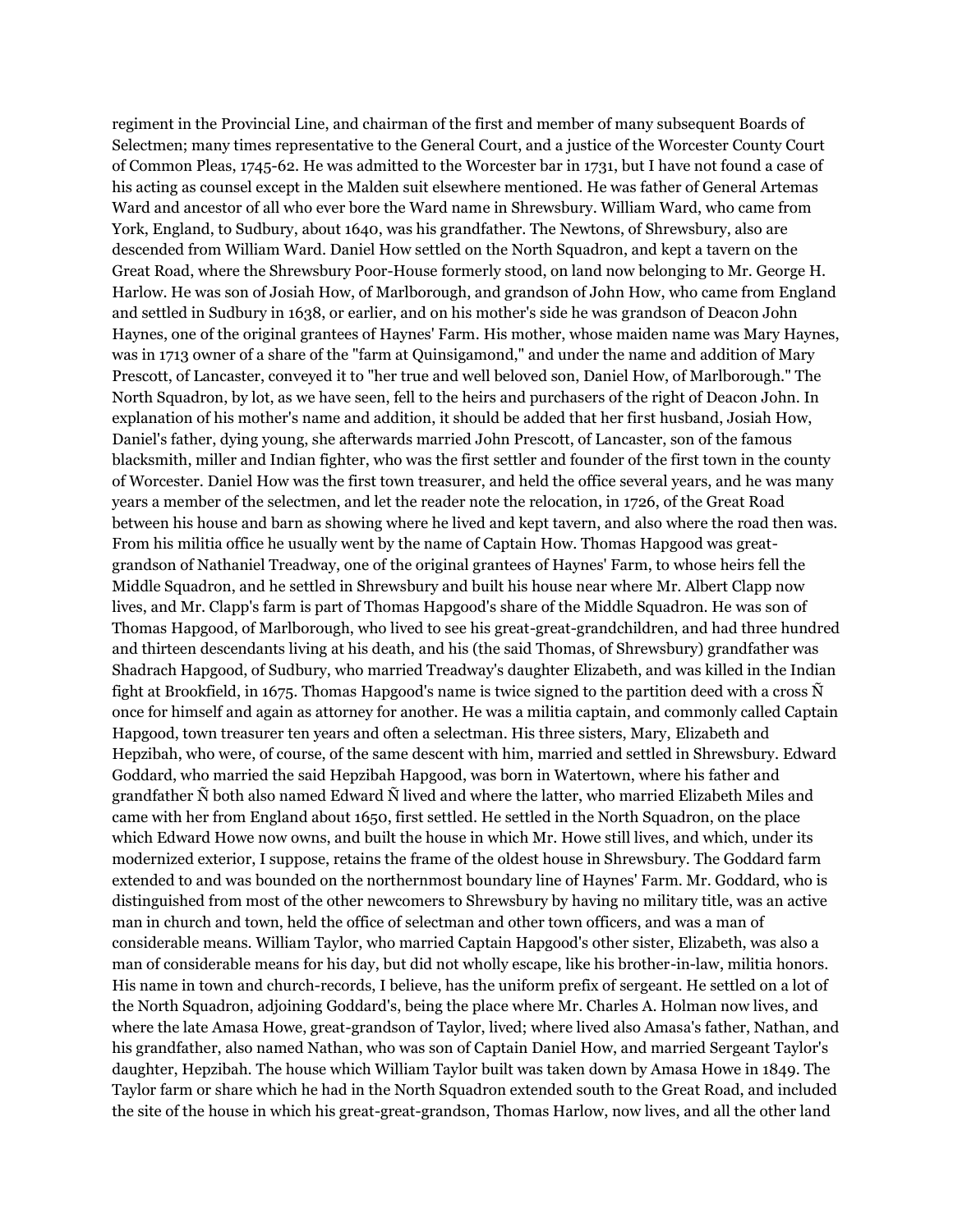to and including the Common and the site of the Sumner house. The Great Road was substantially on the line between the North and Middle Squadrons, and this was Taylor's south line. The name Taylor as a surname died in Shrewsbury with the first comer, but his descendants, by six daughters, are very numerous. His father and grandfather both lived in Marlborough, and were both named William Taylor. He was many years a selectman of Shrewsbury.

### [To Index](http://www.shrewsburyhistoricalsociety.org/history-1889/#index)

## The Grant of Township - The Lay Out of Lots - Incorporation

In colony and provincial records and early deeds recorded at Cambridge and Worcester one meets frequent reference to a tract of land, larger than any existing town of this Commonwealth, as "lying between Marlborough, Worcester and Lancaster," or "joyning ye west side of Marlborough town bounds," or "lying east pointe to Quonsigamon Ponds," or as "Quonsiccamon Farms," or a "meete place for a plantation near Quansiggamog," the Indian name in our times uniformly written Quinsigamond, one to two hundred years ago, being differently spelt almost every time it was written, and being applied to the vicinity of Long Pond as well as to the pond itself much oftener, too, as it were quite easy to show, to the east side, not withstanding the complacent appropriation of it by our neighbors of Worcester, than to the west side of the pond. The question why formation of this large tract of land into a town was delayed till after all the other territory in the vicinity was formed into towns has been often asked, but the answer is not far to seek, and in truth has been already given. The choicest portions of it had been already granted, and in the language of the report of a viewing committee sent out to find a meet place for a plantation at Quinsigamond, it had been "spoiled by the granting of farms." After the death of the original grantees of the Haynes' Farm, several of their heirs sold their rights or shares therein, and in 1716 the owners of it, twenty-three in number, living mostly in Marlborough, but some of them in Sudbury and other towns, with a view to division and settlement of their three thousand two hundred acres at Quinsigamond, caused it to be surveyed and divided up. Their surveyor was John Brigham, of Marlborough, who was the grantee of a large "farm" in the West Parish of that town, and was at that very time pushing a scheme for setting off that parish as a new town, to be called Westborough, and the owners of the Haynes' Farm employed Mr. Brigham to draw up and present to the General Court a petition for the grant of the whole of the large tract between Marlborough and Worcester as a township. This petition, which was signed by John Brigham himself and thirty others, is said to have been lost, and it is not known who all of the petitioners were nor exactly what they asked for, but it was referred, together with another petition of which also John Brigham was the first signer, for incorporation of his new town of Westborough, to the same viewing committee, who reported favorably on both petitions. But it is easy to see that Mr. Brigham and his committee, of which John Chandler, of Woodstock, was chairman, and to which the reference of both these petitions was of course no accident, were looking mainly to the interest of the new town and less to those of the new township. A good slice from the latter Ñ to wit, a strip between the former boundary of Marlborough and Haynes' Farm Ñ was added to the former by the committee, who thought that the petitioners for the township were competent members and likely to make a speedy settlement, and that the slice proposed to be taken would not so disadvantage the township but that it might make a good town Ñ that is to say, if the owners of all the five farms at Quinsigamond would make common cause with the petitioners, there would be plenty of land left after parting with the slice in question. November 2, 1717, the General Court accepted the committee's report and "ordered that the tract of land protracted and described, together with the farms heretofore granted to particular persons contained in the plot, be made a township, excepting "the slice referred to, and appointed a Committee to lay out the whole of said lands (except the lands before granted) to persons most likely to advance settlement of the place, who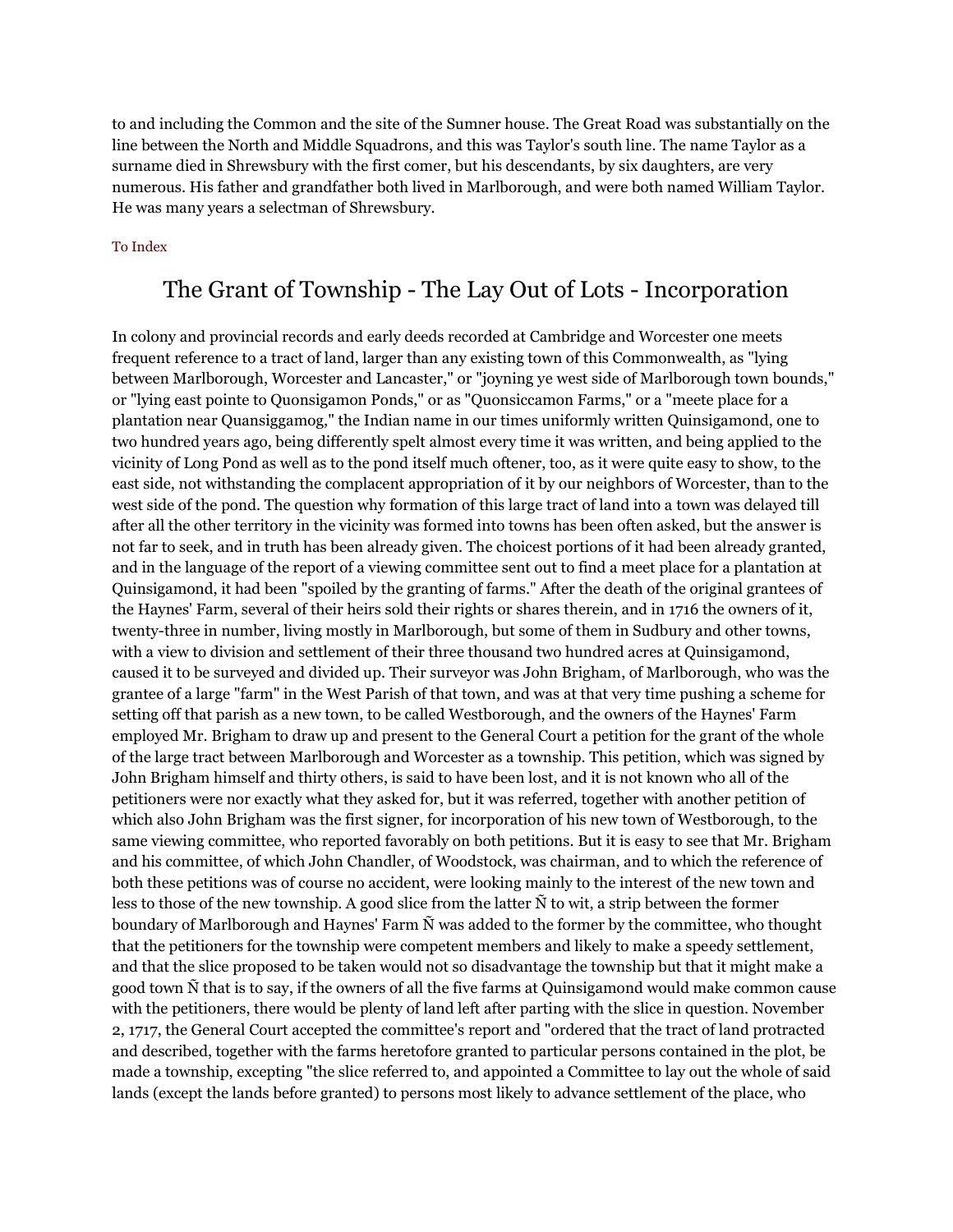were to pay not exceeding twelve pence per acre to the use of the Province and the committee's charge for laying out. The committee, of which Jonathan Remington was chairman, laid out forty-five lots of about seventy acres each, with a fifty-acre right to each, by which I understand a right in the settler to have fifty acres more in the undivided lands, and also laid out for each lot about six acres of valuable meadow often quite remote from the lot. The "valuable meadow" was swamp land, and is at the present day less highly valued than it once was. And the proprietors, March 28, 1722, granted "the committy to settle the town" fifteen hundred acres for laying out the lots. The Committee's Farm, so-called, was a parcel of good land in the northwest corner of the township called the Leg, on the Stillwater River, now a part of Sterling. Many persons have been misled by Ward's "History of Shrewsbury" into supposing that it was upon the lots laid out by the Remington committee that all the first-comers to Shrewsbury settled, and such appears to have been the belief of Mr. Ward himself. The number of the proprietors in 1718, as appears from the apportionment of a tax, was forty-five and a lot was laid out for each one, and a few of the men to whom lots were assigned no doubt settled upon them personally. But it was upon the Haynes' Farm, which covered all the land on both sides of the Great road, extending southerly beyond where the Worcester turnpike was afterwards laid, that most of the new-comers from Marlborough settled. The lots numbered one to sixteen, were laid out on a strip of land extending along the south and east boundary lines of the town Ñ that is between Haynes' Farm and the town of Grafton on the south, and the towns of Westborough and Northborough on the east  $\tilde{N}$  and if one will carefully examine the description of these lots, as taken by Mr. Ward from the proprietors' book, he will find frequent recurrence to the "town lines" and Haines' Old Farm" as boundaries. Lots Nos. 17, 18 and 19 lay east of Rawson's Farm, whose locality has been before given, and Nos. 21, 22 (which was the minister's lot) and 23 lay between Haynes' Farm and Rawson's Farm, and the description of all these lots refer to these so-called "farms" as boundaries. The other lots are more difficult to locate with exactness. Most of them were in that part of Shrewsbury now Boylston and West Boylston. No. 24 is "bounded westerly by Judge Sewall's Farm;" No. 26 "lyeth near the west bounds of Haines' Old Farm ;" No. 30" Lyeth near the North End of Davenport's Farm; "Nos. 31, 32 and 34 are bounded by the "pretended Malden Farm," etc., etc. Mr. Ward has copied these descriptions containing these references to the farms without inquiry as to what or where they were. Ten years after the township grant the town of Shrewsbury was incorporated Ñ not by a formal act, but by an order upon application of the inhabitants for incorporation dated December 19, 1727. Mr. Ward thinks it was so called from the English town of that name, whence may have come the ancestors of some of the proprietors. Before Saxon scholars gave the true etymology of the name it was said to mean the borough of shrews, which may be either a kind of moles or a kind of wives. The Saxons, who took the English town in the fifth century, derisively changed its Welsh name to Scrobbes-Byrig (scrub town), of which the name Shrewsbury is a euphonious corruption. But there is neither evidence nor reason for supposing any of the proprietors' ancestors came from the English Shrewsbury. Like many other towns, probably Shrewsbury took its name from a prominent man of the time when it was in want of one. Our neighbor on the south is well known to have been named from the Duke of Grafton, damned to everlasting fame in the letters of Junius. Charles Talbot titular Earl of Shrewsbury by birth, was one of the seven who signed the declaration inviting over the Prince of Orange on the abdication of James II., and became Secretary of State to King William with title of Duke of Shrewsbury. On account of his winning manners Talbot is said to have been named by William of Orange King of Hearts, and habitually called by this pleasant title by the whole royal court. Under Queen Anne he held the offices of First lord Chamberlain and Lord-Lieutenant of Ireland, and finally with her dying breath the Queen gave him the staff of Lord High Treasurer, that a sure hand might hold the helm of state at her death and safely transmit the Protestant succession. As soon as the Queen had drawn her last breath Charles Talbot, Duke of Shrewsbury, August 14, 1714, proclaimed George Lewis, Elector of Hanover, King of England and Ireland. The Duke died 1718, between which time and Queen Anne's death our town was settling, and as a child born in some historical crisis is named from a prominent actor in it, so the town of Shrewsbury took its name from the statesman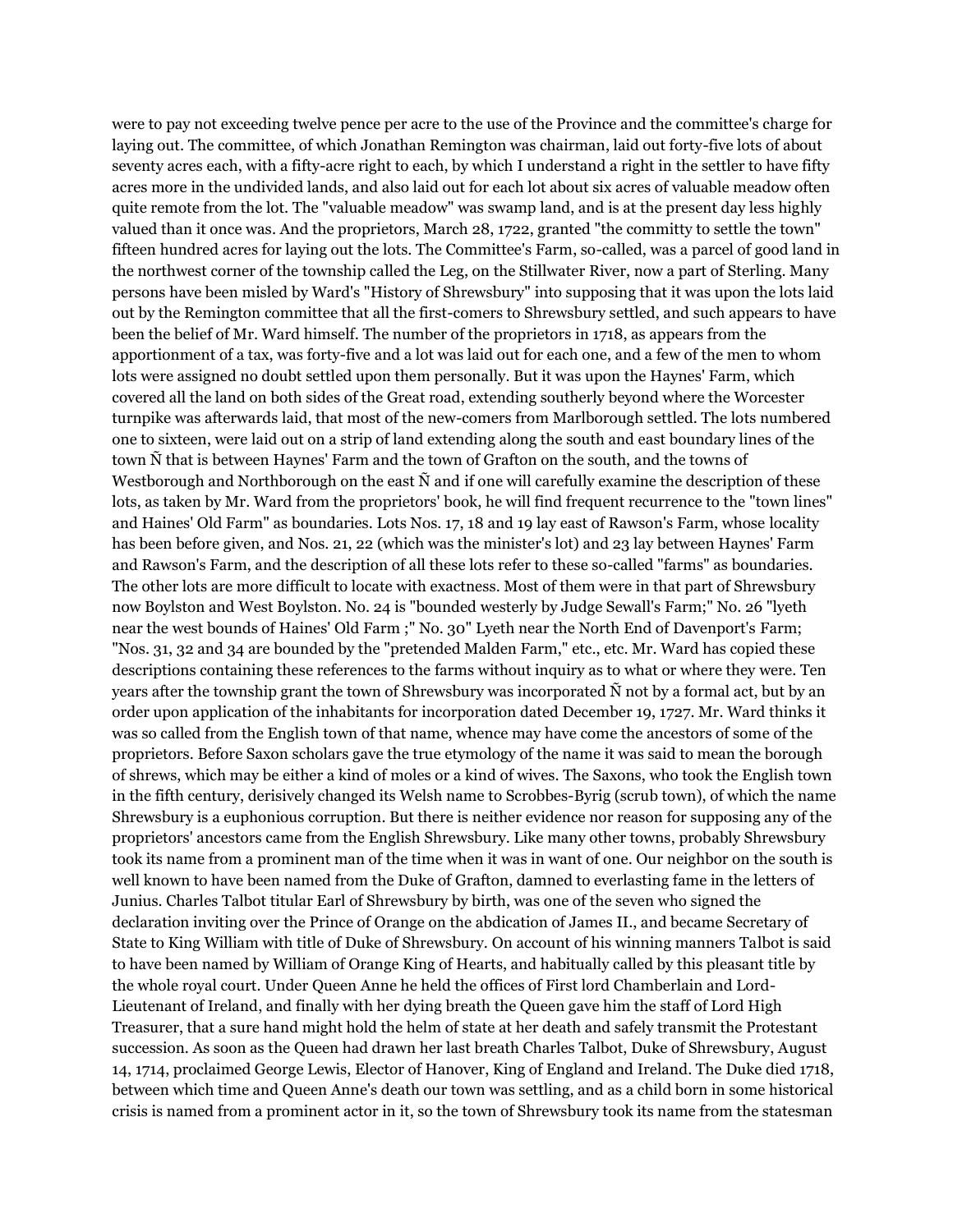who, notwithstanding public apprehension of the Pretender, had safely transmitted the English crown in the Protestant line. But if the same partiality for Indian names had existed in early times as now, probably Shrewsbury and Grafton would have continued to be called Quinsigamond and Hassanimisco to this day.

#### [To Index](http://www.shrewsburyhistoricalsociety.org/history-1889/#index)

### The Meeting House Lot and The Houses That Were Built Theron

October 27, 1719, the proprietors of Shrewsbury voted "that the meeting-house be on Rocky Plain, near the Pines, and if the said spot cannot be obtained on reasonable terms, that then the meeting-house be set on Meeting-House Hill," whereby it appears that the hill laid down on maps and known to this day as Meeting-house Hill was so called as early as two years and a half after the first comers were here Ñ doubtless because public opinion had designated this hill as the site of' the house of worship that was to be. It belonged to the proprietors Ñ which Rocky Plain did not Ñ and it was nearer to the centre of the township. Rocky Plain was part of Haynes' Farm and the portion of it which the proprietors wanted belonged to one of their number, William Taylor. Its name, Rocky Pine Plain, indicates the boulders and forest trees that the pioneers had to deal with. On the 4th of May, 1721, the very month when the first meeting-house in Shrewsbury was built, William Taylor conveyed to the proprietors, of whom he was one and retaining an equal right therein with any one single proprietor, fifteen acres of land situate on Rocky Plain and lying within the bounds of a farm purchased by him of one of the heirs of John Haynes, bounded westerly by land of John Balcom, northerly by land of Edward Goddard, southerly by the Squadron line and every other way by the remaining part: of said Taylor's own land. The squadron line here was the Connecticut Road, then so called. In making this conveyance Sergeant Taylor was actuated mainly by public spirit, though no doubt he expected advantages from having the meeting-house, which was sure to be the village centre, near where he had settled. On the 20th of May, sixteen days after his conveyance to them, the proprietors granted to him in satisfaction of his fifteen acres "5 acres and 24 rods of land on Pine Plain, westerly of Haynes' Farm the south side of the country road," remote from the centre and of trifling value Ñ a mere make-weight or nominal quid pro quo granted from some supposed legal necessity for a consideration. This fifteen acres, called "the common," beside the church site, the land around it and the graveyard, contained several other parcels, some of which were sold by the proprietors and some of which were appropriated without sale. The lot on which the Sumner houses lands, and which was the southwest corner of the original Common, was sold in 1754 to Artemas Ward, who afterward sold it to Dr. Joseph Sumner. The house where Mr. A. J. Gibbon lives, where formerly stood the old Crosby house, occupies the southeast corner. Both the Town House and the High School house are on the Taylor grant. Nor can any record of any conveyance or grant of the proprietors be found of the sites of these public buildings. The site of the Andrews house and the field in rear of it are entirely within the old Common limits, so also is a part of the site of the Jonas Stone house, but the sites of these two houses and the field were sold by the proprietors, as by their records appears. Under date May 13, 1766, the day of raising the second meeting-house of the First Parish, Dr. Sumner has a memorandum of the fact, accompanied with a note, that "The first meeting-house in Shrewsbury was Erected in ye mounth of May, 1721." The site of the first meeting-house, according to tradition, was a little northerly and easterly of where the present house now stands. Its dimensions, given in the proprietors' records, were "40 feet in length by 32 in breadth, 14 feet stud." And the proprietors voted, June 22, 1720, to lay an assessment of five pounds en each, Ñ aggregate of forty-two proprietors, two hundred and ten pounds. This house had neither steeple nor bell. The first sermon ever preached in Shrewsbury was by Rev. Robert Breck, of Marlborough, June 15, 1720, and the record of the meeting of the proprietors, when the assessment before referred to was voted, contains also the proprietors' vote to apply to Mr. Breck for the notes of his sermon,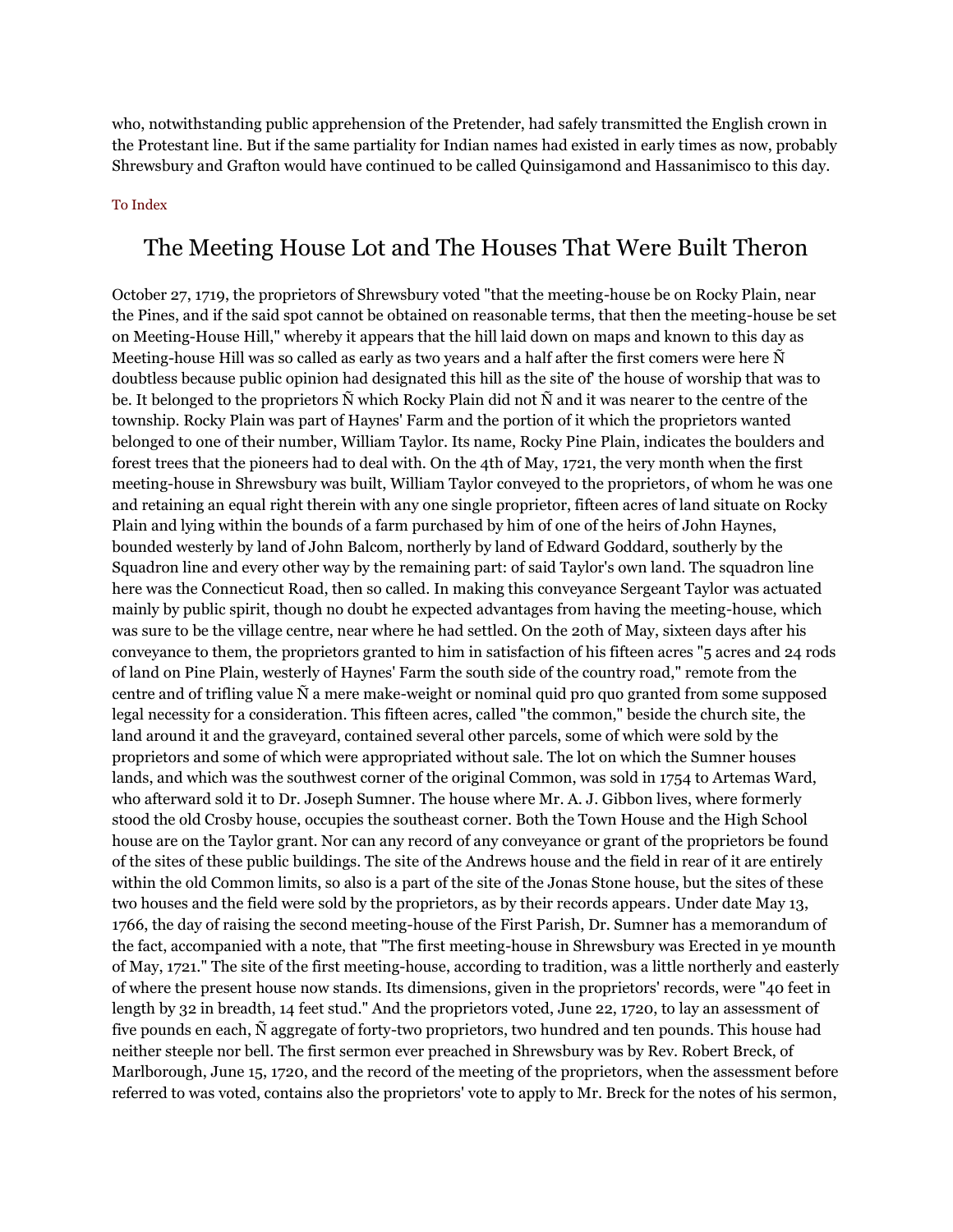in order to have them printed For forty-five years (1721-66) the first meeting house served its original purpose, but during the last five years or more there had been a growing feeling that a new house of worship was needed. The town had grown, and, notwithstanding it had been divided into two parishes, the old house was too small. The building of the second meeting-house was long debated at townmeetings. Finally resolved upon, in the spring of 1766, it was commenced in earnest and speedily completed. It was not jobbed off to the lowest bidder, but built by a building committee, who employed Daniel Heminway, of Shrewsbury, the famous meeting-house builder, who built the Old South, in Worcester, and many other meeting-houses and public buildings, to frame it. The committee was instructed, by vote of the town, in employing labor and in purchase of materials, to give the preference to inhabitants of the town. All the carpenters of Shrewsbury worked upon the meeting house. All the lumber grew in Shrewsbury woods, and was sawn in Shrewsbury mills. All the nails were made by Shrewsbury blacksmiths. The record of a town meeting immediately preceding the meeting-house raising reveals the municipal estimate of the magnitude of the undertaking. The question whether the town would procure a ginn to raise the meeting house with was debated, and "determined in ye negative." But the committee were directed to procure a lot of new spike poles; also "voted that ye committy provide Drinks & Provisions," and "voted to commence the raising at six o'clock in the morning." And lest ye committee should mistake their instructions, and also probably to encourage a good attendance and make everybody stay till the last rafter was in place and the last pin driven home, it was further "voted to provide a Good Supper, and to send to Boston for a Barrel of Rhum." The new house was fifty-five feet in length by fortythree in breadth, and had entrances on the east and west ends and on the south side. Like its predecessor, it had neither steeple nor bell. If one take a lantern and go up into the attic and look at the enormous plates and roof- timbers, resting where they were raised by the new spike-poles one hundred and twentytwo years ago, he cannot but wonder how they were ever got there with the use of' no other machinery. The original site where the house was raised, and stood till 1834, was about fifty feet south of its present location, and its longest dimension was east and west. Many hands make quick work, and just two months after the raising Dr. Sumner says, "July 16, 1766, being Lord's day, we met ye first time in the New House, upon wh. occasion I Preached from Genesis 28 chapter & ye 17 verse." In 1807 the porch on the west end of the meeting house was replaced by a steeple with a belfry and dials for a clock. The bell, for which the money was raised by subscription, was not hung until next year. The clock was added still later. Why the steeple was built on the west end, thereby giving the building the appearance of facing Dr. Sumner's backyard, it is difficult to say; but so it was and so it stood until 1834, when the house was swung quarter round so as to face the south and moved to its present site, raised up so as to construct a vestry underneath and remodeled. Its porches were taken off so as to conform, outside and inside, to the then prevailing style of church architecture. In 1801 Jonah Howe and eight others were incorporated as trustees of a fund for the support of a Congregational minister in the town of Shrewsbury, by an act of the General Court passed February 18th of that year. The act recites the former appropriation of certain securities and moneys, amounting to nine hundred and twenty dollars, by the town, and the recent subscription of \$2,243 for support of the minister, limits the fund to a maximum of eight thousand dollars, the interest of which only is to be applied to the minister's salary, provides for an annual meeting of trustees in April, each year, to elect a treasurer and clerk and fill vacancies in trustees, and makes the trustees responsible to the town. If the interest should ever amount to more than enough to pay the salary of the minister, it was to be applied to the schools of the town. Dr. Sumner has left a memorandum that shows the origin of the fund: April, 1732. Ñ According to a vote of the Town of Shrewsbury, the hinder seats in the meeting house was taken up, and six pews built which sold for about  $£140$ , which is to remain as a fund, the interest of which to be appropriated for support of the Gospel. Sundry contributions have, from time to time, been made by different persons to this fund and the amount of it is now more than double the maximum prescribed in the original act. By chapter 50, Acts of 1866, its name was changed to a "Fund for the Support of a Congregational Minister in the First Congregational Parish and Religious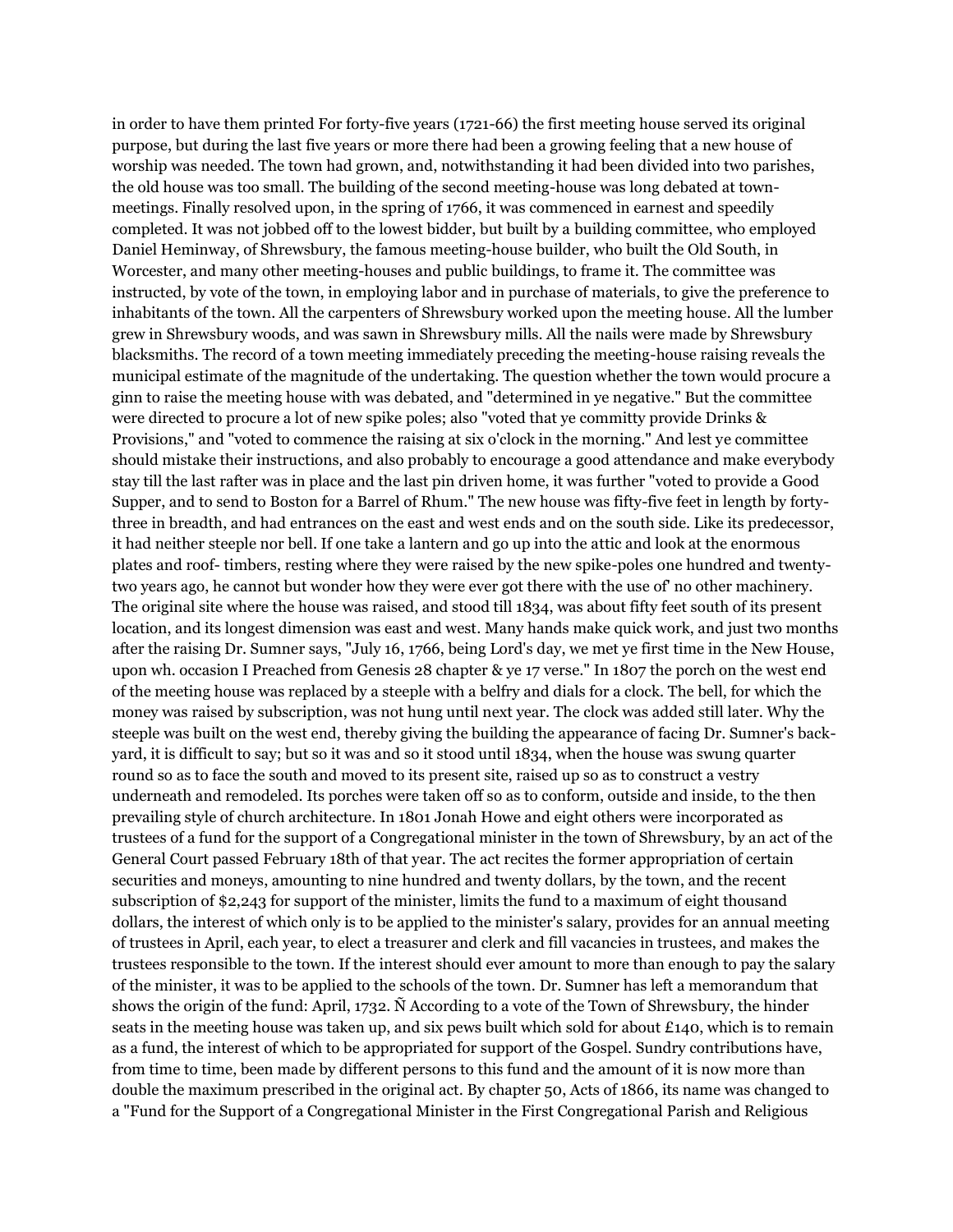Society in the Town of Shrewsbury," and the limitation of the original act to eight thousand dollars was raised to twenty thousand dollars and the trustees are made accountable to the parish, instead of the town. Jonathan H. Nelson, who died in 1872, gave this fund a legacy of five thousand dollars, the largest contribution given by any donor at any one time, but less than the aggregate sums given by Amasa Howe, who in his lifetime (1869) gave eighteen hundred dollars, and who, dying in 1883, was found by his will, made in 1872, to have given a legacy of twenty-two hundred dollars to this fund, and also by a codicil made in 1882 another legacy of two thousand dollars, making a total of six thousand dollars. And Thomas Rice, who died May 29, 1888, has left a legacy of one thousand dollars in trust with the trustees of this fund, one-half of the interest of which is to be applied by the trustees to the care of the testator's lot and monument in the cemetery, and the other half to be applied to the payment of the salary of the minister of the Congregational parish. I am unable to give the amounts of any other donations or the names of the donors. The present total of the fund is about eighteen thousand dollars and its income about nine hundred dollars.

#### [To Index](http://www.shrewsburyhistoricalsociety.org/history-1889/#index)

## The First Parish and its Ministers: Cushing, Sumner, Ingersoll , Whipple, George Allen, Averell, Williams, McGinley, Dyer, Scudder, Frank H. Allen

The three years within which Shrewsbury was required to have at least forty families and an orthodox minister began to run November 2, 1717. The forty families were here in due season, but the first minister, Rev. Job Cushing, was not settled till December 4, 1723, Ñ more than six years after the time began to run. It would seem from the church records that the church was organized and a covenant adopted at Mr. Cushing's ordination. Let us note in passing that this covenant does not contain any credo Ñ unless the following be regarded as such: "We resolve to make the blessed Scriptures our platform, whereby We may discern the blessed mind of Christ and not the new-framed inventions of men," Ñ a favorite form of words with those who did not wish either to commit themselves to dogmatic theology nor to repel others from uniting with them by an ironclad creed. This liberal covenant, probably drawn up by Mr. Cushing himself, closely resembles that of many of the early churches of New England, commencing with the earliest, whose platform, brought in the "Mayflower" and landed in 1620 on Plymouth Rock, remains unchanged in any clause or letter, the creed of the liberal First Church of Plymouth, to this day. It does not appear that at Mr. Cushing's ordination or afterwards any question was raised as to his being an "orthodox minister," within the meaning of those words in the act of the General Court, but tradition is that some of the brethren suspected him of favoring the Arminian heresy. During his ministry only one controversy arose of which any memory has reached our times. This was not theological. One Simon Goddard, who came to Shrewsbury in 1731, from Framingham, with the aid of his two brothers, who were here before him, and five or six others, whom he converted to his views, kept Mr. Cushing and the whole church in hot water for more than ten years about ruling elders. According to Brother Goddard, it was indispensable that every Christian church should have two elders to rule both it and the minister, and he wrote to Mr. Cushing and the church long letters about it and talked about it till one wonders at the long-suffering patience of pastor and people with such a crank and such a bore as he was. This contemptible controversy finally resulted in an ecclesiastical council, but what was the "result" of the council was unknown at the time and has never been discovered to this day. Rev. Job Cushing, whose father and grandfather were both named Matthew Cushing, and the latter of whom came from Norfolk, England, in 1688, was born at Hingham, July l9, 1694, and graduated at Harvard College in 1714. He was a farmer as well as minister, and at the moment of his death he was at work in his field binding sheaves of grain, where, without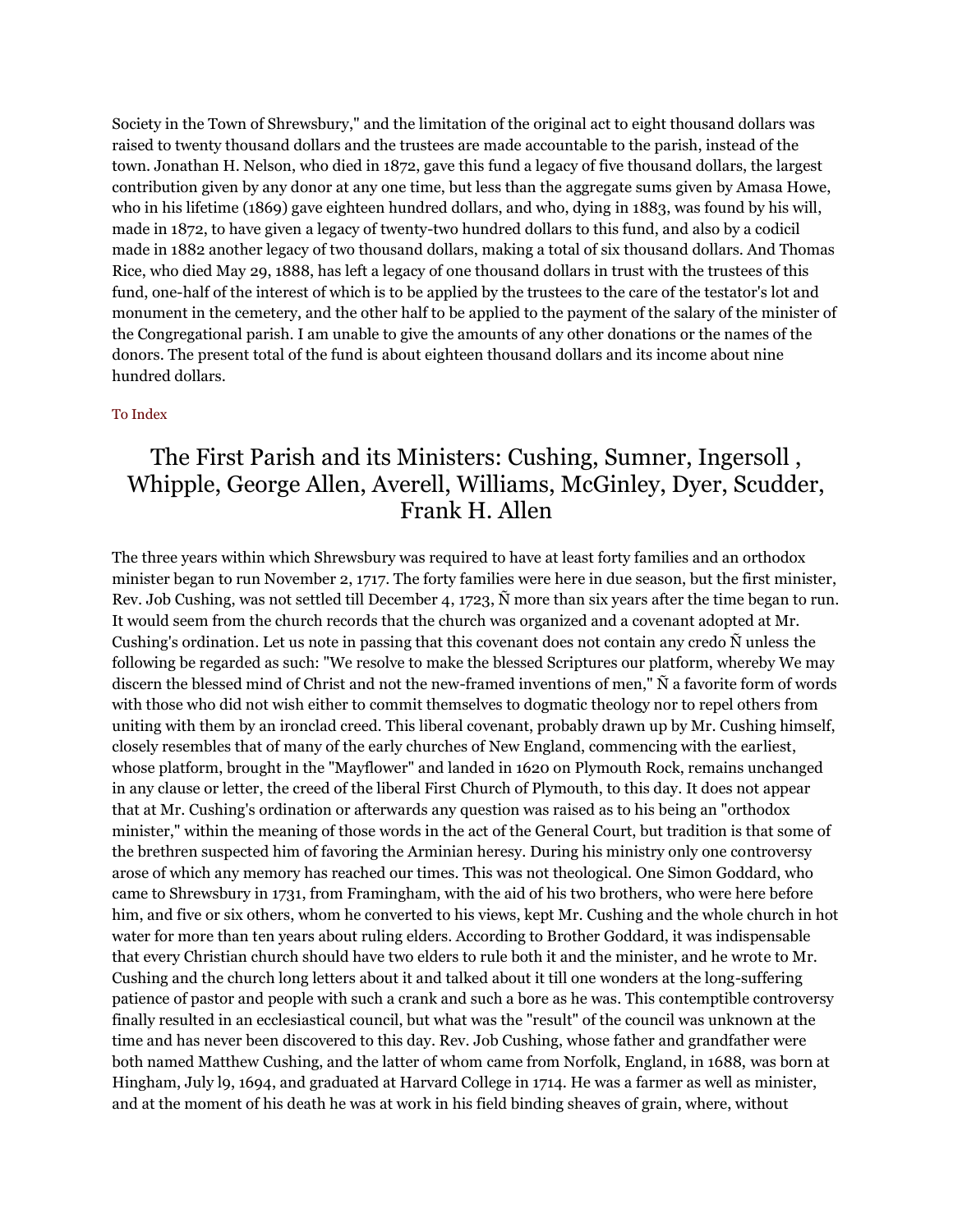sickness or premonition, he fell dead. The minister's lot, No. 22, laid out on Meeting-house Hill when it was expected that the meeting house would be built there, being found after it was built on Rocky Plain too remote for the minister to live on, Mr. Cushing bought twenty acres and one hundred and fifteen rods of William Taylor, adjoining on the east side the meeting- house lot or Common, and built his house where Mr. Arunah Harlow now lives. Mr. Cushing also bought of Nahum Ward fifty six acres and seventyone rods on the south side of the road opposite hit house. What with these purchases and his lot (No. 22), "made up the full of ninety acres," and second and third division lands received "in right of his lot" he became in time the owner of considerable real estate, which he cleared and tilled as well as any of the other original farmers of Shrewsbury. A portion of Mr. Cushing's land on both sides of the Great Road, together with a moiety of Jordan's Pond laid out to him as second division land "equal," say the records, "to six acres of valuable meadow," has descended to his great-grandson, Mr. Josiah G. Stone, and still remains in his possession. At the time of Mr. Cushing's settlement in Shrewsbury he was twenty-nine years old, and at his death, which occurred August 6, 1760, he was sixty-six. In the interval between the decease of Mr. Cushing and the settlement of his successor, the church covenant was reenforced by the addition of the Calvinistic tenets. After the words in the extract before given, "new-framed inventions of men," were added the following, "And yet we are of the judgment that the whole of the well-known Westminster Catechism as explained by Calvinistic divines, contains a just summary of Christian doctrine as revealed in God's Holy Word," and after the name of Christ was inserted the words, "whom we believe to be God, equal with the Father and the Holy Ghost." Among the minority who protested and voted against these additions to the fair original, as incongruous therewith as patch of sow's ear upon silk purse, I note the name of Colonel Job Cushing, true to the teachings of his sainted father. Before settling or even calling another minister, being jealous not only of ruling elders, but of the minister as well, the church voted not to settle any minister with power to negative its vote. At the same meeting when this vote was passed the church extended a call to Rev. Joseph Sumner as pastor, and his ordination took place June 23, 1762. For want of room in the old meeting-house, and because it was not considered safe to crowd the old house with a large audience, the ordination services were conducted in the open air on a platform erected on the Common. Rev. Joseph Sumner was born at Pomfret, Conn., June 30, 1740, being son of Deacon Samuel Sumner, of that town, and graduated at Yale College in 1759. The degree of D.D., was conferred on him by Harvard College in 1814, and shortly afterwards by Columbia College, S.C. Like his predecessor, he was a man of liberal views and tolerant practice, and if all the ministers of New England had been like them, no division of the churches on the basis of mere theological dogma would have ever taken place. During Dr. Sumner's time the Calvinistic additions to the covenant were erased by vote of the church Ñ doubtless through his influence. He was a man of great authority with his people, and of great personal dignity and weight of character. Of colossal stature Ñ six feet four inches in height Ñ he presented a most imposing presence. To the last he wore the costume of the last century: knee-breeches, silver buckles, cocked hat, white wig and all. A child was once so awe-stricken at sight of Dr. Sumner, as to run away and tell his mother that he had seen God. A characteristic story is told of him and Dr. Samuel Austin, of the First Worcester Parish. In a conversation at the house of the former, in Shrewsbury, where the latter had made a call, Dr. Sumner said, "I was brought up in the orthodox faith, and have always lived in it, and I expect to die in it." "But," said Dr. Austin, "you clipped off its corners." "Yes," was Dr. Sumner's reply, "and they need clipping more." Let me add another story characteristic of Dr. Austin as well as Dr. Sumner. At a meeting of the Worcester Ministerial Association Dr. Austin and Dr. Aaron Bancroft, pastors respectively of the First and Second Parishes in Worcester, were both proposed for membership. Dr. Austin having been admitted without objection, he vehemently opposed the admission of Dr. Bancroft, and a majority of the association voted against it, whereupon Dr. Sumner arose, and declaring that he would not belong to such an illiberal body, withdrew from the association, and it never met again. It was during Dr. Sumner's time that division of Congregational Churches into Trinitarian and Unitarian took place. In the last years of his ministry he had repeatedly suggested to his people the expediency of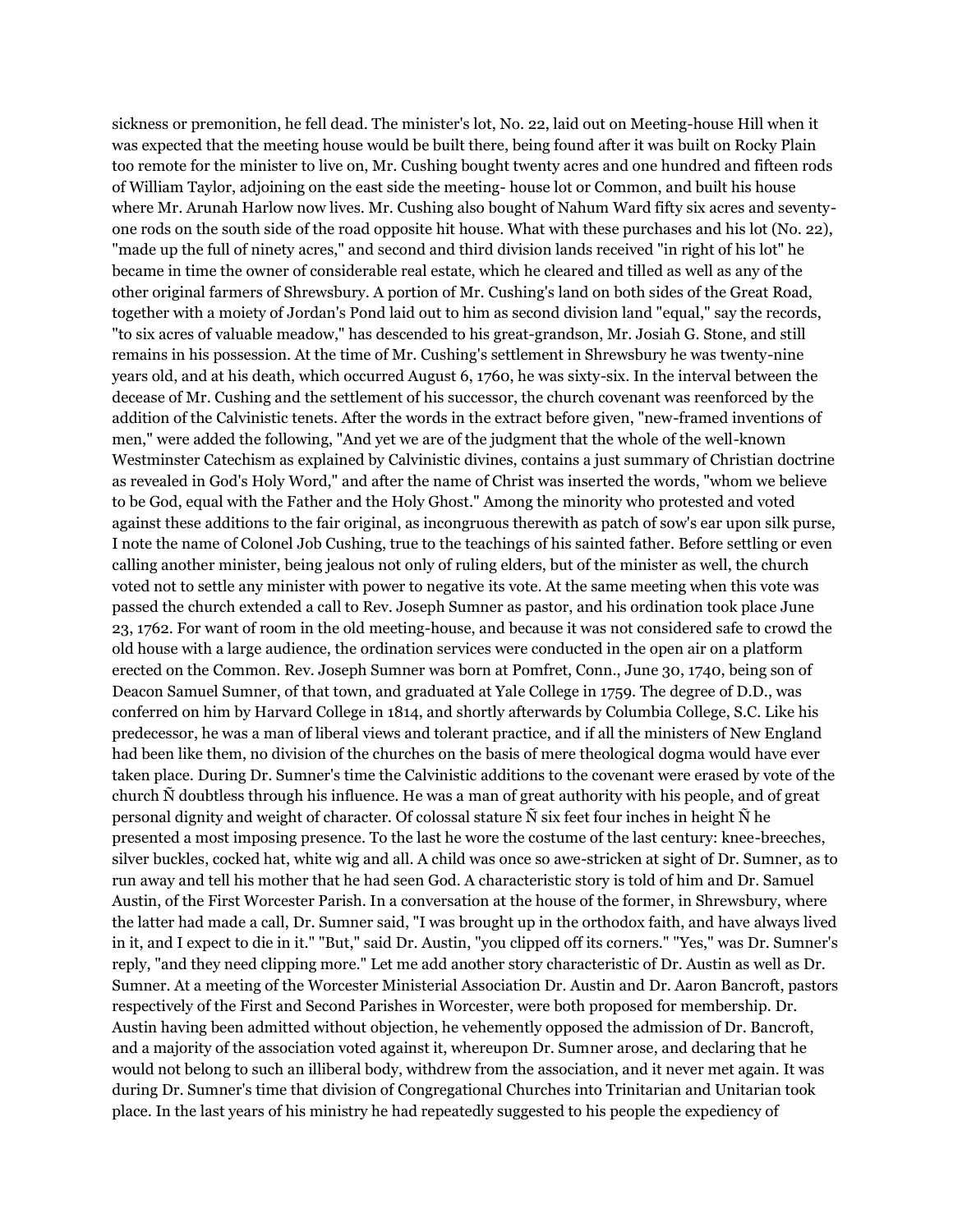selecting a colleague pastor, and January 18, 1820, the church chose Rev. Samuel B. Ingersoll as colleague to Dr. Summer, and the parish concurring, the ordination took place June 14, 1820. This ordination being a sort of milestone in the history of the Congregational schism then in progress, I must give a brief account of it. Of the fifteen ministers who formed the ordaining council, five Ñ namely: Dr. Aaron Bancroft, of Worcester; Rev. John Miles, of Grafton; Rev. Ward Cotton, of Boylston; Dr. Joseph Allen, of Northborough; and Rev. William Nash, of West Boylston Ñ were Unitarians. At the examination of the candidate it appeared that he was a pronounced Calvinist. To his ordination on this account the Unitarian members of the council made no objection, but asked if he would fellowship with Unitarians. Mr. Ingersoll's reply was "I would not trust a Unitarian in my pulpit one hour." This was explicit enough for Dr. Bancroft, who arose and was followed by all the Unitarian members of the council, pastors and lay delegates, nine in number, down the long aisle out of the meeting-house. A majority of the council was still left, and the ordination proceeded. Such is the account of this ordination given to the writer nearly forty years ago by Dr. Eleazer T. Fitch, professor of divinity in Yale College, who was a member of the council. Mr. Ingersoll, after his ordination, preached but one Sunday, and died of consumption, November 14, 1820, at Beverly, where he was born in 1787. He graduated at Yale College in 1817, and was thirty years old at the time. He was at his death thirty-three. Before going to college he had been a sailor and shipwrecked at sea. It is said that as he lay floating and perishing on a piece of wreck in mid-ocean he heard a call to go and preach the gospel, and answered it with a solemn vow that if he were saved from perishing then he would obey the call. A funeral service was held simultaneously at Beverly and at Shrewsbury. "I preached and Dr. Bancroft and Mr. Cotton prayed." Such is Dr. Sumner's brief entry in the church records. I wonder if prayer or sermon contained any allusion to the drama played within the same walls only five months before. This ordination of Mr. Ingersoll was followed by important consequences both in Shrewsbury and elsewhere. In Shrewsbury, as we shall see later, a portion of the parish withdrew and formed a new society. Dr. Sumner was greatly annoyed at what had taken place. Doubtless he had hoped, by bringing together the clergy of the vicinity who were of opposing views, to do something towards healing the schism that was dividing and weakening the churches of New England. After Mr. Ingersoll's death Rev. Edwards Whipple was settled as a colleague to Dr. Sumner. He had previously been ordained and settled in Charlton, and dismissed at his own request. His installation took place September 20, 1821. He died September 17, 1822, of a fever after a sickness of only seven days, aged forty-four years. He was born in Westborough, November, 1778, graduated at Williams College in 1801, and studied his profession with the famous Dr. Nathaniel Emmons, of Franklin. Dr. Sumner continued in his ministry in Shrewsbury till his death, which occurred December 9, 1824, a period of more than sixty-two years, being at the time of his death nearly eighty five years old. His funeral sermon was preached by his life-long friend, Dr. Bancroft, pursuant to an understanding between them that whichever might die first, the other should preach his funeral sermon. But before Dr. Sumner's death still another colleague to him had been settled in Shrewsbury. Rev. George Allen was ordained here November 19, 1823. He was the son of Hon. Joseph Allen, born at Worcester, February 11, 1792, and graduated at Yale College in 1813. He remained in his pastorate at Shrewsbury till June 18, 1840, when he was dismissed by advice of an ecclesiastical council. For sixteen of the seventeen years of his life here Mr. Allen's relations with his church and parish were exceptionally pleasant and amicable. At his funeral said Rev. Dr. Buckingham, of Springfield, formerly settled in Millbury: "Years ago, when Mr. Allen was pastor of the church at Shrewsbury, we" (meaning the clergy of the vicinity) "remember to have thought that parsonage an ideal one. Looking off from that hill-top with his wife and children about him and a large and intelligent congregation listening to him, it seemed as if such love and influence and happiness ought to satisfy any mortal. They did satisfy him so long as he was permitted to enjoy them." But in the seventeenth year of his ministry there arose in Shrewsbury one of the most implacable minister quarrels in the history of New England. It had its origin in a scandal about Mr. Allen's family, of which want of space, if no other reason, would forbid detail here. Indignantly denying the truth of the scandalous stories in circulation, Mr. Allen in the pulpit and out of it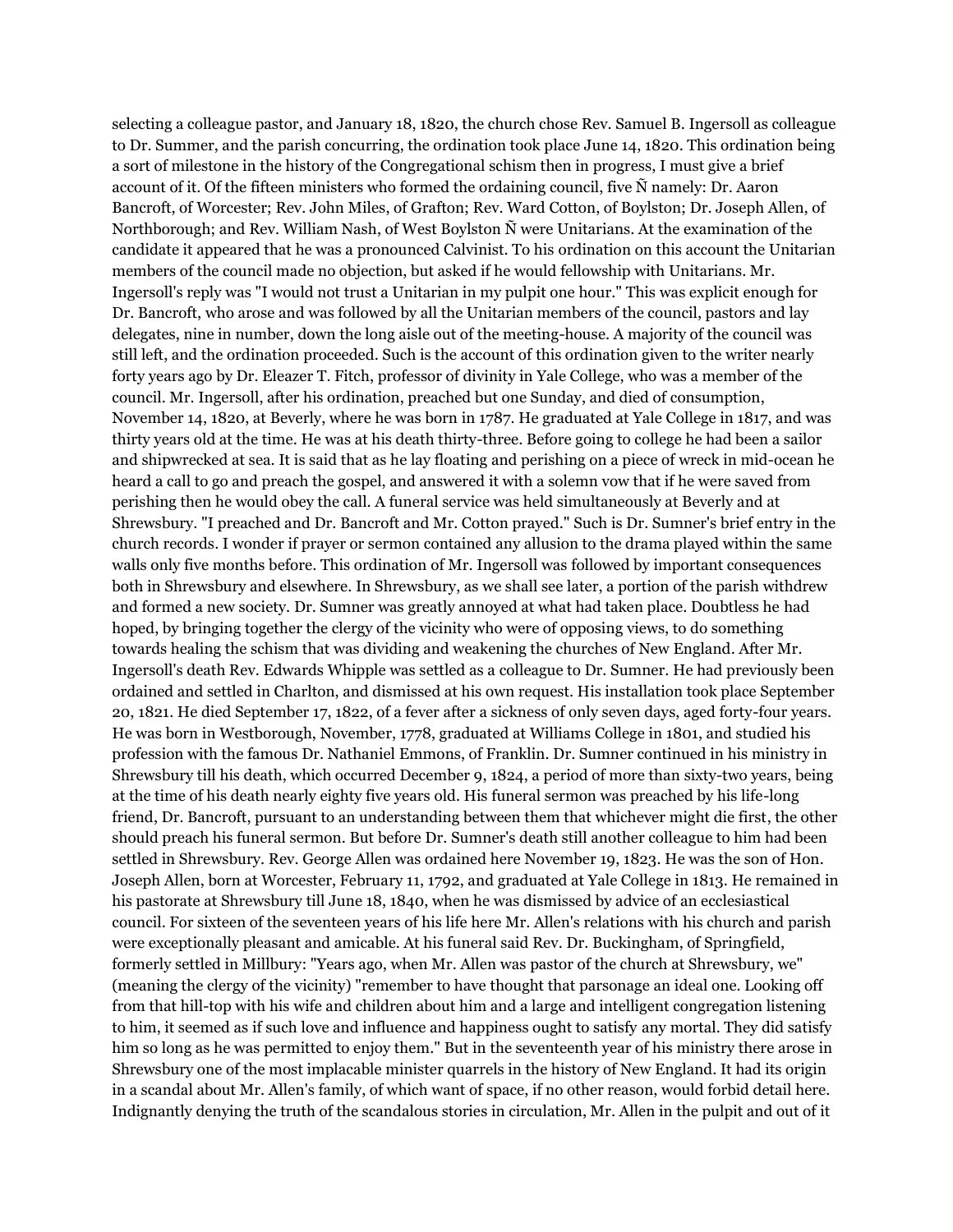castigated their circulators with a severity of language such as few men can equal and none ever exceeded, and his unsparing denunciations of all who had talked about his family, which included probably the entire inhabitants of the town, had the effect to estrange many of his warmest friends and to cause them to become disaffected. In a few months the disaffected party grew, so as to number full one-half the parish, "signed off," hired a preacher and a hall and had religious services on Sundays by themselves. It was a bitter feud, causing enmity between old friends and near neighbors, and finally resulted in an ecclesiastical council, before which the opposition to Mr. Allen, under leadership of Mr. Henry Dana Ward, laid charges against him. The council fully vindicated Mr. Allen from all intentional wrong and recommended him to the confidence of the churches; but, on account of the widespread disaffection which had impaired, if not entirely destroyed, his usefulness in Shrewsbury, they advised his dismissal with payment of full salary for the current year. These proceedings were directly followed by a slander suit brought by Mr. Allen against Mr. Ward. At the trial of this suit in the Supreme Court at Worcester, April term, 1841, the town of Shrewsbury turned out and packed the court-house. Nor was interest limited to the town. No trial at Worcester, for years, had excited such general interest. Verdict for plaintiff, damages \$700; which, at the time, was regarded as heavy and exemplary. Rev. George Allen was unquestionably the ablest man whom Shrewsbury can boast to have ever had for a citizen. After his dismissal he returned to Worcester and lived there till his death, which occurred March 31, 1883. His age was ninety-one years. He had long survived his wife and children, of whom he once had four, two of whom had died within a year and a half before his dismissal at Shrewsbury, and one of whom was the subject of the scandal before referred to. For about thirty years Mr. Allen was chaplain of the State Lunatic hospital at Worcester. A man of great learning and accurate scholarship, and holding the pen of a ready writer, he became in Worcester a public and influential man. He was interested in and performed efficient service in all the reformatory movements of the times. In the anti-Masonic movement which followed the murder of Morgan in Western New York, where he preached a few years before he came to Shrewsbury, he took an active and prominent part. He was one of the earliest and most pronounced anti-slavery men, and on formation of the Free-Soil party in 1848 he gave valuable aid to his brother, who, more than any other man, must be regarded as founder of that party. Though maintaining his connection from first to last with the Orthodox Congregational Church, he was a man of extremely liberal views, and had the honor to have his orthodoxy challenged many times in his life. Before settlement in Shrewsbury he was rejected by an ordaining council at Aurora, N.Y., where he had received a call, for "unsoundness on original sin. All his life he publicly repudiated the Westminster Catechism, and in 1865 at Plymouth, where the National Council of his denomination met, in eloquent words he solemnly protested against its reaffirmation as being too sectarian for the catholic spirit of the Pilgrim Fathers, over whose ashes they had met, and too narrow to comprehend the breadth of their principles of religious freedom. Mr. Allen's successor in the ministry at Shrewsbury was Rev. James Averill, who was born at Griswold, Conn., May 29, 1815. He graduated at Amherst College in the class of 1837, studied his profession at the Yale Theological School and was ordained over the church and parish in Shrewsbury, June 22, 1841. He was dismissed at his own request November 15, 1848. Mr. Averill died in 1863 in the service of his country, chaplain of a Connecticut regiment. Rev. Nathan Witter Williams was the successor of Mr. Averill. He was the son of Rev. Joseph Williams, and born at Providence, R.I., March 12, 1816; graduated at Yale College in 1842; studied theology with Rev. Albert Barrens, of Philadelphia; was ordained at Shrewsbury, February 28, 1849, and dismissed at his own request April 27, 1858. After Mr. Williams' dismissal he was elected Representative from Shrewsbury to the General Court and served as a member of that body in the session of 1859. The next minister of the Congregational Church and Parish in Shrewsbury was Rev. William A. McKinley, who was ordained June 2, 1859, and dismissed by his request July 27, 1865. He was an accomplished scholar and eloquent preacher. He had originally selected the law for his profession and had read a year or more for admission to the bar before he studied divinity. He is now settled in Portsmouth, N.H. Rev. Ebenezer Porter Dyer was the successor of Mr. McGinley. He was born at Abington, August 15,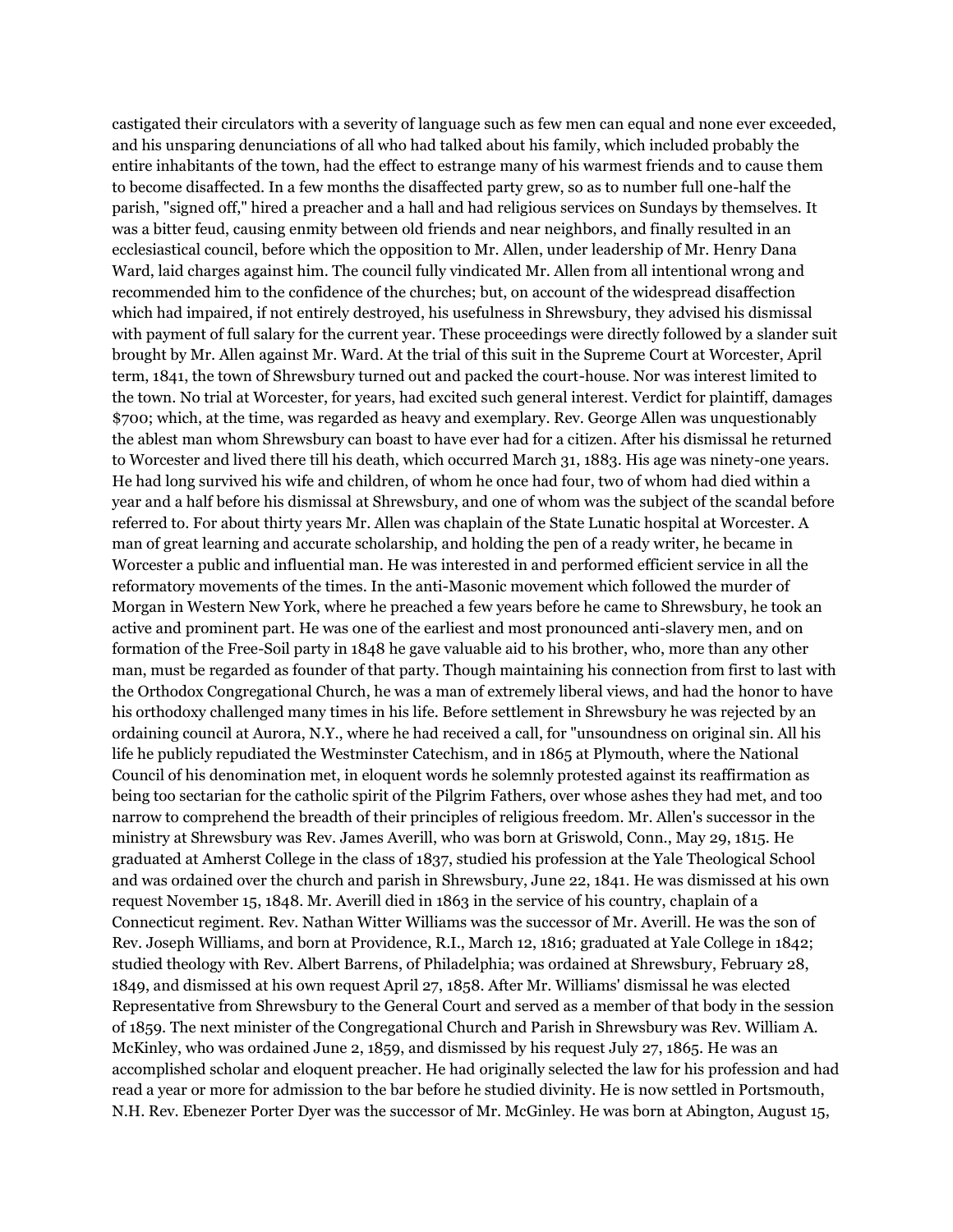1813, graduated at Brown University in the class of 1833, studied divinity at Andover and was first settled and ordained at Stowe, where he began preaching in 1835, and where he remained till 1846. Installed at Hingham in 1848, he remained there till 1864. He was again installed here November 7, 1867, and resigned his pastorate June 19, 1877. Beginning at Stowe in his youth, afterwards at several other places, Boston, Winter Hill, Somerville and elsewhere, he performed missionary labor, founding, it is said, by his direct efforts, three churches, and indirectly causing to be founded three others. He was author of several books, among others a metrical version of "Pilgrim's Progress," published by Lee & Shepard, Boston, in 1869, while he was in Shrewsbury. He died at Abington, August 22, 1883, aged seventy years. Rev. John L. Scudder, who succeeded Mr. Dyer, was born in 1855, in India, where his father, Dr. Scudder was a missionary of the American Board. He graduated at Yale College in 1874, and pursued his professional studies at Union Theological Seminary. Ordained here December 26, 1877, he remained till March, 1882, when he requested a dismissal and went to accept a call to Minneapolis. He is now settled at Jersey City. The successor of Mr. Scudder was Rev. Frank H. Allen, a graduate of Amherst College in the class of 1874, and a classmate of his predecessor at Union Theological Seminary. He was ordained here October 25, 1882, and resigned his office as pastor August 23, 1888, to accept a call to Milwaukee.

#### [To Index](http://www.shrewsburyhistoricalsociety.org/history-1889/#index)

### The Second Parish - The Baptist, Universalist and Methodist

From December 17, 1742, to November 1, 1786, there were two parishes in Shrewsbury, and the separate history of both is part of the history of the town. Both were territorial, and included all the inhabitants, Ñ nolentes volentes. The South or First Parish was identical with the present town of Shrewsbury. The North or Second Parish included most of Boylston and West Boylston and all of the original town not within the limits of the South. The church in the North Parish was organized October 6, 1743, Rev. Job Cushing and his deacons going over to "assist ye Brethren in the north part to gather a church." A meeting-house was built, and Rev. Ebenezer Morse was ordained in the same month (October) of the same year. The house was of the crudest and cheapest pattern, and at the ordination had neither floor, door nor window. It was completed later by voluntary contributions of labor and materials, and the interior being apportioned off into spaces for pews, each one built him a pew to suit himself. Mr. Morse was a man of varied learning and superior capacity, graduate of Harvard College 1737, and master of all the learned professions,  $\tilde{N}$  law and medicine as well as divinity. He was a native of Medfield, born March 2, 1718, and twenty-five years old at his settlement in Shrewsbury. The relations of pastor and people appear to have been mutually satisfactory till the popular dissatisfaction about taxation of the Colonies, in which Mr. Morse did not participate, being a pronounced loyalist from first to last. The trouble between him and his parish began in 1770, and culminated in 1775. Of the action of the town in regard to Mr. Morse, an account will be given elsewhere. The parish, June 12, 1775, voted (thirty-seven yeas to twelve nays) "to dissolve the pastoral office of Rev. Ebenezer Morse." November 10, 1775, six ministers, being present attending a day of fasting and prayer, recommended dismissal of Mr. Morse, and the parish voted to dismiss him "agreeably to ye advice of the council." Of course, these proceedings were iregular and revolutionary; but they were sustained by an irresistible public opinion, and Mr. Morse submitted under protest. He continued to live in the Second Parish and in the town of Boylston after it was incorporated as such to the end of his life, making a livelihood practicing medicine and fitting boys for college. It has been said derisively of Mr. Morse that he continued to style himself "settled minister of God's word in Boylston" as long as he lived, and often so signed marriage certificates. But nothing is clearer than that, according to law and congregational theory, he had a right to so style himself and so sign his name. In 1775 the parish appointed a committee "to notify Mr. Morse of his dismissal and to see that he do not enter the desk any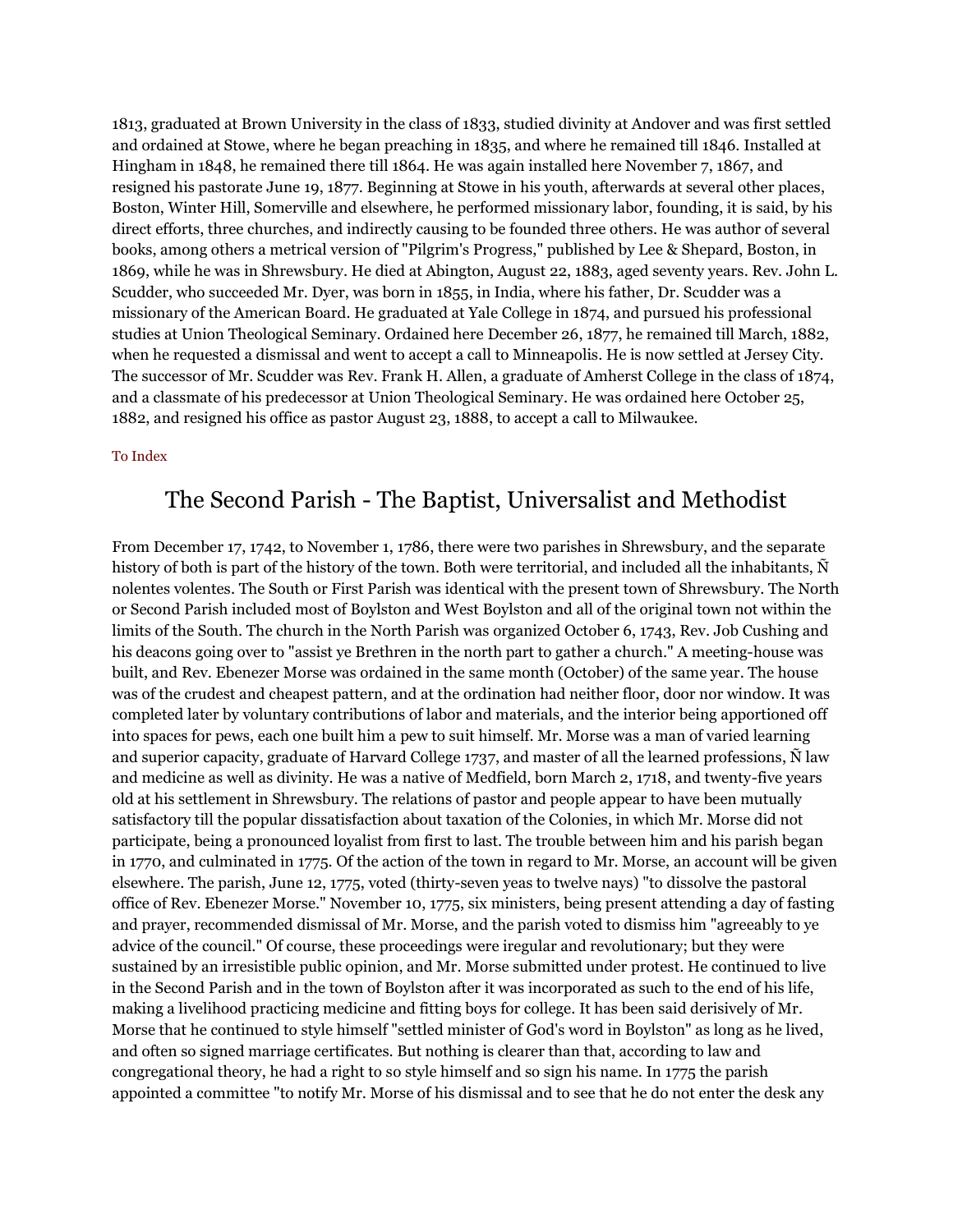more." He died at Boylston in 1802, aged eighty-three years. Before incorporation of the Second Parish as the town of Boylston, two other ministers were called in that parish, Ñ Rev. Jesse Reed and Rev. Eleazer Fairbank, and the latter was settled there March 27 1777. He was born in Preston, Conn., graduated at Brown University, and was dismissed at Boylston at his own request, April 22, 1793; afterwards settled at Wilmington, Vt., and again dismissed. He removed to Palmyra, N.Y., where he died in 1821. The founder of the Baptist Society in Shrewsbury was Luther Goddard, grandson of Edward, the proprietor. Simon Goddard, who so troubled the peace of good Mr. Cushing about ruling elders, was a brother of Edward and so great uncle of Luther. The latter, called captain from his rank in the militia, later in life called also Elder Goddard, from his powerful gift as a Baptist exhorter, was by trade a watchmaker and carried on his trade with thrift and profit, first at Shrewsbury and later at Worcester. I mention his kinship to Simon on account of his marked resemblance to him. What with speaking in meeting and endless letter-writing, Simon had kept church and pastor in hot water upwards of ten years, and now fifty years afterwards Mr. Cushing's successor hath a like trouble. Captain Luther also can speak in meeting, likewise he can write letters, and he did both. He could not find in the blessed Scriptures either precept or example for baptism of infants, and he talked about it in meeting and out of meeting, and wrote long letters to the church and pastor about its subscribing himself "your poor unworthy Brother, L. Goddard." This began before, and reached a climax in 1808, when Capt. Goddard was baptized by immersion and organized himself into a Baptist Church. He even requested by letter Dr. Sumner to allow him the use of his meeting-house for such organizing, &c. Mild Dr. Sumner's reply, lately printed, is the most remarkable instance of mildness on record, and is witty as well as mild. He could not see the necessity or propriety in the use of the meeting-house when there was no place within two miles where baptism by immersion could be administered. After his baptism Capt. Goddard wrote another letter to Joseph Sumner, pastor, wishing him "to pointe out some way for him to leave the church in this town and joyn to another of a different denomination." And shortly afterwards he wrote another letter of great length to the church, to which the church by a committee replied that Mr. Goddard's connection with it was dissolved by his own act. From this time Elder Goddard preached in Shrewsbury and elsewhere as occasion offered. In 1813 a society of thirty-three members, called the Shrewsbury and Boylston Baptist Society, was formally organized, and the next year built a house of God. And there Elder Goddard often exercised his gifts, but no regular preacher was employed till 1818, when Rev. Elias McGregory was ordained over the church and society, and remained its minister till 1821, after which no other was ever regularly settled over it. Rev. Samuel W. Vilas was hired to supply the Baptist pulpit, and did so for about two years, when July 15, 1823, he died. About this time Elder Goddard removed to Worcester, and the Boylston Baptists withdrew and organized a society of their own. The Shrewsbury Baptists, however, kept up their organization and continued to hold services at their house for several years with more or less regularity, but had no regular minister. The Baptist clergy of the vicinity, who regarded the church here as a sort of missionary outpost in the midst of the gentiles, frequently came here and preached. This continued till 1835, when the church and society were formally dissolved. The Baptist house of worship is still standing, though so altered as to be no longer recognizable. It stands where it was built, on the Worcester Road, and is now owned and occupied by Mr. George G. Dowe as a dwelling-house. I have before referred to the ordination of Rev. Samuel B. Ingersoll as a milestone in the history of the Congregational schism. And now we run against this stone again. April 11, 1821, a religious society was formed in Shrewsbury under the name of the First Restoration Society. One of the main factors that contributed to the formation of this society was the avowal of extreme Calvinistic opinions by Mr. Ingersoll, and his refusal to exchange with the neighboring clergy of more liberal views. Among the solid men who formed this society were the Knowltons, Dr. Seth and his brothers, Asa and Joseph Hastings, who were sons of Deacon William, and grandsons of Deacon Ezekiel Knowlton, and had been brought up on the Westminster Catechism. Dr. Knowlton was chairman of most committees and boards of officers of the new society during his life. Full one-half of the members of this society were residents of other towns. Universalist Society in Worcester was not formed till twenty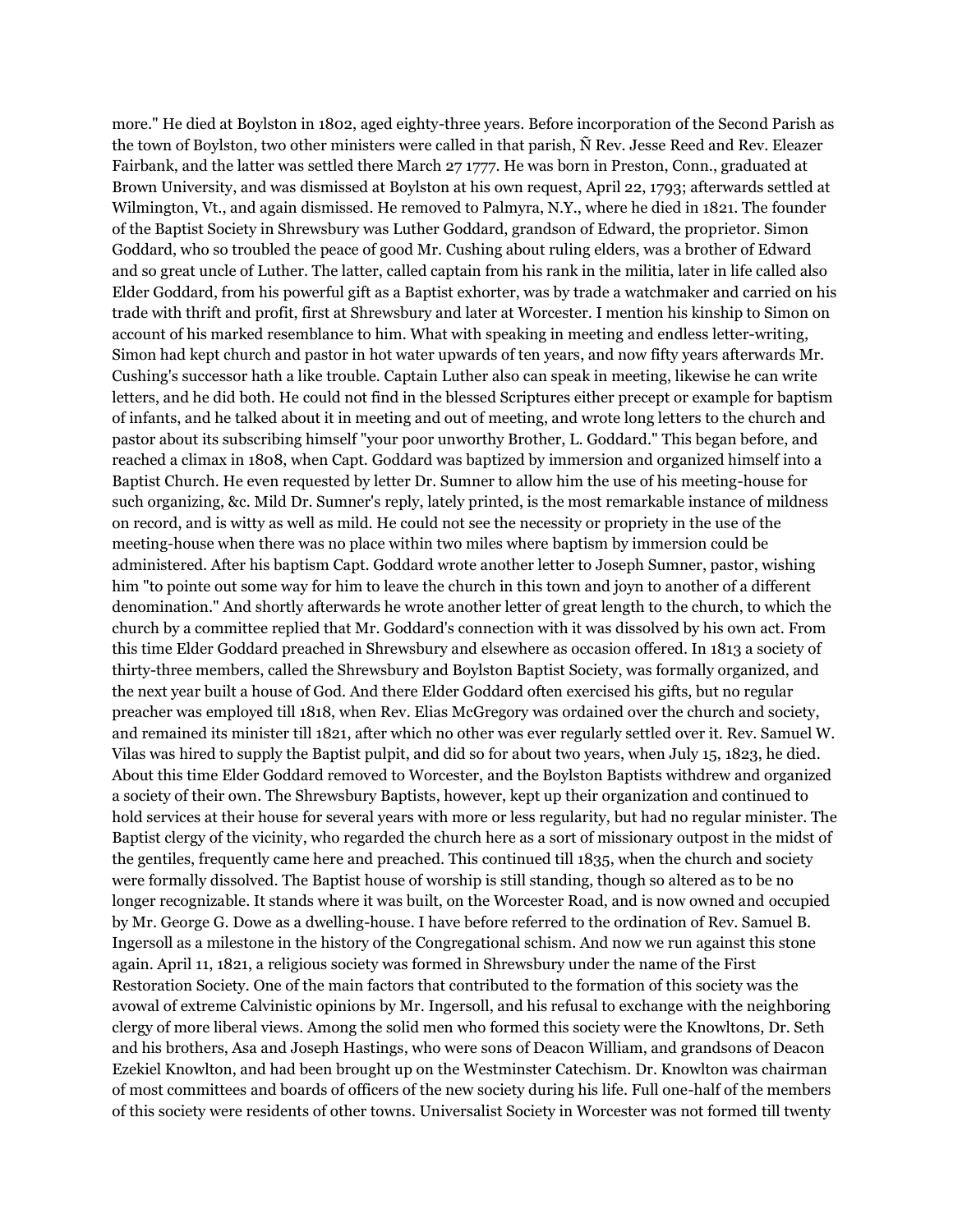years later, and the Shrewsbury society had among its members several strong men from Worcester, among others Mr. Joseph Pratt and Mr. David Sargent, the latter of whom was one of the deacons of the Restoration Church. The other deacon was Joseph H. Knowlton, before named. There were also several members who lived in Sutton, more still who lived in Grafton, and a few who lived in Boylston. The first business committee of the society were Dr. Seth Knowlton, Captain Thomas Harrington, Sr., Gershom Flagg, Allen, Jr., Lyman Howe and John Richardson. The church building was located at the junction of the Grafton Road with the Worcester Turnpike, as a central point of a rather scattered parish. This society was organized under the statute of 1811, which guaranteed most of the advantages of incorporation to societies so organized, and made them, as was afterwards held by the Supreme Court, quasi corporations. The house of worship, begun in 1822, was completed and publicly dedicated to "Our Father which is in Heaven," June 17, 1823, at which time also was installed Rev. Jacob Wood, who served a minister of this society till 1829. For the next ten years there was no settled minister. Rev. Thomas J. Greenwood, who was settled in Marlborough, for about three years supplied the pulpit here on alternate Sundays, preaching also in his own pulpit in a similar way. During this period, 1829-39, several other ministers, for longer or shorter terms, were employed, but I have not been able to ascertain even their names. In the spring of 1839 Rev. Jacob Baker was ordained over this society, and preached regularly for three years. After 1843 the society had no settled minister nor regular preaching. There were, however, occasional services in the church till about 1864. In 1868 the few surviving members met and voted to sell their house and dissolve the society. If organization of the First Restoration Society had been delayed till after the death of Mr. Ingersoll, it probably would never have been organized at all, and if Dr. Knowlton and others, who withdrew from the Congregational Society, had remained in it, there can be little doubt that that society would have taken the Unitarian instead of Trinitarian side of the schism that was then taking place. The fate of the First Restoration Society in Shrewsbury is substantially the same as that of all the other Universalist Societies of the smaller towns. The one idea of the Universalists, seemingly an inadequate foundation for a separate denomination, has unquestionably permeated and leavened the whole lump of religious thought of the present age, and though in Shrewsbury and elsewhere the dogma of wretched doom for all but an elect few of our race may still linger in creeds, not even heathen congregations will tolerate its preaching. When the American missionary for whose outfit Shrewsbury Christians have contributed goes to far India's coral strand to bear the lamp of life to men benighted, he has to graft the infernal tenet of his written creed with the scion of future probation Ñ a version of restoration heresy taken from Buddha himself. And straightway all Andover takes up the cudgels to champion the Light of Asia. Shade of John Calvin! methinks the smell of a burning Andover professor would be scarcely less grateful to thy nostrils than was that of Servetus himself. In the spring of 1845 a Methodist preacher and temperance lecturer, held some religious meetings, interspersed with a temperance lecture or two, at School-house No. 5, in the western part of Shrewsbury, which were attended by Alonzo Stiles and Amasa Hyde, both members of the Congregational Church in Shrewsbury. Mr. Hyde, who lived to be known to the younger as well as the older of the three generations of living men, has recently died, at an advanced age. He was an excellent man and a leading member of the Methodist Church for many years. Mr. Stiles died nearly forty years ago while crossing the Isthmus of Panama on his way to California. He had formerly been an intemperate man and was at variance with the church of which he was a member on the score of temperance. He objected to and remonstrated against the use of intoxicating liquors in the communion service because it excited his appetite and tempted him to return to his former habit of intemperance. It was a common zeal for temperance that first brought Mr. Stiles in contact with the preacher and lecturer aforesaid  $\tilde{N}$  whose name I am unable to give  $\tilde{N}$  which contact resulted in the school-house meetings, where a Methodist class was formed, of which Mr. Stiles and Mr. Hyde were both members. Then and there was planted the grain of' mustard seed out of which grew the fair tree of Methodism in Shrewsbury. In the fall of the same year came from Holliston Rev. Gardner Rice, a Methodist clergyman, to teach a high school in Shrewsbury. He was a graduate of Wesleyan University,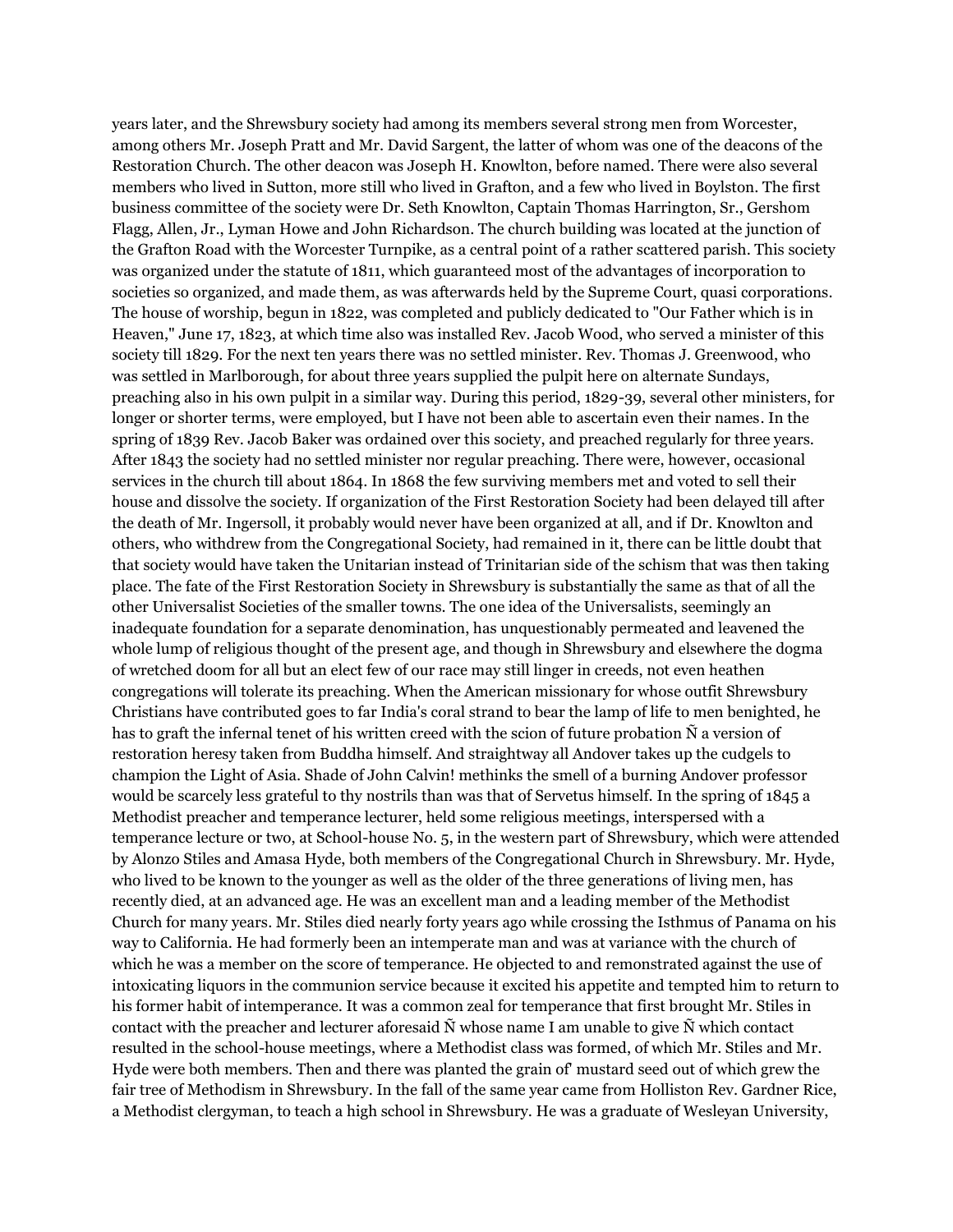and taught school in Shrewsbury for many years, and more than one generation of children bless the memory of Master Rice. Directly on coming to town Mr. Rice took charge of the Methodist movement, which before had lacked guiding and organizing leadership, and preached Sundays in a hall in the Haven tavern, which stood where the Town House now stands; in the spring of 1846 the Methodist Society was formally organized and connected with the Worcester Conference, and Rev. John W. Wheeler came to Shrewsbury under a regular assignment to duty here according to Methodist usage, and held services Sundays at the tavern hall till completion of the Methodist house of worship. The building of this house was said by an irreverent jester to have been the greatest instance of something made out of' nothing since the Creator made the world. Neither jester nor laugher at his jest knew the history of the Methodist Church. True it was, none of the origins Methodists in Shrewsbury were rich men, nor had a single one of them any visible treasure laid up where moth and rust doth corrupt. But what the Methodists did in Shrewsbury is only a single instance of what the denomination has done all over the United States. Everywhere it has organized its churches and built its houses of worship in very literal imitation of the way the Creator is commonly supposed to have made the world. It was during building of the Methodist Church (1847-48) or immediately afterwards that Rev. Jefferson Hascall, presiding elder over the Worcester Conference, whose discerning eye saw a field here white for the harvest, moved into town and thrust in his sickle. Under his labors there was a great revival of religion, and over one hundred persons professed conversion. Mr. Hascall was born in Thompson, Ct., November 6, 1807, and died at Medford November 6, 1887. He graduated at Wilbraham Academy about 1829 and immediately entered upon the ministry. He lived in Shrewsbury about twenty years in all, and most of the time was in the presiding eldership. He was a man of' great ability, energy and influence, a powerful preacher of his faith and a public-spirited citizen of the town. Interested in and favoring education and all public improvements, and an earnest advocate of a vigorous prosecution of the war to suppress the slave holders' rebellion, he was universally respected and beloved by the people of the town. I should be glad to add here some brief separate mention of each of the Methodist pastors who have ministered to the church in Shrewsbury, and regret my inability to do so. According to the itinerant usage of the denomination, only ministering here for two years or less each, they have come and gone, and after considerable unsatisfactory inquiry I reluctantly abandon my purpose to notice them separately and merely subjoin a list of their names with times of service: Rev. D. K. Banister 1848-49, '57-58 Rev. Jefferson Hascall 1871 Rev. David Shuman 1850-51 Rev. Edwin Chase 1872 Rev. Wm R. Bagnall 1852-53 Rev. A Caldwell 1873-74 Rev. Wm Gordon 1854-56 Rev. S. H. Noon 1875 Rev. H. P. Satchwell 1859-60 Rev. W. M. Hubbard 1876-78 Rev. Wm W. Coburn 1861-62 Rev. A. W. Adams 1879 Rev. Joseph W. Lewis 1863-74 Rev. W. Wignall 1880-81 Rev. Chas T. Johnson 1865-66 Rev. W. S. Jaggar 1882-84 Rev. John Peterson 1867-68 Rev. F. T. George 1885- 86 Rev. Wm Merrill 1869-70 Rev. F. B. Graves 1887 Rev. O. C. Poland 1888 January 16, 1872, Catholics of Shrewsbury bought three-eighths of an acre of land for three hundred and fifty dollars and built a church thereon. The deed of this parcel of land runs "to Patrick T. O'Reilly, of Springfield, To Have and To Hold the same to him, the said O'Reilly, his heirs and assigns, to their own use and behoof' forever." Patrick T. O'Reilly, of Springfield, is a Right Reverend Bishop of the Holy Roman Catholic Church, and his diocese includes the town of Shrewsbury. Nor does his tenure of' the church property in this town differ at all from that of all other property of the Catholic Church in his diocese. He is tenant in fee simple of it all. The local (?) pastor of the Catholic flock here, as well as the Right Reverend Bishop, is a non-resident of this town. If the reader be not content with this history of the Catholic Church in Shrewsbury, and shall attempt to pursue it farther, I hope he may be more successful in his inquiries than I have been.

### [To Index](http://www.shrewsburyhistoricalsociety.org/history-1889/#index)

# The French Wars - The Revolution - The War of 1812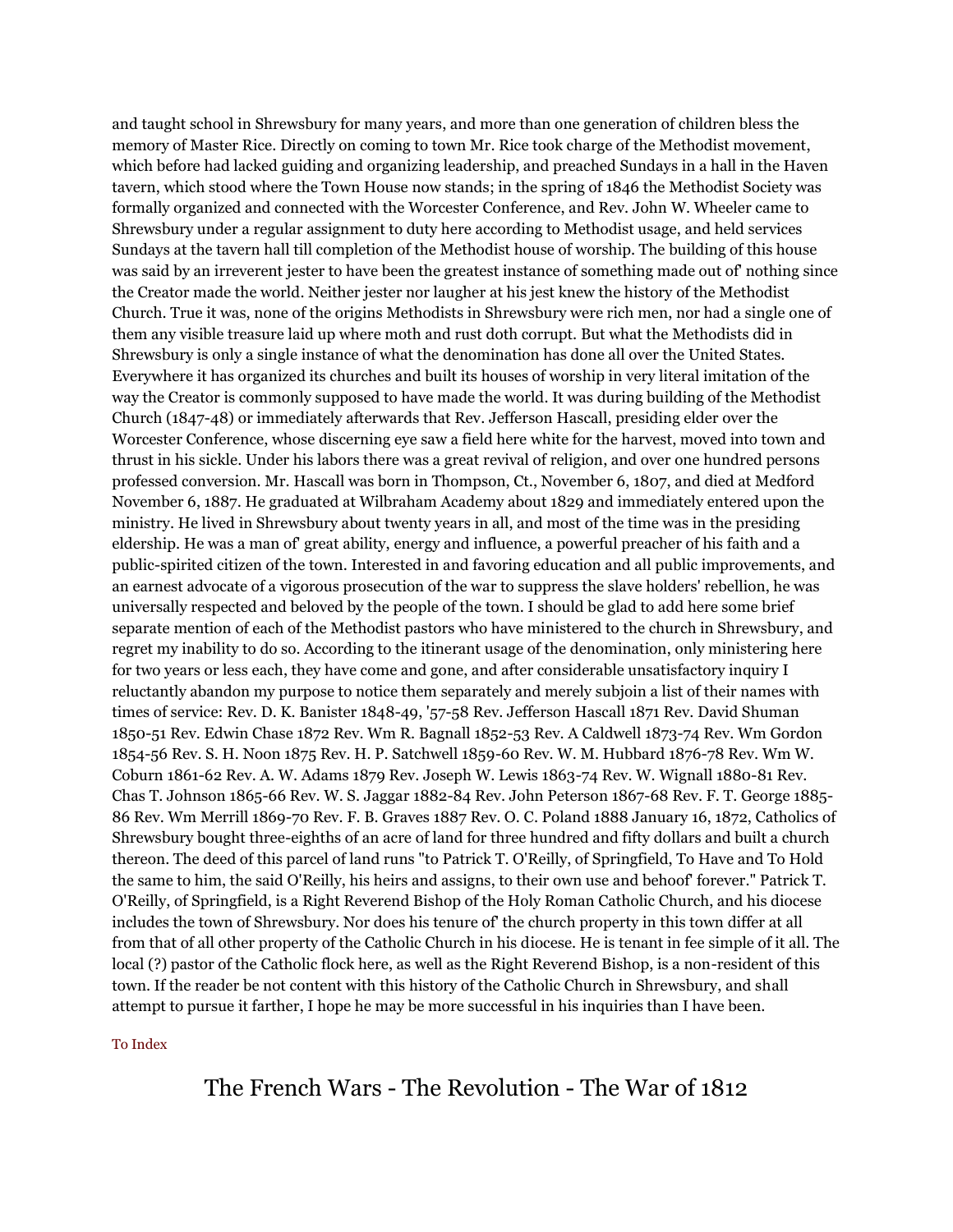Of the two wars between England and France for possession of Canada (1744-63) the first was called by our fathers the Old War and the second the Last War. Only very meager materials exist for showing the part taken by the people of Shrewsbury in these wars. That Artemas Ward, as lieutenant-colonel, Marshall Newton, as lieutenant, Nathan Howe, as ensign, and Dr. Edward Flint, as surgeon, all of Shrewsbury, served in expeditions to Canada in the last war is well known, but this implies much more. If there were officers to command there were soldiers to follow and obey. Doubtless from Shrewsbury there accompanied these officers the number of non-commissioned officers and privates appropriate to their rank. Colonel William Williams, whose diary and letters are quoted by Parkman, was commander of the regiment in which Lieutenant-Colonel Ward and Lieutenant Newton served. This regiment was in the disastrous campaign of the incompetent Abercrombie against Ticonderoga. Published extracts of a journal kept by Lieutenant-Colonel Ward fully bear out all that has ever been said or written of the disorder of the march, the lack of discipline of the army, the confusion of the battle and the folly of the retreat. Dr. Edward Flint was chief chirurgeon of the regiment of Colonel Timothy Ruggles, which served in the expedition of 1758 against Crown Point. Ensign Nathan Howe, who was a brother-in-law of Dr. Flint, served in the campaign of 1756 at Lake George, and with his regiment assisted in building the ill-fated Fort William Henry, which the brave Lieutenant Colonel Monro, a Scotch veteran, was forced to surrender to the French, who, after the surrender, abandoned their prisoners to be pillaged, tortured, murdered and eaten by their Indian allies. John Wheeler, of Shrewsbury, who was one of the prisoners, survived the massacre and returned home. Ensign Howe had been sent home before the siege and capture with a detachment of sick and wounded men. The town records of Shrewsbury show that the town granted him  $£5$  16s. 9.5d. on account of his sickness. At the same time, and for like cause, to William Howe, brother of Ensign Nathan, an allowance was made by the town of £6 6d.; also to Ephraim Smith, on account of the sickness of his son Aaron, £3 4s. 4d., and to widow Sarah Smith for medical attendance of her late husband, Joshua Smith, upon sundry sick soldiers, £1 14s. 8d. Caleb Parker, a youthful soldier from this town, of only sixteen years, was killed in this campaign. One soldier at least from Shrewsbury went on the romantic expedition in the old war against the Fortress of Louisburg, on Cape Breton Island, built by the grand monarch of France to commemorate his grandeur in America, as well as to guard one of the avenues to New France, besieged and taken in forty-nine days by raw levies of New England fishermen and farmers, under command of General William Pepperell, a Piscataqua trader, who had never had before the least experience in war Ñ one of the most amazing exploits in all the annals of time. From the volunteering of the soldiers to surrender of the fortress the campaign has all "the cloud and glamour of romance," and was called a crusade. While Governor Shirley was mustering his battalions like another Peter the Hermit, the eloquent Whitefield went up and down the land preaching the Holy War. Nil desperandum, Christo duce. The heart of New England took fire and sent the flower of its youth, only sons not excepted, to assault the Dunkirk of America, garrisoned by the veterans of France. Away with the crusaders went Jonah Taylor, of Shrewsbury, only son of his father, William, and his mother, Elizabeth, only brother of nine sisters, and fell mortally wounded in the first assault upon the King's Bastion. He died on Cape Breton September 23, 1745. The first overt act of Shrewsbury in the Revolutionary War was to send delegates to the first Provincial Congress, holden at Concord October 11, 1774. Artemas Ward had been chosen Representative from Shrewsbury to the General Court, which Governor Gage had ordered to meet at Salem October 5th. The Governor countermanded his order, but the Representatives met at Salem all the same and adjourned to Concord. Phineas Heywood was chosen by Shrewsbury as a delegate to go with the Representative-elect to the Congress at Concord. The recommendations of this Congress to the towns were forthwith carried into effect by the inhabitants of Shrewsbury. 1. They organized three companies of militia, one in the North Parish, Captain Asa Beaman, and two in the South Parish, Captain Job Cushing and Captain Asa Brigham. 2. They voted not to pay taxes to Mr. Treasurer Harrison Gray, but to Henry Gardner, of Stow, whom Congress had designated as its new Receiver-General. 3. They adopted the nonconsumption agreement as to India teas and appointed an inspection committee of fifteen, five to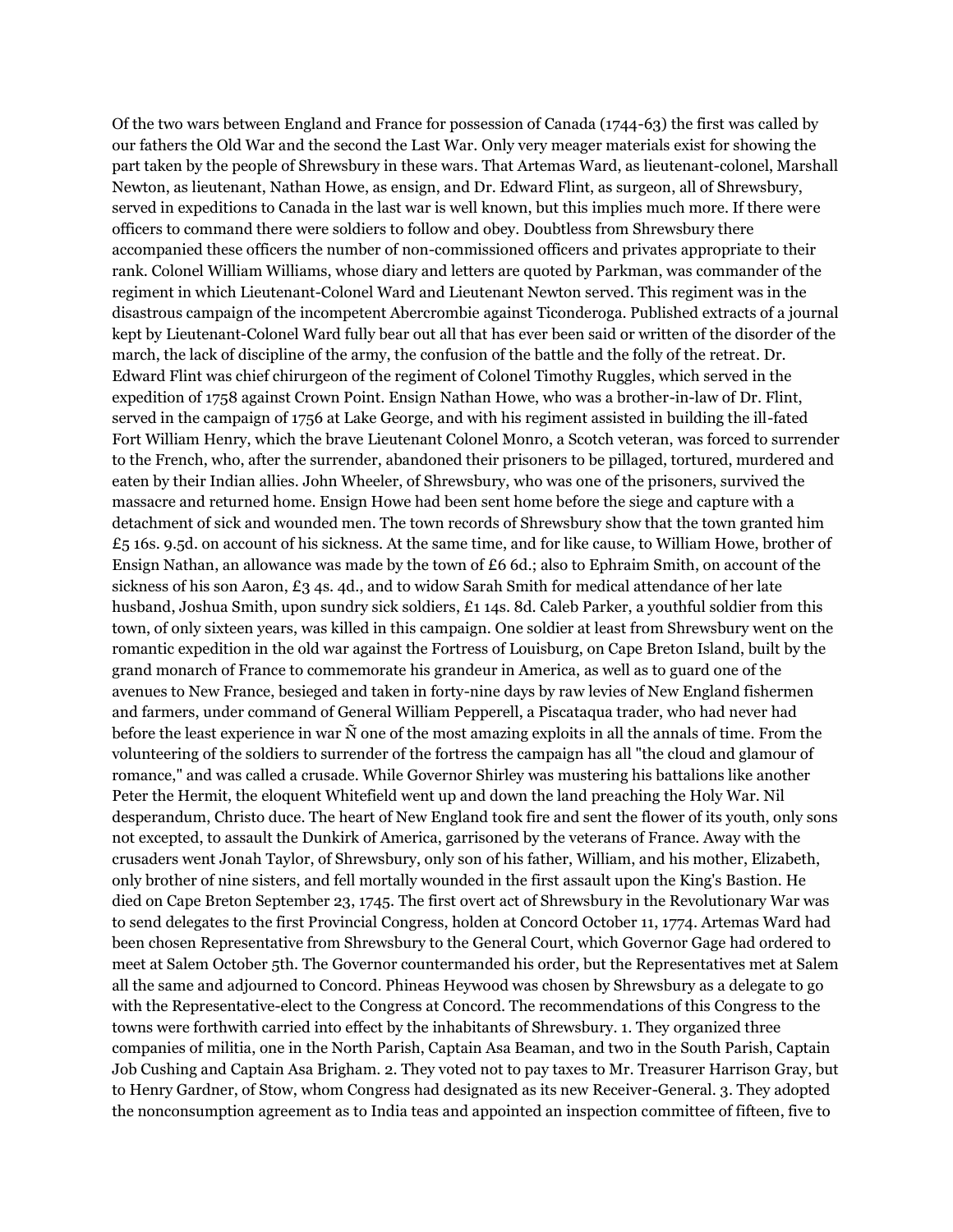be a quorum, whose duty it was to be to find out all such persons as sell or consume so extravagant and unnecessary an article of luxury and post their names in some public place. The town also chose a committee of five to examine Rev. Ebenezer Morse, minister of the Second Parish, William Crawford and three others, all members of that parish, "as being suspected of Toryism." At an adjourned meeting the committee reported favorably as to the three others, but as to Rev. Ebenezer Morse, they said it appeared to them that he was not so friendly to the common cause as they could wish, and as to William Crawford, it appeared to the committee that he was wholly unfriendly and inclined rather to take up arms for the King. Mr. Morse came before the town to answer for himself. He had prayed with much fervor in his pulpit for the King and royal family, and this was well known before to all the town. He now, in open town-meeting, declared himself a loyalist and reproved his fellow townsmen for disloyalty. The town thereupon directed the committee to take away the arms, ammunition and warlike implements of both Mr. Morse and Crawford, and voted that said Morse do not pass over the lines of the Second Parish on any occasion whatever without a permit, and that said Crawford remain within the bounds of his own land except on Sabbath-days, and then not go out of his parish without a permit. There is nothing in the town records, nor has anything come down to one time by tradition to indicate that any other inhabitants of Shrewsbury were ever "suspected of Toryism," and it was doubtless due to Rev. Ebenezer Morse, of the Second Parish, who was a strong man and had previously possessed the entire confidence of his people, that there was any opposition in any part of the town to the prevailing spirit of resistance to the British Crown. In the time of the Revolution, regiments in Massachusetts were territorial - so many towns to a regiment. The county of Worcester was divided into seven regiments, and Shrewsbury, Grafton, Northborough, Westborough and Southborough were the Sixth Worcester Regiment, Jonathan Ward, of Southborough, colonel. Artemas Ward, of Shrewsbury, formerly colonel of this regiment, was elected by the first Provincial Congress, of which he was a member, with two others, to organize and command the militia, and the next Congress issued to him a commission as commander-in-chief of all the forces of Massachusetts and the other colonies, and shortly afterwards he was appointed by the Continental Congress major general and commander-in-chief. Meantime the war had begun, and Captain Job Cushing, of Shrewsbury, had marched with his company to Lexington. About ten o'clock in the forenoon of April 19, 1775, passed like a flash through Shrewsbury a white horse, bloody with spurring and dripping with sweat, bearing a post-rider shouting as he rode: "To arms! to arms! the war has begun!" I have often heard my grandfather, Nathan Howe, the younger of that name, tell the story. He was then a boy fourteen years old, at work in the field with his father plowing, the team being a pair of oxen and a horse. His father, Ensign Howe, of the last war, now lieutenant of Captain Cushing's company, immediately detached from the team and mounted his horse and set off to rally the company. There was hurrying to and fro and mounting in hot haste. The younger Nathan wanted dreadfully to go, too, and cried because his father would not let him. Of course the company, like many others as remote, did not arrive in time to take part in the fight. Immediately after the Lexington alarm the principal occupation of able-bodied men in the province of Massachusetts Bay was organizing and drilling, and before the battle of Bunker Hill, June 17, 1775, a large body of troops was at Cambridge, under command of General Artemas Ward, of Shrewsbury. Captain Ezra Beaman and Captain Job Cushing, with their companies from Shrewsbury, were both there. Who commanded at Bunker Hill? There was General Artemas Ward over at Cambridge, commander-inchief Ñ such was his sonorous title Ñ but this was before his commission by the Continental Congress, and all his authority was subordinate to that of the Massachusetts Committee of Safety, nine in number, who occupied the same headquarters with him and "planned the battle." And there was Putnam, and Prescott, and Warren, and Pomeroy and Stark, each fighting the British on his own hook, and with very little regard to what others were doing. Plainly there was nobody in command Ñ in the sense of giving direction to the battle as a whole Ñ that is, to compare small things with large, as Meade and Lee commanded their respective forces at Gettysburg. If only there had been somebody in command Ñ some competent body Ñ who had ordered over from Cambridge Captain Beaman and Captain Cushing, with their companies, and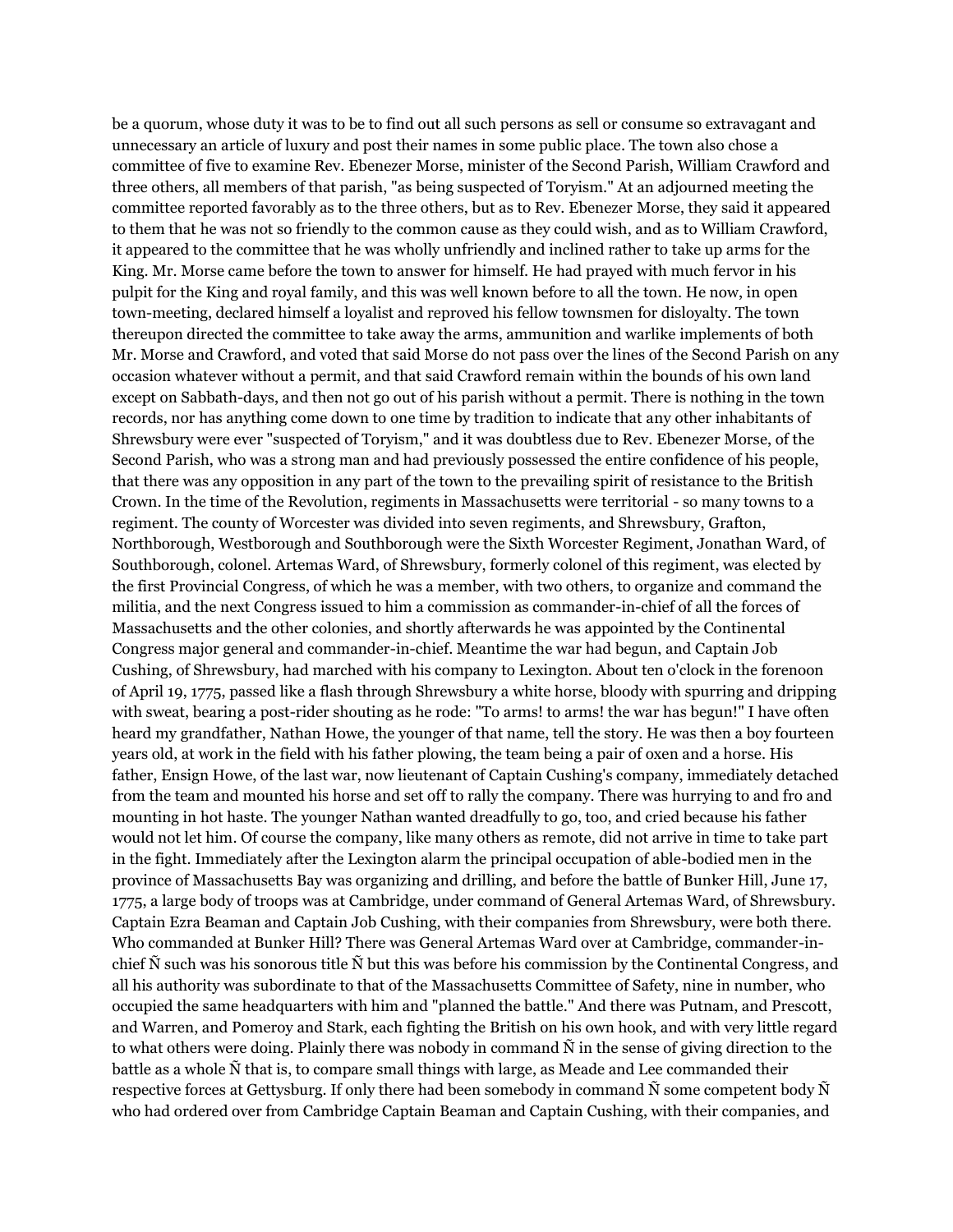put them where they could do the most good, the author of this history might have had something to say about the men of Shrewsbury at Bunker Hill. The reason why reinforcements were not sent over from Cambridge is not far to seek. The Committee of Safety made a mistake in supposing the attack of the British at Charlestown was a mere feint, and held fast where they were, expecting that the real attack would be directly made at Cambridge. In his "History of Shrewsbury" Mr. Andrew H. Ward Ñ evidently in defense of his ancestor from criticism Ñ gives a prolix and not very satisfactory explanation, of which the substance seems to be that General Ward's order-book shows that Colonel Jonathan Ward, with his regiment, was sent over by way of Lechmere's Point to Charlestown during the battle. For some reason it never reached its destination. Captain Aaron Smith, of Shrewsbury, whom we met in the last war returning home sick from Crown Point, whom also we shall shortly meet again, and who, on the 17th of June, 1775, was a private in Captain Cushing's company, and ran away without orders from Cambridge over to Charlestown, and alone, of all the Shrewsbury men, actually fought at Bunker Hill, fighting on his own hook, as every body else did, is given as authority for the statement that Colonel Ward, on his march, was met and halted by Dr. Benjamin Church, a member of the Committee of Safety, who afterwards turned out to be a traitor. General Washington arrived at Cambridge July 2, 1775, having been promoted over General Ward, and took command of the American army Ñ about twenty thousand men. General Ward continued in the service as a subaltern under Washington till the evacuation of Boston by the British, May 17, 1776, when he resigned. The position of the British in Boston had become untenable by Washington's occupation of Dorchester Heights. Here Nathan Howe, of Shrewsbury, commanding a company, performed a service of great value, of great hardship also, working nights and in the cold rains of the spring months of 1776, throwing up fortifications on the heights, and contracted a severe cold that gradually developed into pulmonary disease and finally resulted in his death. In the latter part of the year 1777 he came home to die, but directly sent his son and namesake, then sixteen years old, to serve as a private in his regiment. The cause of General Artemas Ward's resignation was a painful disorder, which rendered all active exercise, particularly horseback-riding, an excruciating torture. At the request of Washington, who, after The evacuation of Boston by the British, went with the greater part of the army to New York, General Ward remained in command of the Eastern Department till December 31, 1777, when his resignation was accepted by Congress. Notwithstanding the superhuman pinnacle now occupied by Washington in public esteem, certain it is that in his life-time he was quite human and not at all reticent in his correspondence of unworthy reflections upon the personal courage of the officer over whom, for reasons of public policy, he had been promoted, and between whom and himself he was obviously conscious of popular comparison. Some time afterwards, when Washington was President and Ward was a member of Congress, then sitting in New York, the latter having obtained one of Washington's letters containing offensive allusions to him, proceeded to the President's house and asked him if he was the author of the letter. Washington looked at it for some time without making any reply. While he was still looking at it, Ward impatiently said, "I should think the man that was base enough to write that would be base enough to deny it," and abruptly turning on his heel, left the house. Job Cushing, of Shrewsbury, was promoted from rank to rank in the sixth Regiment till he became its colonel. This regiment was from time to time recruited partly from the towns where it was originally formed and partly elsewhere. I think most of the Shrewsbury soldiers served in this regiment. After the success of Burgoyne at Ticonderoga public alarm was at the highest pitch, and Colonel Cushing went with his regiment to reinforce General Schuyler and took part in the battles of Bennington, August 16th, and Saratoga, October 16, 1777, when Burgoyne surrendered to General Gates, who had superseded General Schuyler in command. Ezra Beaman, of Shrewsbury, was also present at Burgoyne's surrender (but in what rank I am unable to say), and probably also at Bennington. Colonel Job Cushing, of Shrewsbury, and his regiment were a part of the body of troops that General Benedict Arnold undertook to betray to Sir Henry Clinton at West Point. The materials for giving details of the service of Shrewsbury men in the Revolutionary War are as meager as for the French Wars. Before the Government gave pensions, besides the many who had died or been killed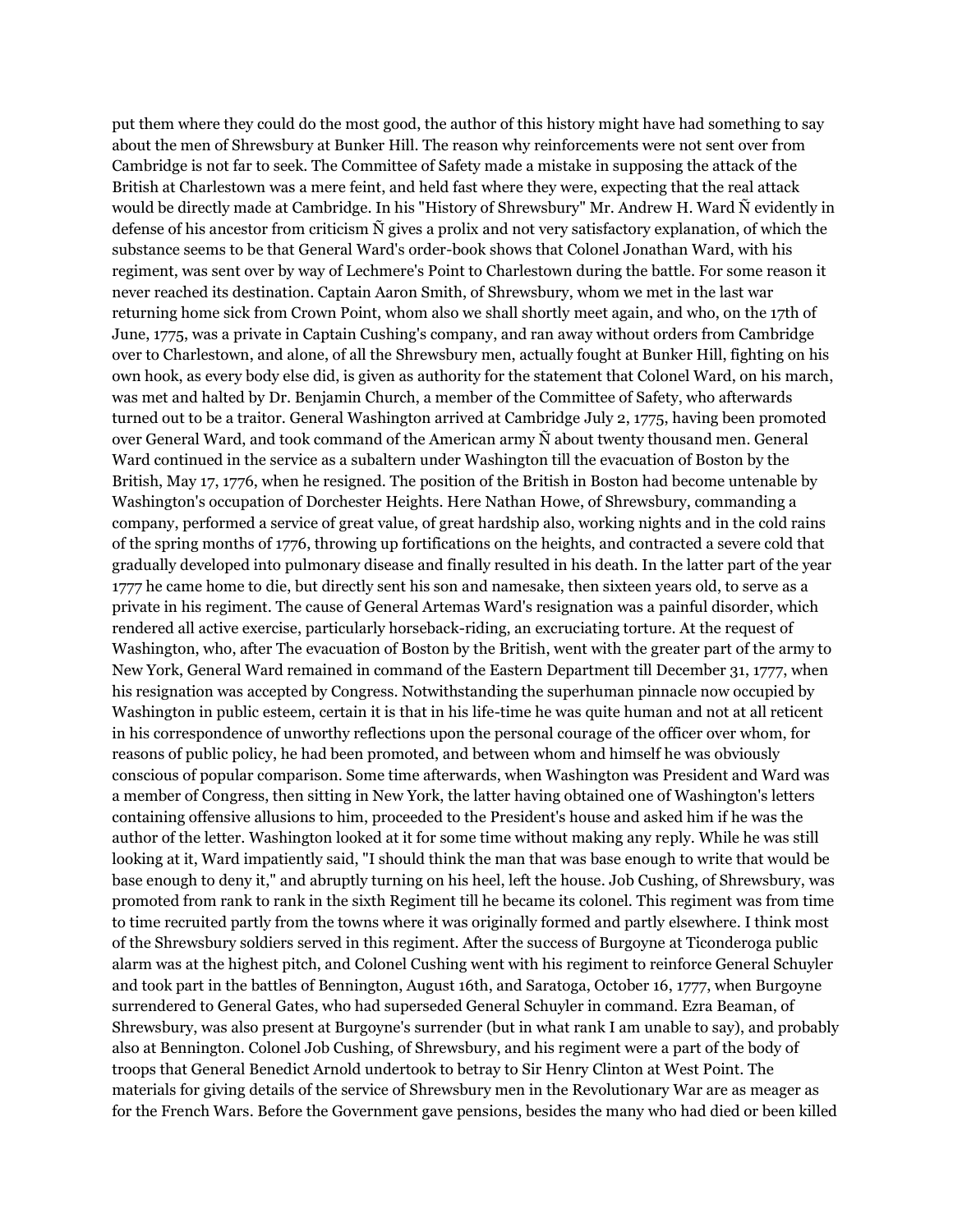in the service, many more had doubtless died in the course of nature. A list of pensioners, prepared by Nathan Howe, who for many years acted as agent for his comrades in the army in obtaining pensions, contains exactly forty names. Of course, it is a mere remnant of the whole number who were in the Continental service from Shrewsbury. In the time of President Madison, when occurred the War of 1812, a large majority of the people of Shrewsbury were of the Federal party, and wholly disapproved of the war, and I cannot find that the town or any citizen thereof in any manner participated therein. And the Mexican War was generally considered morally wrong by the people of the town always very radical in their opposition to slavery. Not a single citizen of Shrewsbury volunteered to go to Mexico, and I think the views of Mr. Hosea Biglow as to the Mexican War and its recruiting service, then newly printed for him in the Boston Courier, were exactly coincident with those of the whole town.

#### [To Index](http://www.shrewsburyhistoricalsociety.org/history-1889/#index)

### Showing the Part Which Shrewsbury Took in Shay's Rebellion

Daniel Shays had a strong following in Shrewsbury Ñ in numbers. The regulators, as the Shays' men were called, controlled the action of the town with irresistible majorities; but its two most eminent citizens, Gen. Artemas Ward and Col. Job Cushing, were conspicuous by pronounced opposition, and had entered on the town-records, where one may read it to day, their protest against the insurrectionary proceedings of the town adopted at a town-meeting in 1786. Wisdom may have been with the minority, but the men who took up arms with Shays were not unprincipled and abandoned wretches of the criminal class, and it was not for nothing that they took up arms. Shays himself, as well as Ward and Cushing, was a veteran of the Revolutionary War, and so also were every one of his captains, so far as I have been able to ascertain. Adam Wheeler, of Hubbardston, who in Shays' absence acted in this county as commander of the regulators, was a captain of the Continental Line and deacon of the Congregational Church in Hubbardston. He was born in Shrewsbury and was the great-great- grandson of the famous Captain Thomas Wheeler, of the Indian fight at Brookfield in 1675, and the great-grandson of Thomas Wheeler, the younger, also a hero of the same fight, who, himself severely wounded there, rescued his more severely wounded father from the Indians, who were about to dispatch him, threw him upon the horse of the slain Shadrach Hapgood, and with his father escaped by flight. Captain Wheeler, of the Shays' Rebellion, was also on his mother's side a great-grandson of the slain Shadrach, four of whose descendants settled in Shrewsbury. The leader of the Shrewsbury regulators was a brother-in-law of Wheeler, having married his sister, and a veteran whom we first met as a boy serving his apprenticeship as a soldier in the French War, and who fought for the independence of his country from Lexington to Yorktown Ñ Captain Aaron Smith, and the company which he raised for Shays in Shrewsbury were his former companions-in-arms. They were the identical men who rallied to Lexington and Bunker Hill, Bennington and Saratoga. Their purpose was not to overthrow the government, but merely to restrain the courts temporarily from entering up judgments and issuing executions. The people of Shrewsbury were very poor. They had spent their little all for country. Acting under the advice of Governor Bowdoin and influenced by speculating Boston lobbyists, the General Court had laid an enormous lax with a view to pay off the public debt. Most of the public creditors were holders of state securities or soldiers' certificates purchased at less than twelve percent of their face value. Claims against the bankrupt citizens of the town were in the hands of lawyers and deputy-sheriffs, who held them under contracts for large percentages if collected. In the year 1784 and 1785 about four thousand suits were entered in the courts at Worcester. Lawyers' offices were thronged with suitors, and the neighborhood of them presented the appearance of a public fair. Real and personal property was sold on execution at ruinous prices, nobody having money to buy with at sales. And the jails were crowded with debtors. Only twelve years before exactly the same thing had been done at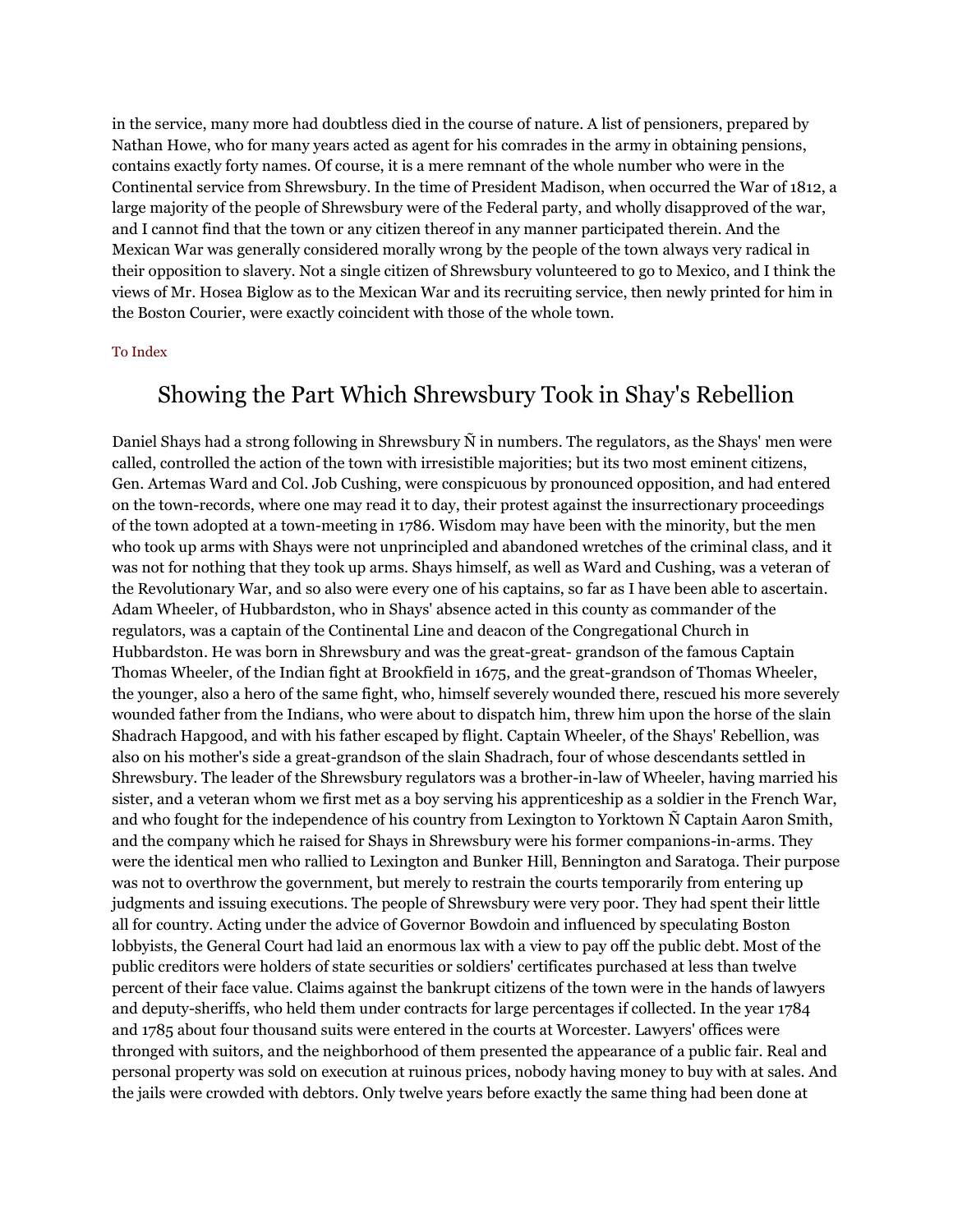Worcester Ñ with universal approval Ñ which the regulators now attempted. In 1774 about five thousand men, mostly armed, had assembled at Worcester to prevent and did prevent the sitting of the courts, and no courts were held for two years. This then recent precedent suggested to the distressed people of Shrewsbury the means of relief from their distresses. The first demonstration of the insurgents at Worcester, in September, was successful in preventing the sitting of the courts. It was upon this occasion that General Artemas Ward, of Shrewsbury, then chief justice of both the Courts of Sessions and Common Pleas, performed the act which will go to posterity as the crowning act of his life. Wheeler's company, which had marched into Worcester on Monday afternoon, September 4, 1786, the day before the courts were to sit, took up quarters in the courthouse Monday night, so as to be sure to be in possession when the judges should arrive next morning. Smith's company marched in from Shrewsbury early Tuesday morning, and was deployed and posted as sentries on Court Hill and around the court-house. An immense crowd of people had assembled thereabouts. Approaching the court-house, the judges were challenged by an armed sentry at the foot of Court Hill. At the order of his old commander, now chief justice, the sentry recovered his musket, presented arms and the judges proceeded past him to the courthouse. There, upon the broad step at the south entrance, stood Captain Wheeler and Captain Smith with drawn swords in their hands, and five soldiers with fixed bayonets. Right well did Artemas Ward know the men he had to deal with. Smith was his near neighbor, and lived on the opposite side to him of the Great Road through Shrewsbury. Wheeler, who was about Ward's age (nearly sixty years), had been his schoolmate in youth, and had formerly been a member of the same church. In his younger days, as a militia captain, Ward had drilled, in left foot and shoulder arms on Shrewsbury Common, the very men now in array against him. Smith and Wheeler had both served under Ward at Cambridge and at the siege of Boston, and long after his retirement as major-general he knew that they had, in humbler rank, endured the hardships of the Revolutionary War like good soldiers to its very close, and had been paid off in Continental paper. And he knew, too, that they were both poor, deeply involved in debt and harassed with suits. Proceeding to mount the court-house steps, the further progress of the judges was, by order of Captain Wheeler, arrested by the soldiers, who brought their bayonets to bear directly on the chief justice's breast, so that their points even penetrated his clothes. After a parley, the officers consented to allow him to mount the steps and address the crowd. Though Artemas Ward, of Shrewsbury, had been much in public life, he was a man usually of slow and hesitating speech, had rarely taken part in debates and had never been accounted an orator. He was a graduate of Harvard College, but, though a judge, he was not a lawyer by profession. As soon as he had looked his audience in the face there seems to have come over him a sort of inspiration, and, with great fluency, fervor and eloquence, he forthwith proceeded to reason with the people, whose grievances he did not deny upon their mistaken method of relief. The newspaper man was not there to report, nor had the speaker in his pocket an extemporaneous manuscript to privately send to the press, and only by tradition has any word of what he said survived the more than hundred years since the event; but more than anything he did say or could say  $\tilde{N}$  more than anything the greatest of orators could have said  $\tilde{N}$  was the dauntless courage and dignity of his conduct as a magistrate, of which to find a historical parallel you will have to make a far research Ñ reminding one of Horace's "Just and determined man, unshaken in his firmness either by wrath of citizens commanding wrongful things or by tyrants frown or raging seas or thunder-bolt of Jove, whom the ruins of a crumbling world would strike undismayed." Ñ Carmina, III. 3. But Captain Wheeler was as unshaken as his old commander, and continued firm in his determination that the judges should not enter the court- house, and they did not. At the conclusion of the chief justice's speech, which had been interrupted by cries "Adjourn without day," the judges retired to the United States Arms, opened court there and adjourned. In the last week of November following, Shrewsbury became the rendezvous of all the insurrectionary forces. Rub a dub dub, Rub a dub dub, The sojers are coming to town. And what with the drumming and fifing, marching and counter marching, tented fields and the earsplitting fife of morning reveille breaking slumber, you would have thought it a garrison town. Col. Cushing, chairman of the selectmen, had prudently removed the town's stock of gunpowder from the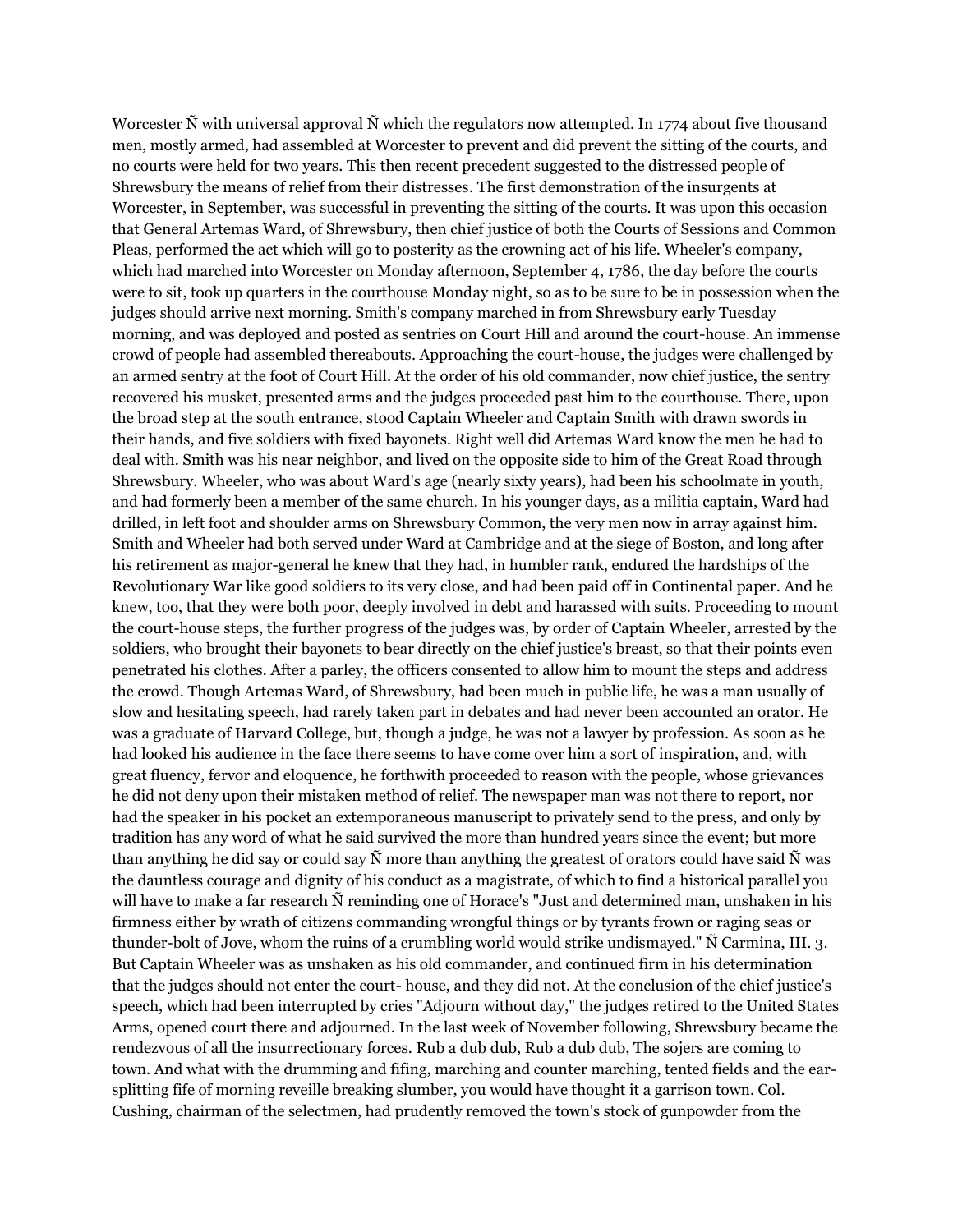powder-house and concealed it. The regulators surrounded and searched his house, but found neither powder nor selectman. The purpose of this assembling of the Shays' men was to prevent the sitting of the courts at Worcester on the first Monday of December, and both courts were adjourned to January the 23d. The crisis and climax of the rebellion was a week of unprecedented snow-storms; without blankets, rations, quarters or money, in the public highways of Worcester, in the dead of winter, with the snow three feet deep under foot and more falling, what could the Shays' men do but disperse? It was the weather and the elements that put down the Shays' Rebellion, and not the distracted and inefficient Gov. Bowdoin and his militia, who, before the dispersement of his followers at Worcester, had shown their heels to Daniel Shays every time they caught so much as a glimpse of him. The Governor crowed lustily over his victory, arrested great numbers of the rebels and had fourteen of them convicted of treason and sentenced to death. But the Shays men shortly had their innings  $\tilde{N}$  at the spring election of 1787, when Gov. Bowdoin and his party were overwhelmingly defeated by the popular vote. In the previous year James Bowdoin had received a large majority of the votes of Shrewsbury; this year his votes in that town bore the exact ratio of one to five to those for John Hancock, who, after taking his seat as Governor, pardoned all his predecessor's convicts. Aaron Smith, of Shrewsbury, like Shays himself, and many of the more prominent of the rebels, went into exile in unknown parts Ñ somewhere out of Massachusetts, doubtless Ñ till after passage of the amnesty act, when he returned, and spent the remainder of his days (not a few) in Shrewsbury. He died May 9, 1825, aged eighty-nine years, and to his last expiring breath gloried in the part he took with Daniel Shays. Less than a year before his death he walked to Worcester to meet his old commander, the Marquis Lafayette, who immediately recognized and greeted him with kisses and embraces, bringing tears into the eyes of all who witnessed the fraternal salutation. None of the regulators that I ever heard of ever took the attitude of repentant rebels. Within the recollection of the writer a considerable number of them were still living, among the rest his grandfather Howe, who was no more ashamed of his part in the Shays Rebellion than he was of his part in the Revolutionary War, and God forbid that his grandson should offer apologies for him and his comrades or tell their story otherwise than he told it himself.

#### [To Index](http://www.shrewsburyhistoricalsociety.org/history-1889/#index)

# The Slaveholder's Rebellion

The news of Sumter taken came to Shrewsbury Saturday, April 12, 1861. Before the people of this town will feel such another shock as this news gave them, generations will come and go. Somehow or other the people of this town, until they heard this news, had never really believed that the slave holders actually meant war. When, on the morning of the 19th of April, 1775, the post-rider just from Lexington Common, on his foaming steed, dashed through Shrewsbury and rallied her minute-men to arms, it was just what everybody expected, Ñ just what the minute-men were for. But when the news of Sumter came to town there were no minute-men listening for rallying cry to arms. Nevertheless, as soon as the news was duly authenticated, the people of Shrewsbury were just as resolved on what to do as their fathers had been eighty-six years before. And such a perfectly unanimous determination as there was! When one looked in his neighbor's face he saw fight in his eye before he had time to speak. And Shrewsbury, in this respect, probably did not much differ from other towns. But there is an aspect in which this town seems to me quite unique Ñ different from other towns. In all the other towns that I know of somebody, taking advantage of the war spirit so suddenly awakened, started round with an enlistment paper to raise a company and be captain of it. Here patriotic spirit was wholly unalloyed with any taint of self-seeking or personal ambition. Plenty of volunteers there were already to enlist as soon as they could find out how to do it and meet somebody willing to be an officer and take command of them. May 2, 1861, was held in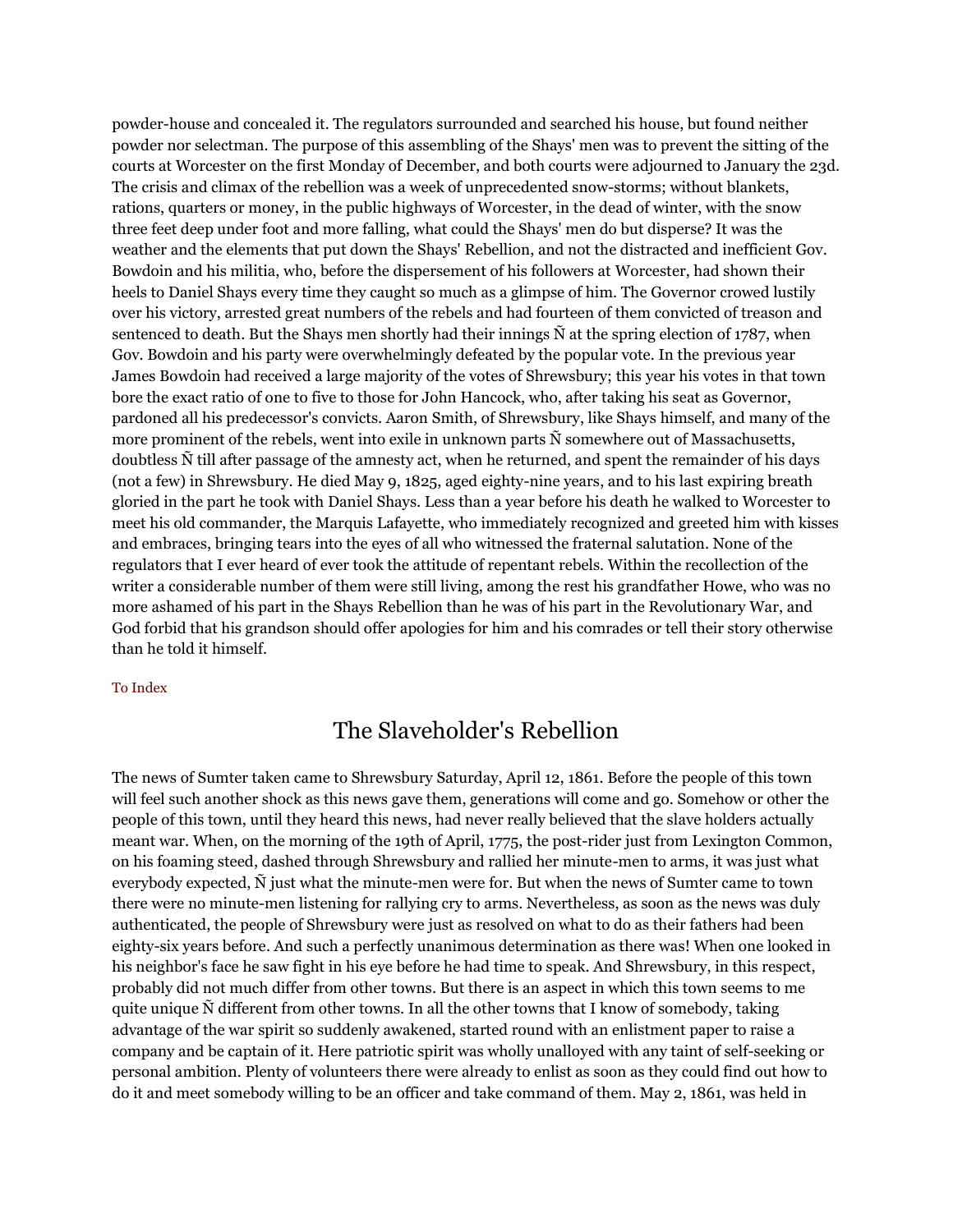Shrewsbury a war-meeting, first of many. At this and subsequent meetings held during the four years of the war, money was appropriated to pay volunteers for drilling, to pay for uniforms, to support the families of volunteers, to pay bounties, to bring home the bodies of deceased soldiers, to refund money contributed by citizens for bounties, and for like purposes to the amount of about twenty-two thousand dollars. According to the "Record of our Soldiers," kept by the town clerk of Shrewsbury, pursuant to an act of the General Court of 1863 (ch. 65), this town furnished one hundred and forty-seven volunteers. No man was drafted in Shrewsbury during the war, the quotas demanded of the town being filled even before they were demanded, and at the close of the war it was found that the town had furnished twenty men above its requirement. The one hundred and forty-seven volunteers of Shrewsbury enlisted, a few in this regiment and a few in that, the earliest in the Thirteenth Massachusetts. They and their deeds are credited to companies raised in other towns and cities, largely to so-called Worcester companies, and the services of our soldiers reflect honor on our neighbors of Worcester and other places. If the Shrewsbury volunteers had organized themselves into two companies and named six of their members for commissions as line officers, and one or two more for field or staff commissions, and insisted that they would only enter a regiment with these organizations and commissions, they would have done just what others did, and would have been gladly received and their requirements granted. Our soldiers might not have accomplished any more towards putting down the Rebellion then they did, and the town of Shrewsbury might not be entitled to any more credit or honor on their account than it now is. But what with the exploits of these companies, and their officers, and their promotions, and their record in published reports, letters and official documents, the writer of this history would have found better material for making a good showing for Shrewsbury in the war than he now can. The early officers of the volunteers were mostly taken from the militia. Shrewsbury had no militia company. In 1861, as was natural, a little knowledge of the tactics, such as militia officers were supposed to have, was immensely overestimated. If one could say "Shoulder arms" with the militia accent, he was accepted as a proper commander to lead a thousand men to an assault upon artillery. It was doubtless from an overestimate of the mystery of the tactics that none of the Shrewsbury volunteers sought positions as officers. The writer himself, being a native of Shrewsbury, and though not, in 1861, a resident of the town, having inborn in him much of the native modesty of Shrewsbury men, declined a commission as captain. On entering the service in a lower rank, finding the army full of brigadiers not fit for second lieutenants, he plainly saw that he had been too modest. The real difference between the officers and men of the volunteer army of the War of the Rebellion was far less than has been commonly supposed. In 1861 two major-generals were wanted from Massachusetts, and two noted politicians, both Presidential aspirants, were appointed. They had both figured in the militia, and practiced the militia accent for the manual of arms at the dress parade of militia musters. Such was their preparation to cope with Lee and Jackson. When the President was looking for two men to trust with the fate of his country and the lives of his countrymen, he had much better have looked over those one hundred and forty-seven men from Shrewsbury and made his selection from them than to have looked where and selected what he did. I don't believe that Lee would have bottled one of them up with a great army at Bermuda Hundred, nor that Stonewall would have caught another napping and sent him skedaddling, pell-mell, helter- skelter, head over heels, panic-stricken, out of the Shenandoah Valley, nor that one would have been the hero of both Big Bethel and Fort Fisher, nor that the other would have both planned and executed the Red River campaign. Twenty-nine soldiers of Shrewsbury gave their lives for their country in the War of the Rebellion, to whose memory the town has erected an enduring monument, with their names inscribed thereon, on the Common fronting close upon the public thoroughfare. Several natives of Shrewsbury were officers of rank in the War of the Rebellion, and their services for their country reflect lustre on their native town, though their residence was elsewhere. Calvin E. Pratt, of New York, who is the son of Mr. Edward A. Pratt, late of this town, was born here in 1827. A practicing lawyer in the city of New York in 1861, he laid aside his practice to recruit a regiment and had it all ready for muster in June. As colonel of this regiment, which was the Thirty-first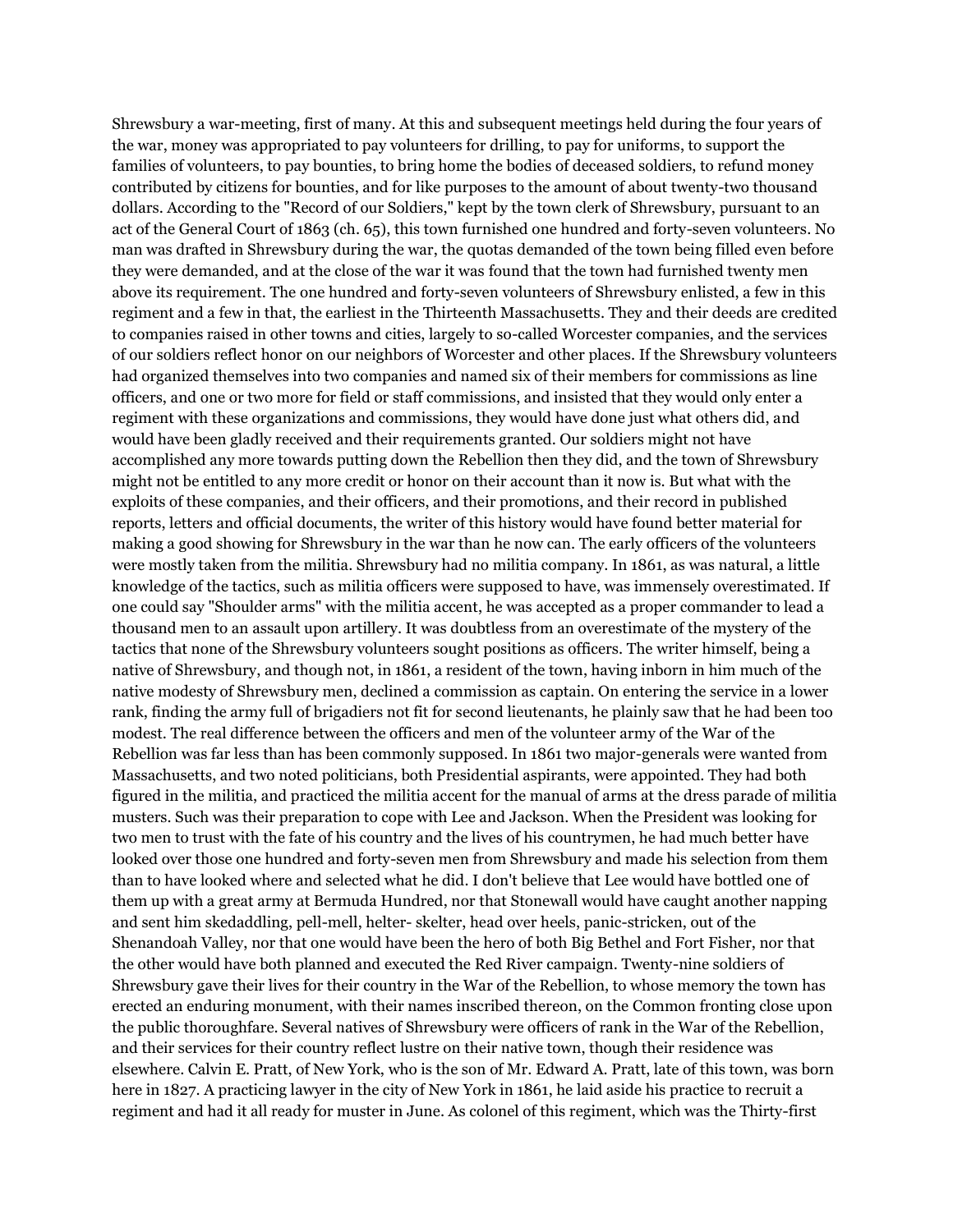New York Volunteers, he was commissioned June 20th to rank as of May 21st. With his command he took part in the first battle of' Bull Run; with it also he served in the Peninsula campaign of 1862 and participated in the Seven Day Fight before Richmond. At the battle of Gaines' Mills he was severely wounded. He was promoted brigadier-general September 13, 1862. General Pratt studied law in Worcester in the office of the late Judge Henry Chapin, was admitted to the bar in this county in 1853 and practiced his profession in Worcester till about a year before the war, when he removed to New York city. He has been for many years and still is a justice of the Supreme Court of the State of New York. John Baker Wyman, of Chicago, Ill., son of the late Seth Wyman, of Shrewsbury, was born here November 18, 1816. He had been engaged in railroad business for several years and was, at the breaking out of the Rebellion, Superintendent of the Illinois Central Railway Company. With the Chicago Light Guard, a military organization of which he was commander, as the nucleus, in the spring of 1861 he recruited the Thirteenth Illinois Infantry and was mustered into the United States service with that regiment as its colonel May 24th of that year. After a series of the most gallant and meritorious services he was killed at the siege of Vicksburg. Charles Edward Hapgood, born in Shrewsbury, December 11, 1830, and son of Captain Joab Hapgood, was at the breaking out of the war engaged in mercantile business at Amherst, N.H. He recruited a company for the Fifth New Hampshire Volunteers, and was mustered into service with it October 12, 1861. He served with his regiment till October 14, 1864, when, on account of severe wounds, he resigned, having been promoted lieutenant-colonel, December 14, 1862, and colonel July 3, 1864. The Fifth New Hampshire was one of the famous regiments of the army of the Potomac and did distinguished service. Its first commander, Colonel Cross, was killed at Gettysburg July 1, 1864. Dr. Henry Putnam Stearns, son of the late Asa Stearns, and born in Shrewsbury in 1827, entered the service of the United States April 18, 1861, as surgeon of the First Connecticut volunteers, a three months regiment, and was mustered out August lst of the same year, when be was appointed surgeon of volunteers and ordered to report to General Grant in the Department of the West. The next spring he was assigned to duty as Medical Director of the Right Wing of the Army of the Tennessee, was afterwards Inspector of Army Hospitals at St. Louis, also medical director of the general hospitals of the Northern Army of the Mississippi. He was afterwards in the same position at Nashville, Tenn., where he remained till the close of war when (August, 1865,) he was mustered out of service with rank of brevet lieutenant- colonel. Dr. Stearns graduated at Yale College in the class of 1853, studied his profession in the medical schools of Harvard and Yale, and also at Edinburg, Scotland, and received his degree as M.D. at Yale in 1855; practiced medicine in Marlborough, Mass., till 1860 when he removed to Hartford, Conn., where, with the exception of the period he was in the United States service, he practiced till January, 1874, when he was appointed superintendent of the Hartford Retreat for the Insane, which position he still holds. He has also been lecturer on insanity in the medical department of Yale College since 1877. Charles Grosvenor Ward, who was the son of the venerable Thomas W. Ward, Esq., and born in Shrewsbury December 30, 1829; was mustered into the service of the United States September 2, 1861, as second lieutenant in the Twentyfourth Massachusetts Volunteers, the favorite regiment of the city of Boston, where he had resided for some years previous. He was promoted first lieutenant June 27, 1863, and assigned to duty as adjutant of his regiment. After participating unharmed in sixteen of the great battles of the war and without having ever received any promotions at all commensurate with his long and meritorious service, he was killed in the battle of Drury's Bluff May 11, 1864. His name is on the soldiers' monument. All the above, except Colonel Wyman, were about the writer's age and companions of his youth, and he takes pride in this opportunity for brief memorial here of their honorable and patriotic services. He will leave to others to recount his own humble efforts to serve his country. He cannot claim to reflect honor upon his native town by high rank or great exploits, and it would be presumptuous to name himself in a list of natives of Shrewsbury who performed distinguished service.

#### [To Index](http://www.shrewsburyhistoricalsociety.org/history-1889/#index)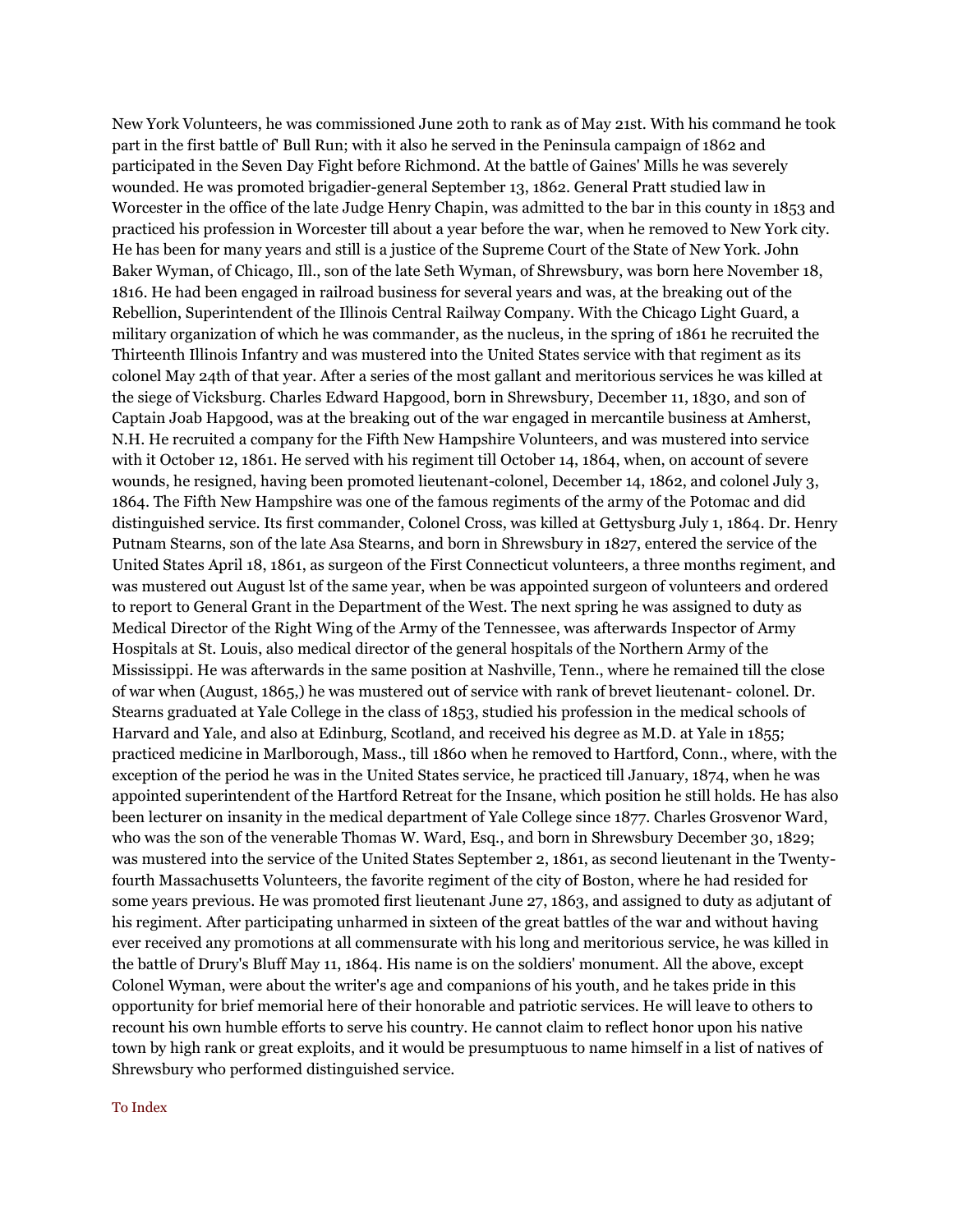### Agruculture - The Stage Business - The Tanning and Currying

Agriculture has always been the leading industry of the people of Shrewsbury. According to tradition, or, perhaps, it were better to say according to the best information that can be obtained from living men as to what their grandfathers told them, which covers a period of more than one hundred years, most of the lands now in use for pasture and tillage was cleared of wood before the Revolutionary War and then used for pasture and tillage. In the earliest times all meadows which, without improvement or any kind of tilling, produced grass, though of the coarsest quality, were considered "valuable," and farmers often had a few acres of "valuable meadow" quite remote from their farms. These meadows, to begin with, were generally free from wood, or, at any rate, from large trees, and the quantity of natural meadow was much increased and a much better kind of hay produced by bringing water whenever it could be done, by ditches upon uplands. Down until within the memory of living men, farm products in Shrewsbury were chiefly consumed within the town. Families were large and home consumption was large. Nor was there any market to buy or sell in, nor much money in farmers' pockets to trade with. But early in the present century it was discovered by Shrewsbury farmers that, there was a market in Boston for butter, cheese, eggs, chickens, veal and pork, and for beef on the hoof in Brighton, and a class of middle men called drovers and market men, began to pass and repass back and forth from Shrewsbury and the market. From this time farming began to improve. Farmers were not so absolutely destitute of money. There were better tools, better methods of farming, better cattle and better crops, and with industry and economy it was possible for the Shrewsbury farmer to rise a little above the chill penury of the beginners. Rye, oats, Indian-corn and hay were the chief crops. Apple trees were planted at the very outset, and, before 1776, nearly every farm had its orchard, and if good fruit was not abundant, there was no lack of cider. About 1820 market wagons began to run regularly every week from Shrewsbury to Boston, and returning they hauled for the storekeepers the groceries and dry-goods that they dealt in. This continued till about 1845, when it was found that the town of Worcester was a better market than Boston as well as much nearer, and everybody could be his own market-man, and so put in his own pocket the commissions on sales. Before the use of coal became common in Worcester, the Shrewsbury farmer had a near and growing market for wood as fuel, and before the great forests of Canada and the west were connected by rail with the east, the demand of Worcester for Shrewsbury lumber was beyond the supply. But times in recent years, with the Shrewsbury farmer have greatly changed, and there is but one farm product in respect to which he is not obliged to compete with producers of remote States. On account of its quickly perishable nature, milk, which is in demand the year round, is in no danger of remote competition. It is to-day the chief product that goes to market from Shrewsbury farms. Except milk, and possibly apples, of which in alternate years the orchards of Shrewsbury produce a large quantity and of famous quality, I do not suppose there is any other farm product of sufficient amount to supply more than the home market. In recent years the salable value of farm lands in Shrewsbury has been steadily diminishing, and, in fact, they cannot be sold at all. Nobody will buy and many want to sell. There is not, probably, a farm in the town that would sell for enough to pay the cost of the buildings and fences standing on it. The reasons are not far to seek. "To diversify industry" the manufactures of Massachusetts have been so favored at the expense of agriculture that the natives of Shrewsbury have been enticed away from the homes and occupations of their fathers to enter shops. The "home markets" which the cities and manufacturing centers of the State are reputed to furnish, are flooded with the farm products of other States, and the Shrewsbury farmer has to pay tribute not only to other occupations for every article of clothing he wears and every tool that he uses, but even for farm products to farmers of sunnier climes and more fertile soils than his own living within his own country. Not a pound of sugar or rice can he buy without paying the favored growers of these necessities of life double prices. Protection for everybody else's products and free trade against his have ground the Shrewsbury farmer like upper and nether millstones, and no wonder he wants to sell his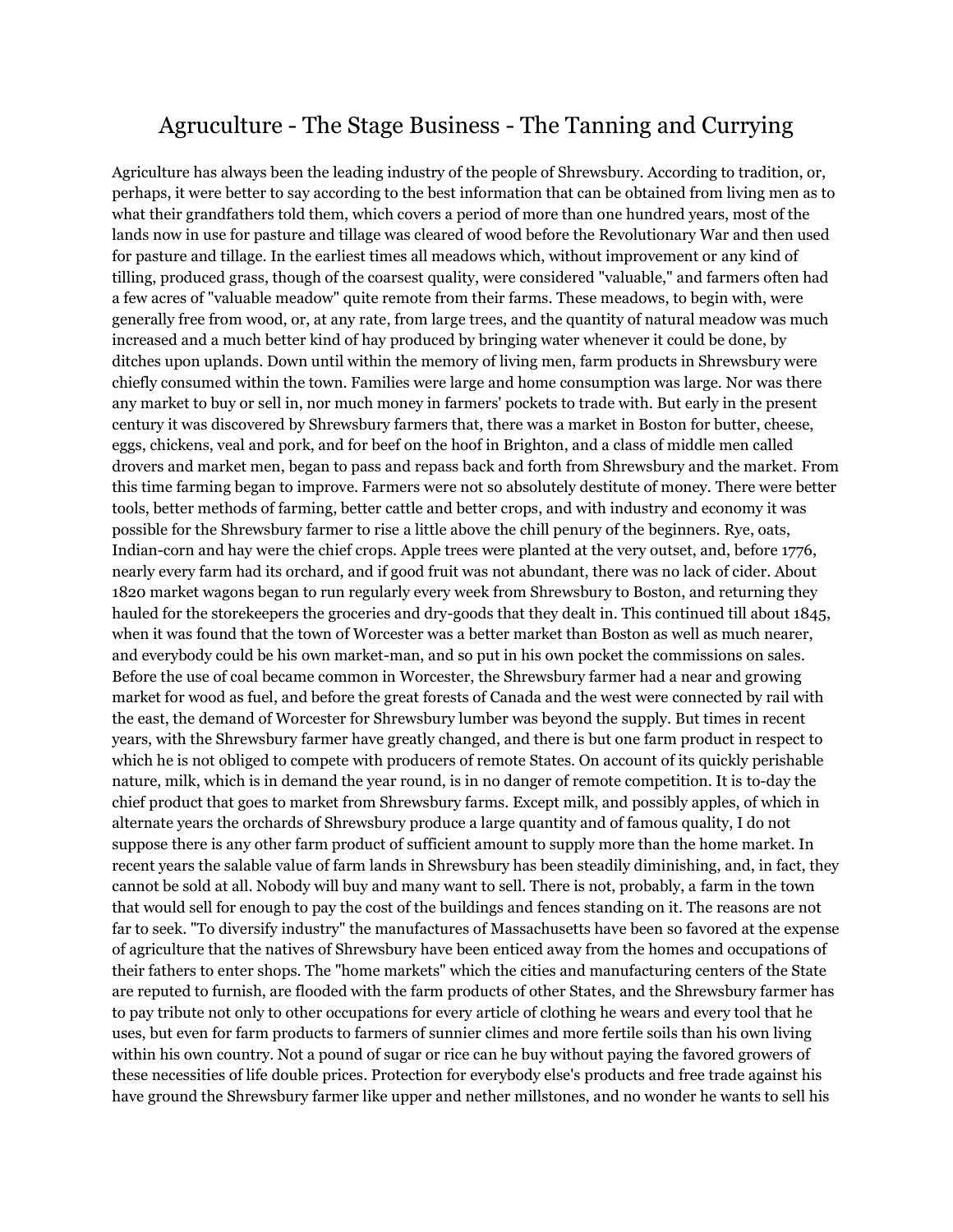farm and no wonder nobody wants to buy it. In 1860 was formed in Shrewsbury a Farmers' Club, for the purpose of promoting the best methods of farming. The club holds occasional meetings in the winter season for discussion of agricultural topics, and its annual cattle shows, held in October, have become famous and the favorite resort of the people of neighboring towns. In 1815 was formed in Shrewsbury a like association, called the Agricultural Associates of Shrewsbury, and the next year another, with the name of the Agricultural Associates of Worcester, was formed in Worcester. In 1818 the two societies were merged in a county society and incorporated under the name of the Worcester Agricultural Society which directly took and has ever since maintained a prominent position in the esteem, not only of the farmers, but of all the people of Worcester County of whatever occupations. Of other branches of business, such as the manufacture of guns, of watches and of boots and shoes, which, to some extent never large, was formerly carried on here, the limits of this work do not admit of more specific mention. But I cannot omit some brief account of the famous stage business, whose founder and manager lived here, and with Shrewsbury as his headquarters carried it on to places far remote; nor of the tanning and currying business which, begun here in an humble way more than a century ago, has grown to a very extensive business. Captain Levi Pease, the founder of stage business in this country, moved from Boston to Shrewsbury in 1793. He was a son of Nathaniel Pease, born at Enfield, Conn., in 1739, and was by trade a blacksmith. His father was a sailor, and reported to have been lost at sea. His mother married a second husband, named Parsons, after which her first husband returned. After one glance at the situation Nathaniel Pease went off to sea, and was never heard of at Enfield again. Levi's title as captain was earned in the Continental line. At the beginning of the Revolutionary War he was living at Blandford, Mass. He served with General Thomas in Canada, and later with General Wordsworth in the Commissary Department, Ñ often employed in perilous enterprises, to bear dispatches and obtain supplies, Ñ a resolute and tireless man, up early and down late. After the war he kept a tavern for some years at Somers, Conn. Afterwards he kept the Lamb in Boston, whence he removed to Shrewsbury, where he bought the tavern stand of Major John Farrar. But more than ten years before Captain Pease came here, he had projected and was running a stage line from Boston to Hartford. Farrar's Tavern in Shrewsbury had been from the beginning a night stopping-place on the line, and after becoming familiar with his route, he selected it as the best point from which to operate his business. He took into partnership with him a young native of Somers named Reuben Sykes, who was also a blacksmith. No man of capital would invest a dollar with Pease and Sykes in their visionary stage line. Said a solid man of Boston to Captain Pease: "The time may come when a stage line to Hartford will pay, but not in your day." The partners commenced business with an outfit of eight horses and "two convenient wagons," and their first trip was performed October 20, 1783. Pease drove one wagon from the Lamb Tavern in Boston at six o'clock Monday morning, and reached Hartford on Thursday; and Sykes drove the other, leaving Hartford at the same time, and arriving also in Boston in four days. Two of the night stopping places were Farrar's, in Shrewsbury, and Pease's, in Somers. The other Ñ when Tuesday night they met Ñ was at Rice's, in Brookfield. And they ran in fair weather and in foul, in mud and in snow, passengers or no passengers, punctual as the stars in their courses. In two years this stage line was a great success, and was extended to New York. In 1786 Pease and Sykes established a line of stages from Portsmouth to Savannah, and carried the mails. They also had, for several years, an exclusive contract with the government to carry the mails for all New England, re-letting to numerous others, who on branch lines collected and distributed the mails. It was Pease and Sykes that made punctual as the mail a proverb. Captain Pease learned his punctuality in one lesson, and his teacher was George Washington, who, when he was at Cambridge in 1776, wanted to buy a pair of horses, and made an appointment with Pease, who had a pair of horses to sell. Pease was a few minutes too late for the appointment, and Washington did not wait for him. It was the last time Levi Pease ever got left. The founder of stage lines was also the first projector of turnpikes. Of all the many companies chartered in Massachusetts about the beginning of this century to build turnpikes, it was the First Massachusetts Turnpike Corporation whose charter (1796) was to Levi Pease and his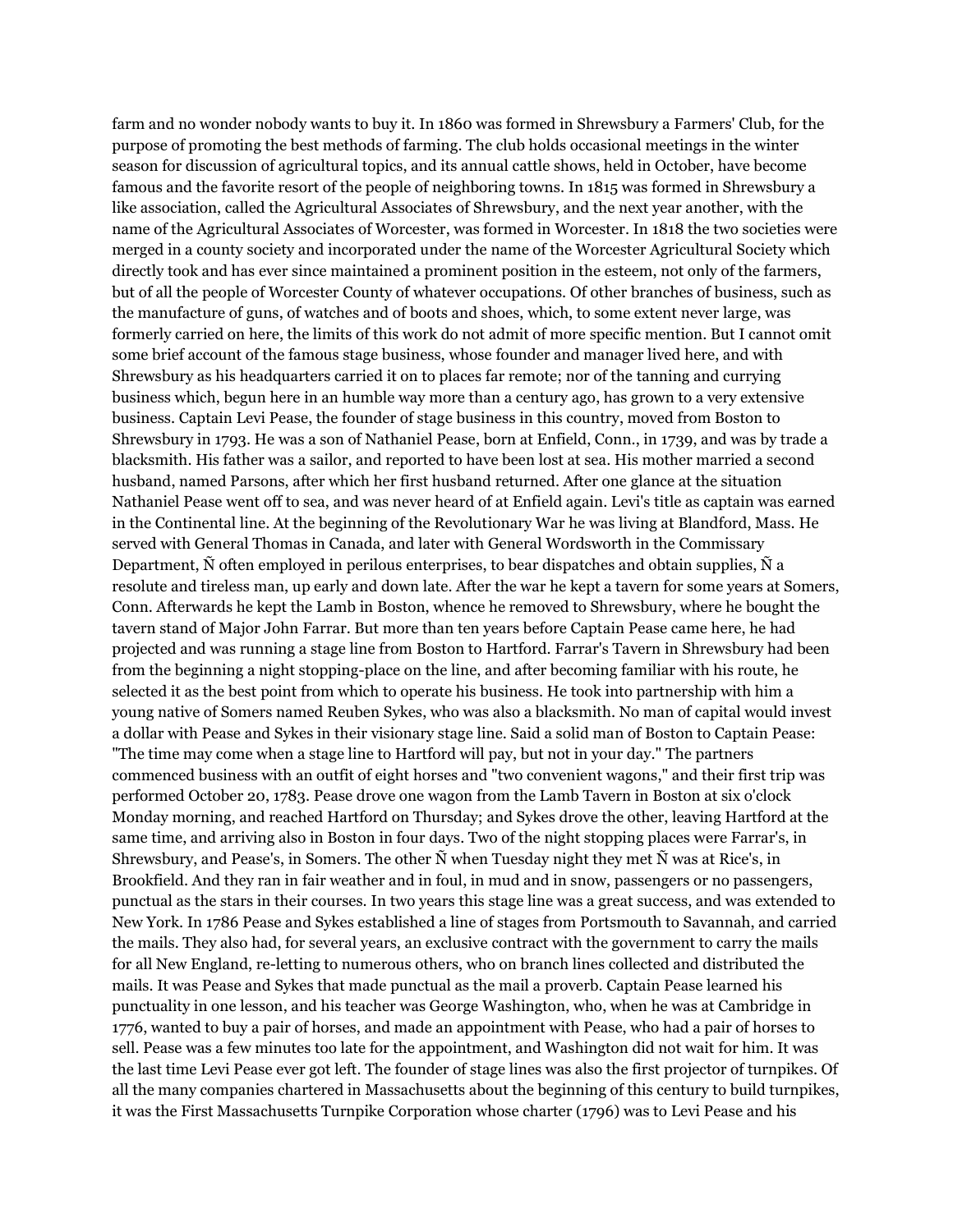associates, authorizing them to build a turnpike through Palmer and Western. He put in his earnings and savings, and made a good road where there was a very bad one; but the turnpike never paid, and in consequence of his investments in its stock Captain Pease died a poor man. But he lived and ran his stages many years. His death took place in Shrewsbury January 28, 1824, and his age was eighty-four years. His honor and integrity, which were as famous as his punctuality, were inborn, and therein Washington himself could have taught him nothing. Often in the army, often in his business as tavern-keeper and stage-driver trusted with uncounted money, the trust was sacredly inviolate. For many years four stages a day, two going east and two going west, passed through Shrewsbury on the Great Road. In 1806 the Worcester Turnpike Association was chartered to build a turnpike from Worcester to Roxbury. Its course was as straight as possible, and ran through the south part of Shrewsbury. After its completion in 1808, four stages Ñ two each day also Ñ ran daily on the turnpike. Another turnpike, having Shrewsbury for one of its termini, and Amherst for the other Ñ the Sixth Massachusetts Ñ sometimes called the Holden Turnpike Ñ was built in 1800. A line of stages also ran daily on the turnpike. Both of these turnpikes were abandoned many years ago by the corporations that built them, and were laid out by the county commissioners as highways. Col. Nymphas Pratt, whose father, Capt. Seth Pratt, was the founder of the tanning and currying business in Shrewsbury, was born April 5, 1786, in the old house owned by Henry Harlow, standing near the brick house in which he lives. The tannery was on the south side of the road opposite the houses, and was sold in 1796 with the old house then comparatively new, and about twentytwo acres of land, by Capt. Pratt to the writer's grandfather, Thomas Harlow, who came from Duxbury, when he was twenty-one years old, to buy it, and paid \$1000 for it. Here was the place where, and Seth Pratt was the man by whom the tanning business was begun in Shrewsbury. After sale of his tannery he moved to Barre, dammed the Ware River, built woolen-mills and founded the village of Barre Plains. Deacon Thomas Harlow, who was a farmer as well as tanner, carried on the tannery for nearly fifty years in connection with his farm, which he bought piece by piece of his neighbors. Col. Pratt, Capt. Seth's son (military titles both derived from militia commissions), about the year 1810 built a new tannery in the Lower Village in Shrewsbury, where the business or the currying branch of it has been continued to the present day. Here Col. Pratt did the business, both tanning and currying, till from a small beginning it grew into a very large and prosperous one, and the owner of it became a man of great influence and was accounted to possess immense wealth. People said he was worth one hundred thousand dollars, which sounded bigger than a million does now. Col. Pratt was one of the principal founders of the Citizens' Bank in Worcester, incorporated in 1836 with a capital stock of \$250,000, and was its first president. In 1839 he failed in business and this bank, which had discounted a large amount of his paper, was a heavy loser. But the failure of Col. Pratt was due not so much to his own business as a tanner and currier as to his courageous and honorable though rash attempt to sustain through such a financial crisis as that of 1837- 40, the firm of S. H. Allen & Co., of which the partners were his son, William Pratt, who was a lawyer and lived in Worcester, and his son-in-law, Simon Hapgood Allen, who was the active manager of the firm business and lived in Shrewsbury. The business of this firm, which was formed in 1833 and carried on at the brick store in the Lower Village in Shrewsbury, was mainly the manufacture of ready-made clothing. Mr. Allen may be said to have been the founder of the ready-made clothing business. The firm employed a large force of tailors, who cut out the garments, which were taken home and sewed by women at their houses. Many of the sales of the firm were on credit at places far remote  $\tilde{N}$  in the South and West. In such a crisis as that of 1837 no wonder the firm failed. If Col. Pratt had allowed this firm to go down into its inevitable bankruptcy, probably he might have saved himself and his own proper business. Upon the winding up of Col. Pratt's affairs in bankruptcy, Lucius H. Allen, who was his foreman, bought of his assignees the tanning business, and continued to carry it out till 1862, and Jonathan H. Nelson and Thomas Rice, who had learned the trade of curriers in Col. Pratt's shop, took the currying business. With no capital except their trade to begin business with, by industry, laboring untiringly with their own hands they, by degrees, built up a very large and profitable business. In 1862 Mr. Allen, who had also done a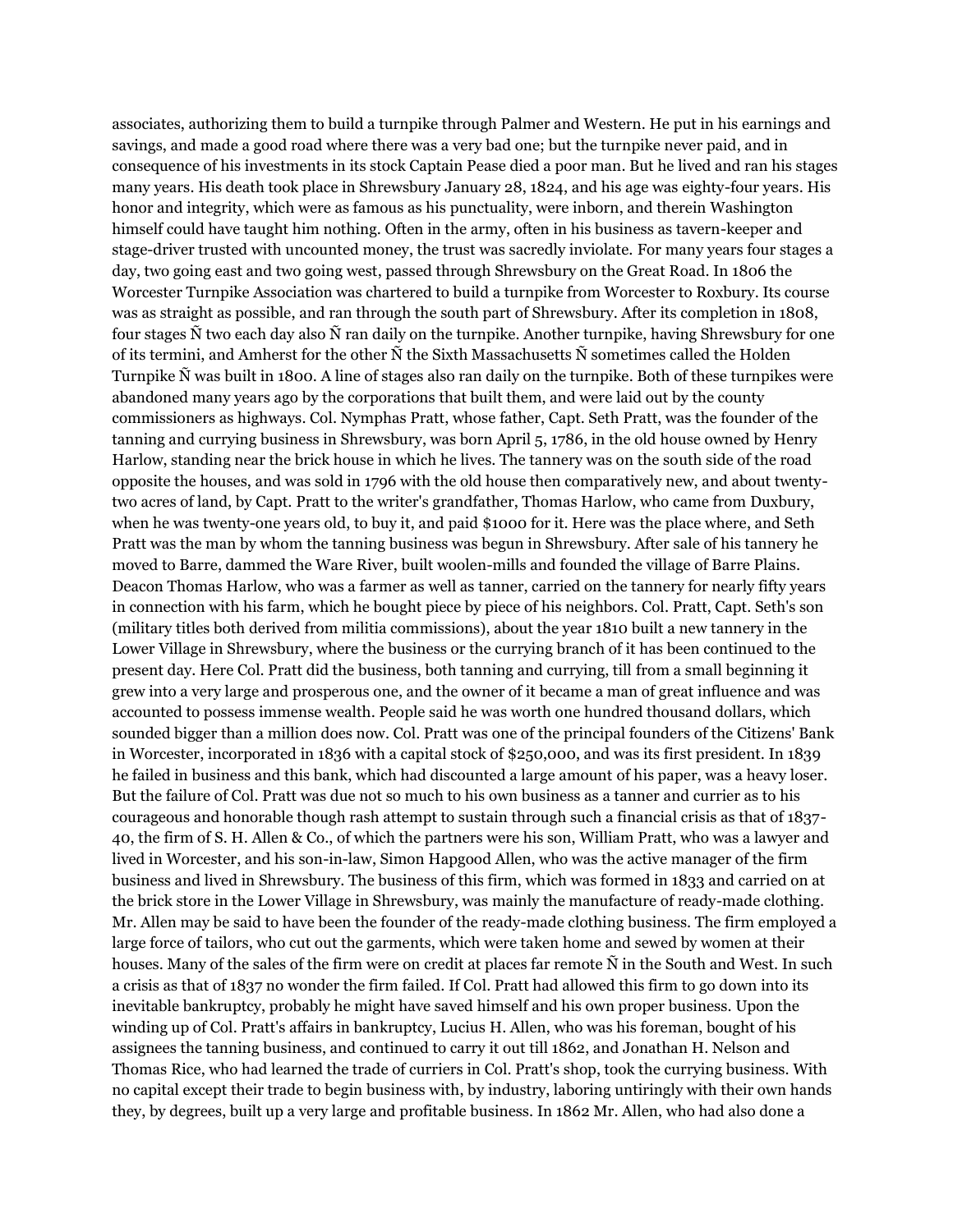large and profitable business, sold out to Nelson & Rice his tannery. During the war the business of this firm became enormous and its profits immense Ñ many times exceeding anything that Col. Pratt had ever done or dreamed of. Mr. Nelson died in 1872, leaving a large estate, and his partner, Mr. Rice, has recently died, leaving, doubtless, a much larger. The business is still carried on by Mr. Charles 0. Green, who, after the death of Mr. Nelson, was associated with Mr. Rice as partner. Col. Pratt, Mr. Allen, Mr. Nelson and Mr. Rice were all men of public spirit, and deeply interested in all that concerned the town of Shrewsbury and the Congregational parish; and they were, all of them, honored with the public trusts of selectmen and representatives to the General Court. Mr. Rice was also, in 1869, a member of the Massachusetts Senate, and, having been for many years a director of the First National Bank of Worcester and president of the Northborough National Bank, he had an extensive acquaintance among business men.

#### [To Index](http://www.shrewsburyhistoricalsociety.org/history-1889/#index)

### The Medical Profession Graduates of Colleges Public

The first physician in Shrewsbury was Dr. Joshua Smith, 1719-56, who practiced here from about 1740 till his death. He held the offices of town clerk, selectman and assessor for several years, and specimens of his elegant chirography are preserved in the town archives. But he set the example, followed by so many of his successors, of cavilling at sound doctrine, and Deacon Isaac Stone laid a complaint before the brethren of the church "that ye sd. Smith was defective in ye fundamental article of original sin." And therefore a committee of three Orthodox divines was appointed to discourse with him. Now, Dr. Smith was son-inlaw of Rev. John Prentice, of Lancaster, and brother-in-law of Rev. Job Cushing, of Shrewsbury, and I strongly suspect that the ecclesiastical discipline of Dr. Smith was aimed less at him than at his kindred by marriage, whose defectiveness upon the Calvinistic fundamentals Deacon Stone did not choose to directly attack. All the same, to argue original sin against three learned divines all at once was nuts for "ye sd. Smith,'' who according to tradition, unhorsed his antagonists as completely as he had his neighbor, the deacon. Dr. Zachariah Harvey, who lived in "Shrewsbury Leg," now a part of Sterling, practiced here from about 1740 to 1750, when he removed to Princeton, and was directly chosen there moderator, clerk, selectman, assessor and delegate to the General Court. He is said to have been the introducer of the Harvey apple. Dr. Edward Flint, 1733-1818, came here from Concord about 1756, shortly after Dr. Smith's death. Besides his service in the French War, elsewhere mentioned, he also served as an army surgeon in the Revolutionary War. He was a famous doctor, had a large practice, and lived where Mr. George H. Harlow and his wife, who is Dr. Flint's grand-daughter, now lives. He was several years town clerk and one of the selectmen. His son, Dr. Austin Flint, 1760- 1850, born here, practiced in Leicester many years and rose to eminence in his profession. At the age of seventeen years he enlisted in the Revolutionary War, marched to Bennington and served till the close of the was Dr. John Flint, 1779-1809, another son of Dr. Edward and a native of this town, practiced in Petersham. Of Rev. Ebenezer Morse's practice as a physician mention has already been made. His son, Dr. Eliakim Morse, 1759-1840, also practiced in the North Parish. Dr. Amariah Bigelow, born here 1757, also practiced in the North Parish. Dr. Samuel Crosby, born here 1732, lived on "Boston Hill," in the southeast part of the town, and practiced here till the Revolutionary War, when he entered the Continental service as an army surgeon. After the war he removed to Winchendon. Dr. Paul Dean came here from Franklin about 1790 with his father, Captain Ebenezer Dean, who settled in the southeast part of the town on the place afterwards known as the Balch Dean Place, so called after Captain Ebenezer's nephew, who lived and died there within the memory of the present generation. Here in 1792, when the small-pox appeared in town, Dr. Dean opened a hospital, where people resorted to be inoculated and treated for that malady. He was a musician, taught singingschools and led the church choir. After practicing here some years he went South and never returned. Dr.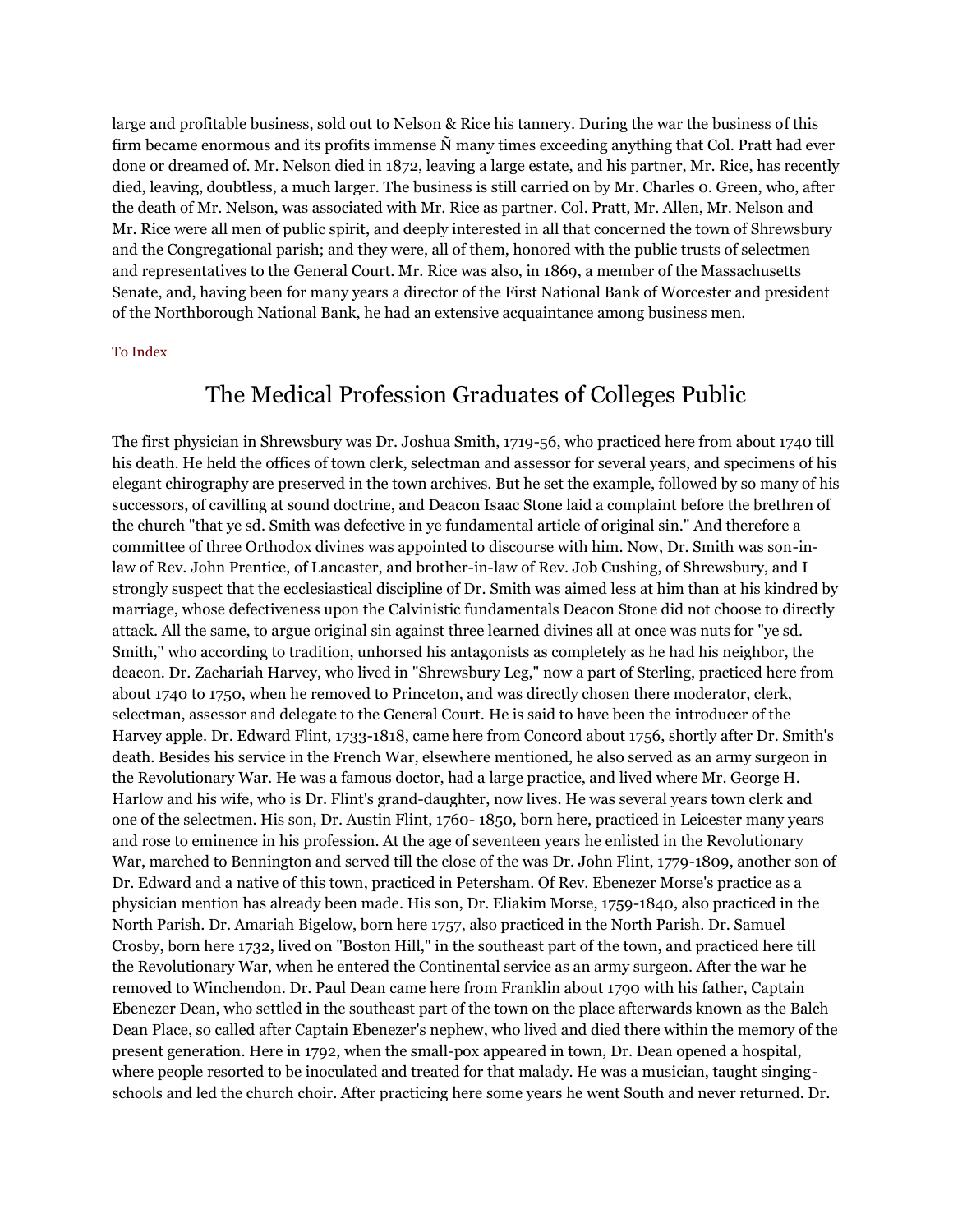Silas Wheelock, 1769-1817, came here from Northbridge about 1800, and practiced till his death. He lived on the place now owned by Mr. Lewis E. Colton, whose wife was Dr. Wheelock's grand-daughter. He had the reputation of a skillful physician and surgeon. Dr. Seth Knowlton, 1781-1832, a native of Shrewsbury whom we have seen leading the heretical revolt of 1821, practiced here about thirty years. He was a man of strong intellect and great influence in the town, and he was noted as much for his positive opinions and his ability to maintain them against all opposers as he was for his skill as a surgeon and physician. He built and lived in the house where his successor, Dr. Adolphus Brigham, afterwards lived. Dr. William Workman (Harvard College, 1825) came to Shrewsbury about 1826, and continued in practice here till about 1830, when he removed to Worcester, where he became eminent in his profession and had a large practice. Dr. Azor R. Phelps practiced here from about 1835, to 1843, when he died. He lived in the house now owned by Mr. Leander Ware and was proprietor of Phelps' Arcanum, once a famous panacea. Dr. Adolphus Brigham came here from Marlborough in 1827, lived in the house built by Dr. Knowlton, on Grafton Street, and succeeded to his practice. He was, in his time, "the Doctor of Shrewsbury," and his practice extended to adjoining towns. A good man, and well skilled, both as a surgeon and physician, he had the respect and confidence of all who knew him, and died much lamented. Dr. Alonzo Smith came here from Vermont about 1834. In 1837 he returned to Vermont and died there. Dr. John Heard came here in 1847, and remained about a year. Dr. Joel B. Fay came from Northbridge about 1850, and practiced here till his death, in 1860. He lived in the house now the congregational parsonage. Dr. Dean Towne practiced here from about 1840 to 1850, when he removed to Worcester. Dr. Frederick A. Jewett, who moved from Abington to this town in 1859, practiced here till 1870, when he removed to Grafton. Dr. John T. Wetherbee, a native of Marlborough, came here from California in 1860, and continued in practice till 1863, when he entered the United States naval service as acting assistant surgeon. He died after a brief term of service on board the United States ship "Currier," in the Gulf of Mexico, and his name is on the Soldiers' Monument. Dr. Emerson Warner practiced here from 1863 to 1865, when he removed to Worcester, where he still lives and has a large practice. Dr. Franklin Whiting Brigham, born here in 1841, and son of Dr. Adolphus, studied his profession at Harvard Medical School, and, after serving two years as acting assistant surgeon in the United States navy, settled here in 1865, and remains in practice: He lives in the same house, built by Calvin R. Stone, where his predecessor, Dr. Warner, lived. Dr. Jeremiah C. Foster, who was an army surgeon in the United States volunteer service during the Rebellion, settled here in 1867. In 1873 he removed to Barre, and died there. Dr. J. C. Coburn came here in 1878 and remained till 1880, when he removed to Brooklyn, Conn. Dr. George L. Tobey practiced here from 1879 to 1880, when he removed to Lancaster. Dr. Charles Sumner Pratt, a native of Shrewsbury, and son of the late Nathan Pratt, Jr., opened an office here in 1879 in the "Old Store Block," and remains in practice. He is a graduate of the Medical Department of Michigan University. The following natives of Shrewsbury have been graduates of colleges: Rev. Jacob Cushing, 1730-1809 (Harvard College, 1748), son of Rev. Job Cushing was settled in Waltham. In 1807 Harvard conferred on him the degree of D.D. Rev. John Cushing, 1737-1823 (Harvard College, 1764), another son of Rev. Job Cushing, was settled in Ashburnham. He also received (1822) the degree of D.D. from Harvard. Rev. Lemuel Hedge, 1734-77 (Harvard College, 1759), son of Elisha Hedge, who came to this town from Boston about 1730, and built a mill-dam and grist-mill, called in later times Harlow's Mills, after a successive owner, and removed to Hardwick in 1738, was settled in Warwick. He was the father of Professor Levi Hedge, over thirty years an instructor in Harvard College, and grandfather of the eminent Rev. Dr. Frederick H. Hedge, of Cambridge. Rev. Nehemiah Parker, 1742-1801 (Harvard College, 1763), son of Stephen Parker, who came here from Roxbury in 1740 or sooner, was the first settled minister in Hubbardston. Rev. Isaac Stone, 1748-1837 (Harvard College, 1770), son of Deacon Jonas Stone, was settled in Douglas. Rev. Frederick Parker, 1762- 1802 (Harvard College, 1784), son of Amos Parker, who removed from Lexington to this town about 1753, was settled in Canterbury, N.H., where, in the midst of his services as minister on a Sunday, he fell dead in his pulpit. Rev. Aaron Crosby, 1744-1824 (Harvard College, 1770), SON of Samuel Crosby, who lived on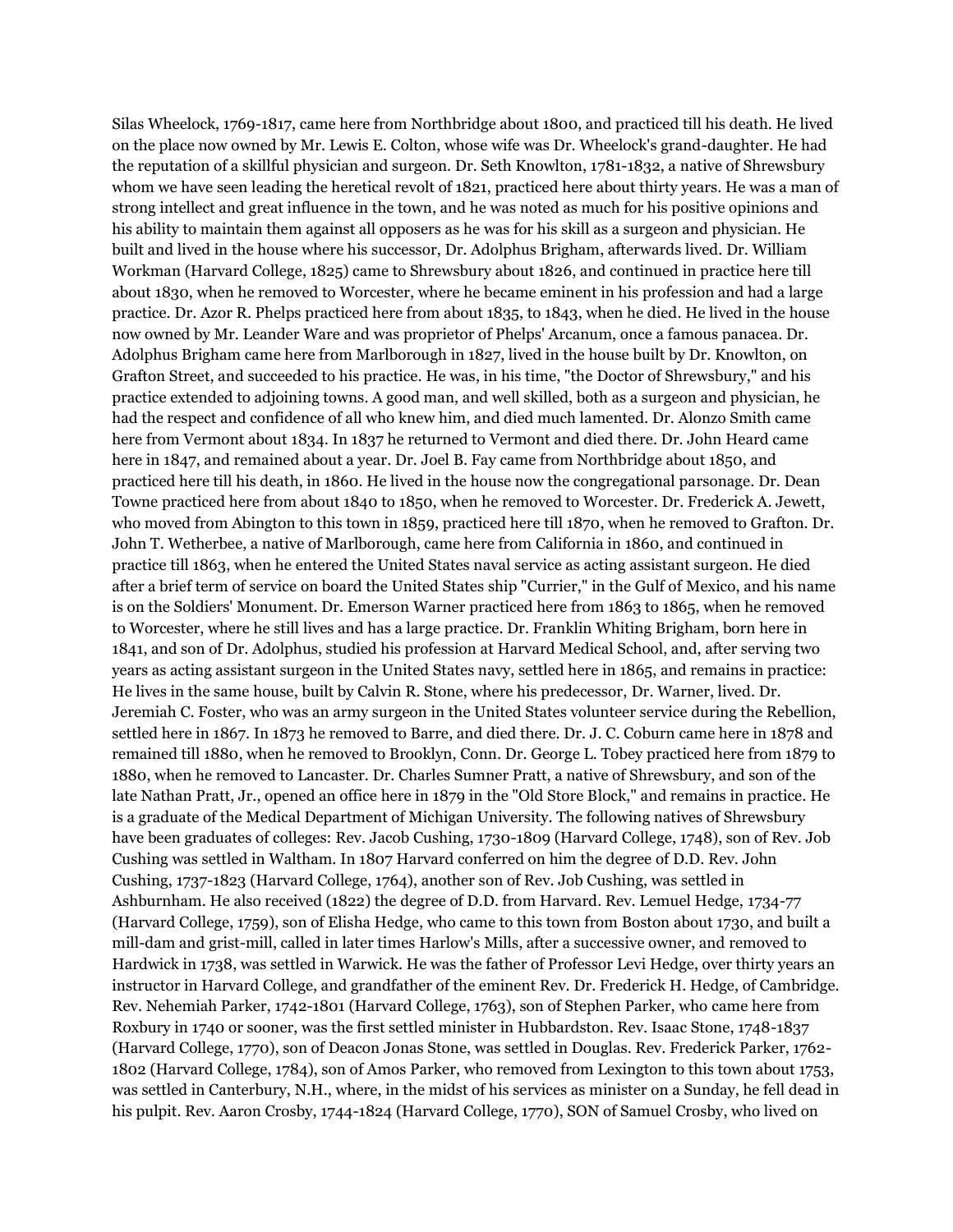"Boston Hill," and was one of the first comers to Shrewsbury, was settled in Dummerston, Vt. Before his settlement there he had spent several years as a missionary among the Indians. Rev. Otis Crosby, 1766-95 (Dartmouth College, 1786), nephew of the preceding and son of Dr. Samuel Crosby, was called to settle at Gloucester, Me., but died before ordination. Rev. Samuel Sumner, 1765-1836 (Dartmouth College, 1786) son of Rev. Dr. Joseph Sumner, was first settled in Southborough, and afterwards at Bakersfield, Vt. Professor Benjamin Stone, 1756-1832 (Harvard College, 1776), son of Jasper Stone, was the first preceptor of Leicester Academy, subsequently also of Westford Academy. Later in life he returned to this town, and died here. Colonel Benjamin Heywood, 1746-1816 (Harvard College, 1775), son of Phineas Heywood, who came here from Concord about 1739, and lived in the northwest corner of Shrewsbury, where some of' his descendants still live, served through the Revolutionary War, in all ranks from captain to colonel, and was a justice of the Worcester County Court of Common Pleas, 1802-11. He was father of' the late Dr. Benjamin F. Heywood, of Worcester. Rev. Wilkes Allen, 1775-1845 (Harvard College 1801), son of Elnathan Allen, was settled 1803 at Chelmsford, and dismissed, at his request, 1832; after which he removed to Andover, and died there. Nathan Goddard, 1746-1795 (Harvard College 1770), son of Benjamin Goddard, was a lawyer, and practiced his profession in Shrewsbury, Newbury Vt., and Framingham. Hon. Calvin Goddard, 1768-1842 (Dartmouth College, 1786), and so classmate of Rev. Samuel Sumner and Rev. Otis Crosby, before mentioned, Ñ was son of Daniel and grandson of Edward Goddard, went from this town to Connecticut to practice his profession, the law; settled first at Plainfield, but afterwards removed to Norwich where he rose to eminence at the bar and in public office. He was seventeen years mayor of Norwich and twice (1801 and 1803) elected to Congress. And he was chosen by the Connecticut Legislature, and served as a delegate to the Hartford Convention, 1814. In 1815 he was appointed a judge of the Supreme Court. In 1818 resigned his office as judge to resume practice of the law. General Artemas Ward, 1727-1800 (Harvard College, 1748), was son of Colonel Nahum Ward. Besides the high civil and military offices which he held (to which reference has been made elsewhere), he received from his fellow-townsmen almost every mark of trust and honor they had to bestow. He was sixteen times elected Representative to the General Court. In the year of the Shays' Rebellion, being defeated as a candidate for Representative by Captain Isaac Harrington, an ardent Shays' man, General Ward ever afterwards refused to be a candidate for any office in Shrewsbury, but he was next year and twice afterwards elected to Congress. Hon. Artemas Ward, 1762-1746 (Harvard College, 1783), son of General Artemas, commenced practice of law in 1785 at Weston, but afterward removed to Charlestown, and while there was several times elected a member of the Governor's Council. He next removed to Boston, and was thence elected to Congress. In 1820, on organization of the Court of Common Pleas as a State Court, he was appointed chief justice, and held the office till 1839, when he resigned it. Henry D. Ward, 1768-1817 (Harvard College, 1791), another son of Gen. Artemas, settled in practice of the law at Charleston, S.C. He died at Middletown, Conn. Andrew H. Ward, 1784-1857 (Harvard College, 1808), grandson of Gen. Artemas and son of Thomas W. Ward, who was about twenty years sheriff of Worcester County, practiced law at Shrewsbury from 1811 to 1829, when he removed to Boston. He afterward removed to Newton and died there. In 1826 he published in the Worcester Magazine a "History of Shrewsbury." But this is not the work commonly known as Ward's History, which, published in 1847 by Mr. Ward, is chiefly valuable for its family register. Rev. Henry Dana Ward, 1797-1885 (Harvard College, 1816), was another son of Sheriff Ward. After his graduation he remained some time at Cambridge as scholar of the house, but was not settled as a minister till 1845, when be was ordained over the Episcopal Church in Portsmouth, Va. It was he whom we met before in connection with the dismissal of Rev. George Allen and the law-suit that followed it. Mr. Ward was buried with his ancestors in the family lot in this town. David Brigham, 1786- 1843 (Harvard College, 1810), son of David Brigham, Sr., was a lawyer and practiced in New Braintree, Leicester, Greenfield, Shrewsbury and Fitchburg. From the latter place he removed to Iowa and died there. David T. Brigham, 1806-69 (Amherst College, ] 828), son of Edmund T. Brigham and nephew of the preceding, practiced law in Worcester a short time. He removed to St. Louis, Mo., and thence removed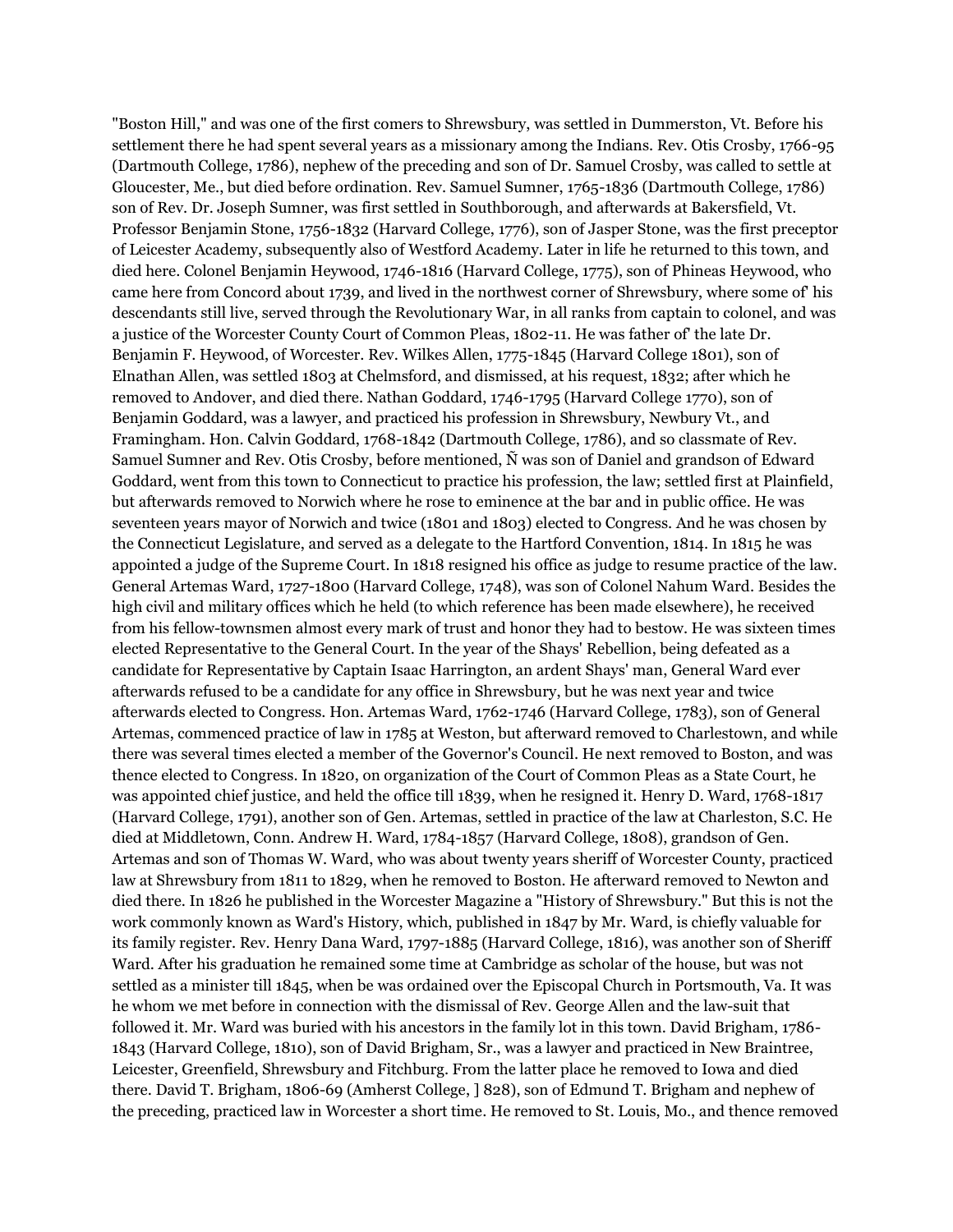to Keokuk, Iowa, where he died. Jubal Harrington, 1803-77 (Brown University, 1826), son of Fortunatus Harrington, practiced law in Worcester. He was an ardent partisan of President Jackson, who appointed him postmaster of Worcester. He left Worcester in the phrase of the times "between two days," and was next heard of in Texas. He died in Columbia, Cal. William Pratt, 1806-39 (Brown University, 1825), son of Col. Nymphas Pratt, commenced the practice of law in Shrewsbury. In 1835 he removed to Worcester and formed a professional connection with Judge Pliny Merrick. Francis Dean, 1804-85 (Brown University, 1826), son of Francis Dean, Sr., commenced the practice of the law at Southborough in 1830. He afterwards removed to Uxbridge, and again to Worcester, where he died. Rev. William Addison Houghton (Yale College, 1840), came here in his youth from Berlin, and went to college from this town. He was first ordained and settled at Northborough. He afterwards was installed at Berlin, where he still resides. Samuel B. Ingersoll Goddard, born here in 1821 (Amherst College, 1840), son of Perley Goddard, was admitted to the bar in 1848, and has practiced law in Worcester ever since. William Taylor Harlow, born here in 1828, son of Gideon Harlow (Yale College, 1851), has practiced law at Spencer, Red Bluff, Cal., and Worcester; was in the United States Volunteer service, 1861-63; an officer of the United States Internal Revenue about eight years, and since 1877 has held the office of assistant clerk of the courts for the county of Worcester. For notice of Dr. Henry P. Stearns (Yale College, 1853), see page 802. Rev. Edward Henry Pratt, 1826-78 (Amherst College, 1853), son of Nathan Pratt, Jr., began to preach at East Woodstock, Conn., and was ordained there in 1857. In 1867 he was appointed secretary of The Connecticut Temperance Union, and devoted the remainder of his life with unsparing self-sacrifice to the cause of temperance. He was brother of Dr. Charles S. Pratt of this town; brother also of Rev. George Harlow Pratt, now of Barnstable, born here in 1839, who left Amherst College in 1862, when he was a student in the Sophomore Class, to enter the United States service, and who was first settled in the ministry in the town of Harvard; brother also of William G. Pratt, of New Haven, editor of the New Haven Journal and Courier. Rev. Franklin Charles Flint, 1836-76 (Tuft's College, 1861), son of Henry H. Flint, was first settled in the ministry at Chatham, next at Southbridge, and again at Attleborough, where he died. Rev. Benjamin Angier Dean, born here in 1840 (Amherst College, 1862), son of James Dean, after spending several years on the Western frontier in the Home Missionary service, is now preaching at Sanbornton, N.H. Hollis W. Cobb, 1866 (Yale College, 1878), son of Albert Cobb, lives in Shrewsbury, but keeps an office and practices his profession as a lawyer at Worcester. He is one of the special Justices of the Central District Court of Worcester. Florence H. Reed, daughter of LeRoy S. Reed, graduated at Wellesley College in 1886, and died in 1887, at Pasadena, Cal., where she had gone in vain pursuit of health. Michael Edward Kelley, son of Ñ Kelley, graduated at Harvard College 1888. Thomas Rice, son of Aaron B. Rice, graduated, 1888, at the Massachusetts Agricultural College. In recent years the number of college graduates has been less than in former times. Without attempting to enumerate all the reasons therefor, probably the greatly improved opportunities afforded by the excellent schools of the town for education may be one, and doubtless the higher requirement of American Colleges for admission is another. In the day of Rev. Job Cushing there was no Shrewsbury High School where he could send his sons to be fitted for college, and probably Jacob and John, who both bore off the honors of Harvard, were prepared for admission by their father. The original grant to the Shrewsbury proprietors provided for a lot for the school as well as one for the ministry, but the school lot, No. 20, laid out at Rocky Pond, was a worthless parcel of land which nobody wanted, and appears to have been assigned to the school for that very reason. And truth to tell, there can be little doubt that our fathers of the first generation, here in their poverty, and with many burdens resting heavily upon them, did discharge their duties as rewards public education in rather a perfunctory way Ñ not that they underrated the value of education to their children. Other parents, as well as Mr. Cushing, probably instructed their own children at home, and if they could not, like him, teach the classical tongues, they were masters of the three Rs., and competent to transmit to posterity, reading, writing and arithmetic. In the second generation, about the time of partition of the town into two parishes, the whole town was districted Ñ divided into squadrons, as the districts were at first called, and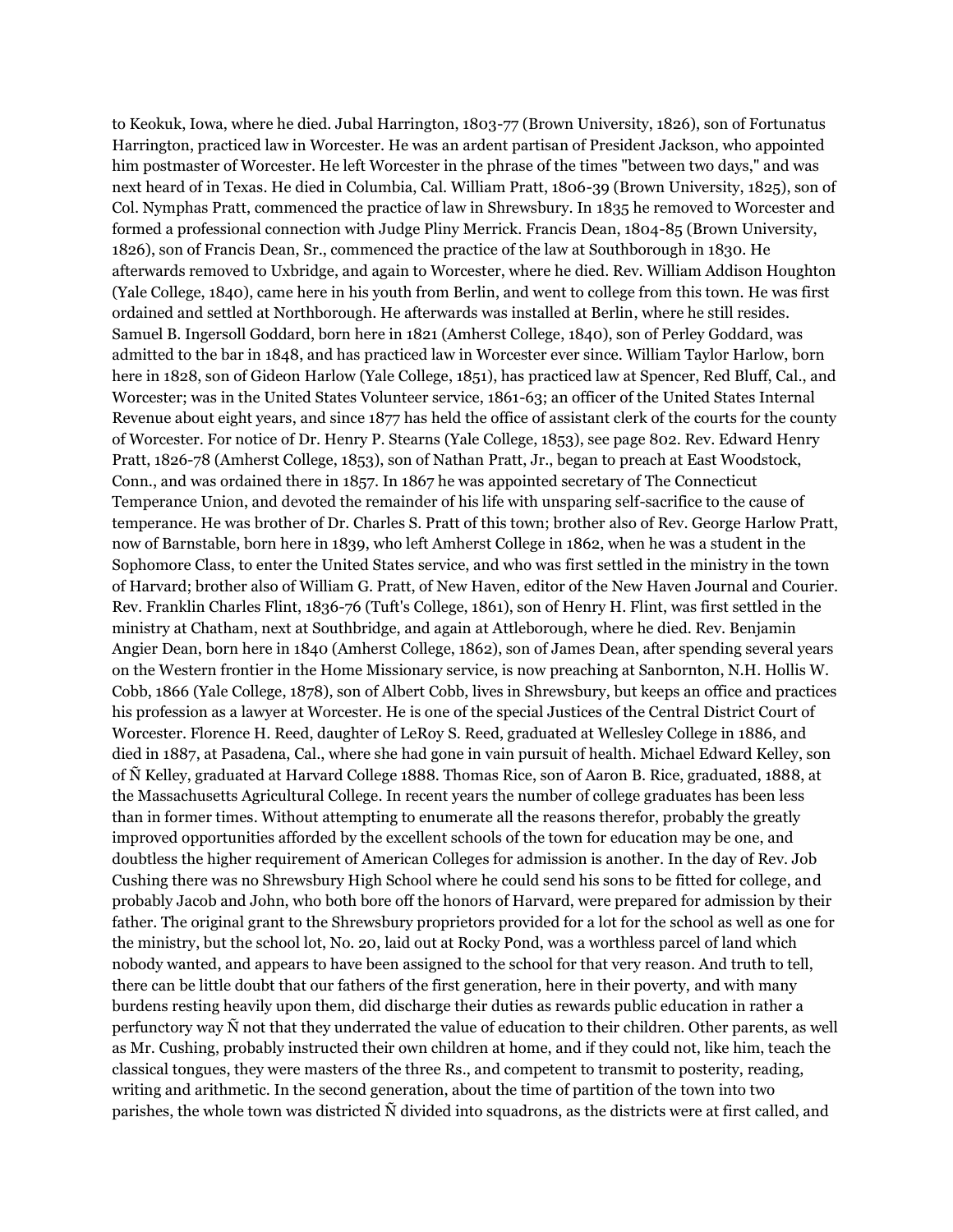public schools have ever since been maintained. For more than one hundred years, with only slight interruptions, a summer term for the younger children was kept by a female teacher, and a winter term for the older ones by a "master." These terms varied in duration from six weeks or less, to ten or more. Down until within the memory of people still living, young men and women frequently attended the winter term after they were twenty-one years old. It required an able man to keep a winter school in Shrewsbury in the olden time, and many a man who might have made a good mayor of a city or Governor of a State, failed in the attempt. A successful teacher bore the title of Master for life. The last bearer of the title in this town, Master Nathan Pratt, reputed to have been a model school teacher, both as regards government and instruction, died in 1847, in his eighty-eighth year. He was grandfather of Rev. Edward H. Pratt and his brothers before mentioned. I well remember him Ñ a venerable man of very benevolent aspect, much interested in and very kind to children. But in later days the schools of Shrewsbury have undergone considerable changes. The common schools are now taught entirely by female teachers, and with necessary vacations, are kept throughout the year. In respect to appropriations for its schools, to rate of wages paid its teachers and regularity of its scholars' attendance, Shrewsbury ranks high among the towns of the State in the reports of the secretary of the Board of Education. For more than thirty years the town has supported a High School, though not required by law so to do, having never had even the minimum number of families (five hundred), upon which the legal obligation of towns to support such a school rests. In 1883 the town built a handsome and commodious building for its High School. The only fund or source of income which the town has for support of its schools other than an annual tax, is legacy of one thousand dollars, given by the late Amasa Howe. The "dog fund," so-called which cannot legally be used for other than for educational purposes, has been for many years applied by a vote of the town to a town library, which contains about one thousand two hundred volumes, an is an important educational force in Shrewsbury.

### [To Index](http://www.shrewsburyhistoricalsociety.org/history-1889/#index)

### Brographical - Jonathan H. Nelson

Jonathan H. Nelson, son of Captain Jonathan Nelson, was born in Shrewsbury April 26, 1812. He died May 20, 1872, aged sixty years and twenty-four days. In person he was square built, thick set, with black hair and eyes, of full face and of firm and elastic step. From early years he was a lad of industry, of perseverance and high resolve. Fortified against manifold dangers and temptations by the counsel and care of one of the best of mothers, he began his life as an apprentice at the tanner's trade. He and his late partner, the Hon. Thomas Rice, were fellow-apprentices in the establishment of Colonel Nymphas Pratt, whose counsels and example proved of great value to their riper years. Working more than the hours required, each of these young men accumulated a few hundred dollars. By diligence, industry, economy, prudence, perseverance and strict attention to business, these young men won the respect and confidence of the community. Mr. Nelson and his partner became at length the proprietors of the establishment in which they had been apprentices together, under the firm name of Nelson & Rice. Endowed with remarkable energy and business tact, vigorous health and strong constitution, and devoting himself to personal labor daily, as many hours as required of any of their employees, prosperity crowned the establishment. Mr. Nelson was a man of truthfulness, of sterling integrity and every way reliable as a manufacturer and a man. Having no children, and being strictly temperate and prudent in his habits, his means increased, his business expanded, and from time to time the manufactory was enlarged. From the commencement of the copartnership of the firm, in 1839, his wealth continued to increase, till, several years before his death, he was acknowledged to be the wealthiest man in Shrewsbury. It is highly creditable to the firm of which he was the senior partner, that they had been associated in business for a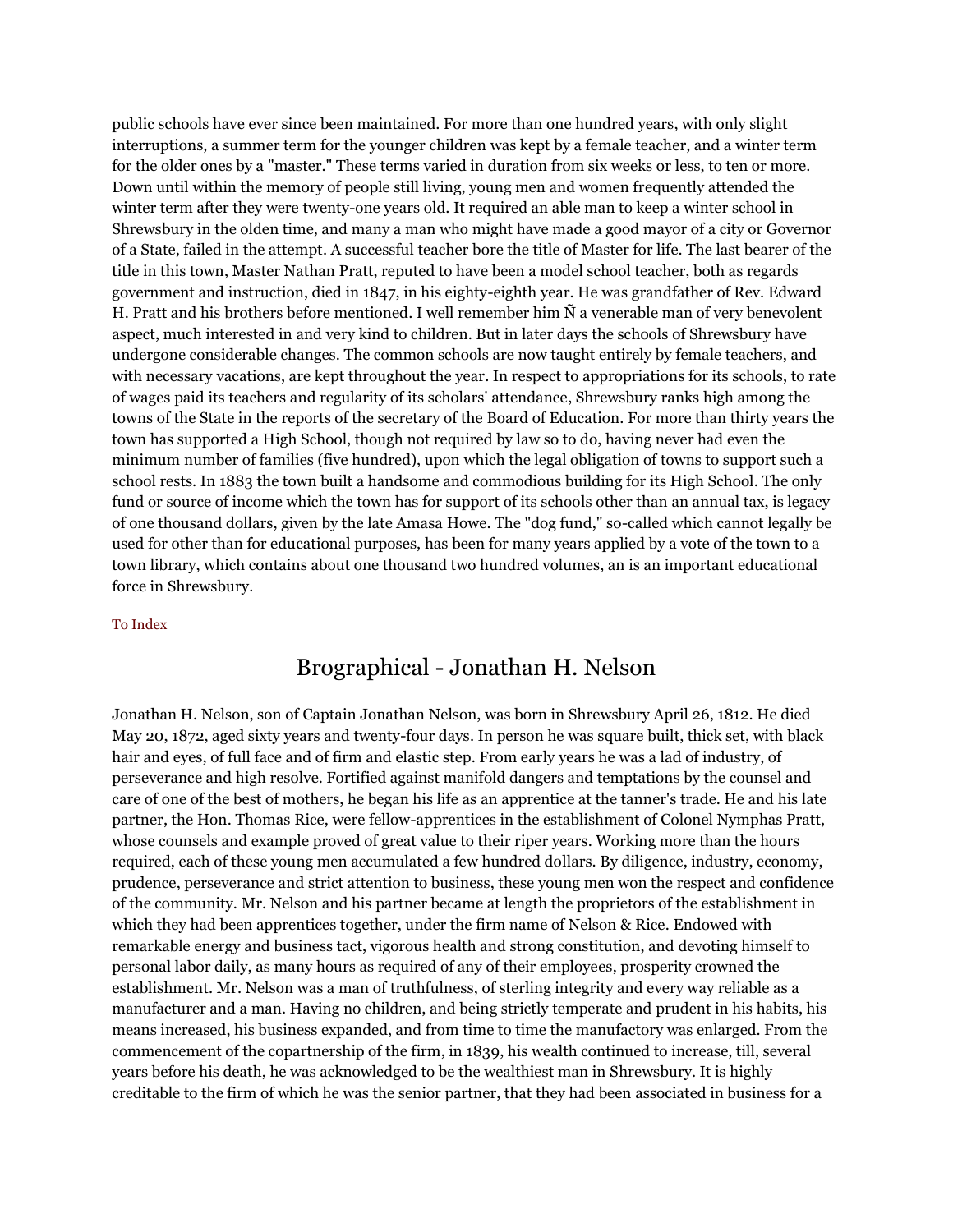period of forty-two years in all, with the utmost harmony. It is true, when, in 1839, their late copartnership was formed, they entered on a business already established. It is true, as already stated in public, that the business experience and judicious counsel and advice of Colonel Pratt were to them of inestimable value. On some men these would have been lost. Something more, however, than the wisdom and counsel of the sagest adviser was requisite to enable these men to carry on successfully a business so extensive as to require, in various stations and services, the daily employment of one hundred an-l twenty-five men, and yet to maintain such promptness in the payment of all bills, that no bill, during the whole copartnership, was ever presented at their office a second time. Yet such, we learn, are the facts. With all his devotion to business, Mr. Nelson was eminently a social, genial, condescending man. He was liberal and humane, accommodating, benevolent and kind. He was a constant attendant on the Sabbath services of the sanctuary, a liberal supporter of the Gospel and a generous contributor to the various objects presented for benevolent or charitable aid. He made the following public bequests: To the Congregational Society, in Shrewsbury, \$5000; Massachusetts Bible Society, \$2000; Home Missionary Society, \$2000; Society for the Promotion of Collegiate Theological Education at the West, \$1000; American Missionary Association, New York, \$1000. HON. THOMAS RICE was born in Marlboro', Mass., and came to this town when a young man and served as an apprentice to Colonel Pratt, who carried on the business of tanner and currier. Colonel Pratt failed in 1839, and Mr. L. H. Allen purchased of the assignees the tanning department of the business, and about the same time Mr. Rice, in company with Jonathan H. Nelson, bought out the currying department. For a period of twenty years Mr. Rice and Mr. Nelson carried on a fine growing business, and during the war it increased largely. After the death of Mr. Nelson, in 1872, Mr. Charles 0. Green, for several years book-keeper of the concern, was admitted as a partner; the firm-name being Thomas Rice & Co., Mr. Rice remaining head of the firm until his death, which occurred May 29, 1888. Mr. Rice was always a public-spirited man; his town honored him with many offices of trust Ñ such as selectman, representative Ñ and he was a member of the State Senate in 1869. For more than half a century the interests of the town were his interests. His time, his money, his counsel were always available for the advancement of the public good. Progress in every direction, education, morality and religion found in him an earnest and steadfast supporter. Of a genial disposition he was ever on the watch to do a kindly act or speak a helpful word. He was for many years a director in the Northboro' Bank and the First National Bank of Worcester, and president of the former at the time of his death; also a director in many other well-known financial institutions. As his business and wealth increased so grew in popularity. He built a fine residence where he dispensed a generous hospitality. Mr. Rice was twice married: for his first wife Caroline P. daughter of Liberty Allen, of this town; for his second wife he married Ellen A. Lawrence, daughter of the late David B. Lawrence, of Brimfield, Mass. By this union there are two children Ñ Edwin L. and Edith A. - end - Colony Records IV., Part I, 314 and 372. For rude plans see Worcester Reg. Deeds B. 3, p. 95. Colony Records III. 189 and 435; IV., Part 1. 295- IV., Part II 7 and 8 and 111. See plan in Secretary's office, vol. Ñ, Maps and Plans. Col. Rec. IV. Pt. II. 45 and 148. Hiram Harlow crosses our Cold Harbor and inserts "Rawson" Col Rec Vol. 415, 418; III. 178. So Hutchinson i. 165, to which tradition adds that the bride, being set in the scales, exactly balanced the silver pine-trees. -Merely suggesting to the reader that a pine-tree shilling's prescribed weight was three pennyweights, Troy, I leave him to compute "exactly" what was Mrs. Sewall's weight on her wedding-day. Book 3, page 91. Since the above was in the hands of the publishers I have discovered, under date of June 20, 1715, another grant of sixteen hundred and eighty-three acres to the heirs of John Haynes, lying in the southerly part of Shrewsbury and adjoining "Haynes Old Farm" on the south side. This is what is called in the Proprietors' Records "Robbins' Farm," so named from Joseph Robbins "Praying Indian" of Hassanamisco, whose title Deacon Haynes in his lifetime bought, of which title this grant was a confirmation. See Court Records, 1715, and Maps and Plans, Vol. 5, page 3, Secretary of State's office. See also a plan of the original grant to the Shrewsbury Proprietors, Vol. 16, p. 518, on which this grant, under the name of "Haynes' Indian Farm," is laid down. Roxbury and Springfield. Colony Records, V. 394 Now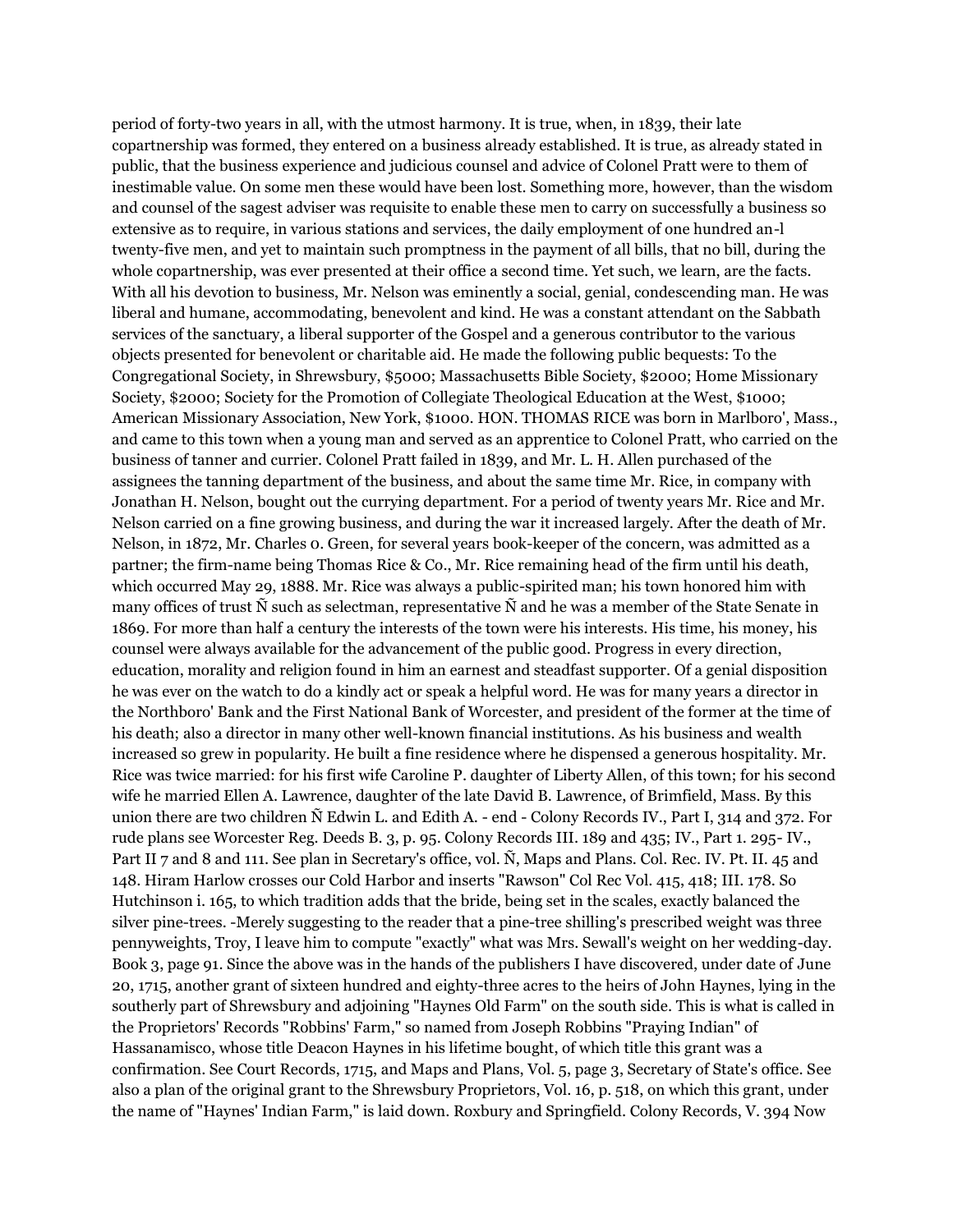Northborough Distinguished also buy a recent archaeological find of much interest. Ditching in his meadow in 1884 Mr. Maynard came upon the fossil molars of a mastodon, and the next year, in the margin of the ditch, which it was known was to be explored by the amateurs of the Worcester Natural History Society was found a human skull, doubtless the prank of a practical joker, of which not only the amateurs, but a learned professor of Harvard became eager victims. Cambridge Registry," Book 29, page 44. Ward, pp. 20 and 266-268, and see the deacon's deed of 1720 to his son in "Worcester Registry," Book 23, page 214. Mr. Ward is very wide of the fact in supposing this deed to relate to house-lot No. 26 of the proprietors' records, and in supposing this lot (26) to be the place where Erastus Wheelock, great-greatgrandson of the first deacon, now lives. Mary Hapgood was the first wife of John Wheeler. More than forty years ago Nathan Howe pointed out to two of his grandsons the corners and boundaries of the Taylor grant, and told them that they were pointed out to him when a boy by his grandfather Taylor. These grandsons were then school boys, of the age of seventeen years, studying surveying in the Shrewsbury High School and one of them, a youth of rare promise and mathematical capacity, surveyed and plotted the old Common as his great-great-grandfather originally granted it, and his plot lies before me on my desk while I write. His field notes are "Began at S.W. corner on the road and ran east 31 rods, N. 4i W. 72.5 rods, S. 70¡ [Hiram Harlow changed 70 to 78] 78¡ W. 43.5 rod., S. 17¡ E. 68.5 rods, to where we began, Ñ area 16 acres, 42 rods." The other boy was the writer [William T. Harlow], who alone, of all William Taylor's descendants, has the honor to bear his name. His cousin, who made the survey, and whose name was Nathan Howe, so called after his grandfather, untimely died at the age of twenty-one years of a malignant typhus. I have recently discovered in the files of the Supreme Judicial Court, October Term, 1832, at Worcester, First Parish in Shrewsbury vs. Daniel Smith, a carefully made plan of the "Meeting-House lands" by Henry Snow, for the use of the court trial of that case, showing all the roads, buildings horse sheds, tombs and fences and the site of the meeting house it was in 1832, and I am both gratified and surprised at the almost exact coincidence of the survey of this accurate and painstaking surveyor with that of my youthful cousin. A history of Shrewsbury ought not to omit some notice of the famous lawsuit of the parish with Daniel Smith, and I must crowd in somewhere a brief account of it, Ñ here perhaps as well as anywhere. In 1830 Daniel Smith, who was a grandson of William Taylor, claimed title to the Common as his heir, plowed it up and sowed it with rye, whereupon the parish brought an action of trespass against him. Of course Taylor himself had no title after his conveyance to the proprietors, except as one of them, and even this title, since the proprietors were corporation, did not descend to Taylor's heirs; and, even if Taylor had never conveyed the Common at all, Smith would have had no other title than as one of Taylor's many descendants. But the proprietors were all dead, and their quasi-corporate organization was extinct. And they had never, either personally or corporately, conveyed the Common to either the town or the parish, nor to anybody. In the action brought against him by the parish, Smith's lawyers, Rejoyce Newton and Levi Lincoln finding he had no title to stand on boldly challenged the title of the parish. But the Court held that the parish was the legal successor of the proprietors to at least so much of the Common as had been actually used for parochial purposes, and, being in actual possession, could maintain action against a stranger. The case is a leading authority upon parish law, 14 Pick., 297. The sermon was printed, and a single copy of it still survives, in possession of Mr. George Sumner, of Worcester. Unless "rum done it? " It was at this raising that Artemas Ward, whose active drilling of his regiment directly after passage of the Stamp Act had come to the ear of Royal Governor Bernard, received the revocation of his commission as colonel. The reply which the reduced officer sent the Governor that he had been twice honored is worthy of inscription on his monument where it is. The writer, who was the testator's nephew and one of his executors, being consulted by his uncle about this legacy, advised him against it. His reply, characteristic of the whole life of the manÑthen eighty-eight years oldÑwill interest all who know him "I want the same kind of preaching kept up in Shrewsbury after I am dead and gone that there always had been, no matter how many rum-sellers and Roman Catholics come into town." And he brought his aged fist down upon the table at which we were